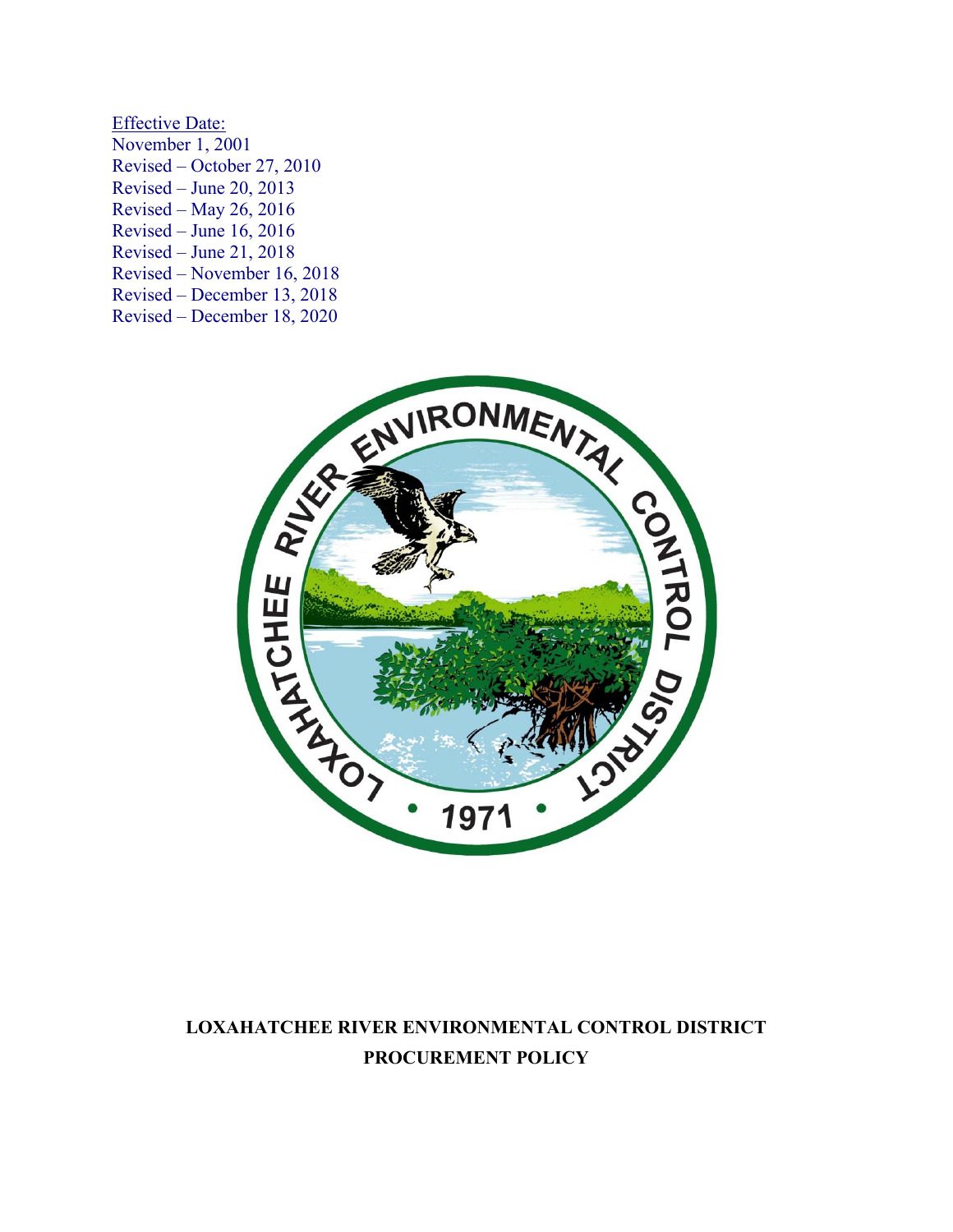#### **1.0 EXECUTIVE SUMMARY**

The Loxahatchee River Environmental Control District's (the "District") Procurement Policy (the "Procurement Policy") was created to establish public confidence in the procurement process, ensure that all persons involved in the procurement process are treated fairly and equitably, and provide the District with quality, economical services and goods in a timely manner. The District strives to conduct the entire public purchasing process in an open and ethical manner, without conflicts of interest, favoritism, or the appearances of impropriety. The District as an Independent, Multi-County Special District is only required to comply with certain specified procurement provisions in the Florida Statutes, such as those governing public construction, auditor selection, and consultant's competitive negotiation. The District has further limited itself as described in this Procurement Policy to ensure fair, equitable, and open procurements. The Procurement Policy centralizes purchasing to maximize the value obtained by the District in the expenditure of public funds through free and open competition between the most qualified, responsive, and responsible persons or firms interested in providing necessary goods and services to the District in a timely manner. As the District continues to grow, the need may arise and the District reserves the rights to waive, review, supplement, or rescind any policies or portion of the Procurement Policy from time to time, as it deems appropriate. District Personnel will be notified of such changes to the Procurement Policy as they occur. This Procurement Policy shall serve as a general guide, but specific questions or concerns related to construction contracts, which are not addressed in this Procurement Policy, should be directed to the Purchasing Principal. If necessary, the Purchasing Principal will seek guidance from relevant Department Directors or the Executive Director.

#### **1.01 AUTHORITY**

The authority to procure and pay for goods or services for the District rests with the Executive Director. The Finance Department controls all purchases. The Purchasing Principal is responsible for the functions of the purchasing process and will make recommendations, when necessary, to the Director of Finance, Deputy Executive Director, Executive Director, or the Board. The Purchasing Principal is the authorized representative of the District to procure materials for the District. In the Purchasing Principal's absence, the Warehouse Coordinator may procure goods and services on the District's behalf.

Before entering into any agreement, contract, or arrangement that obligates the District to pay a sum of money or otherwise perform in some manner, proper purchasing procedures must be followed in accordance with the Procurement Policy. All District employees are required to follow the provisions of this Procurement Policy and must not engage in any unauthorized purchase. Any District employee who intentionally or knowingly commits an unauthorized purchase may be held personally liable for such purchase and may be subject to disciplinary actions.

The following are unauthorized purchasing practices:

- 1) Dividing purchases into multiple segments in an attempt to issue a single purchase order below the dollar threshold requirements as established in this Procurement Policy.
- 2) Purchase of any supply(ies) or service(s) above the dollar threshold established in this Procurement Policy directly from a vendor, bypassing the Purchasing Division.
- 3) Committing to a purchase without issuance of an authorized Purchase Order, when one is required.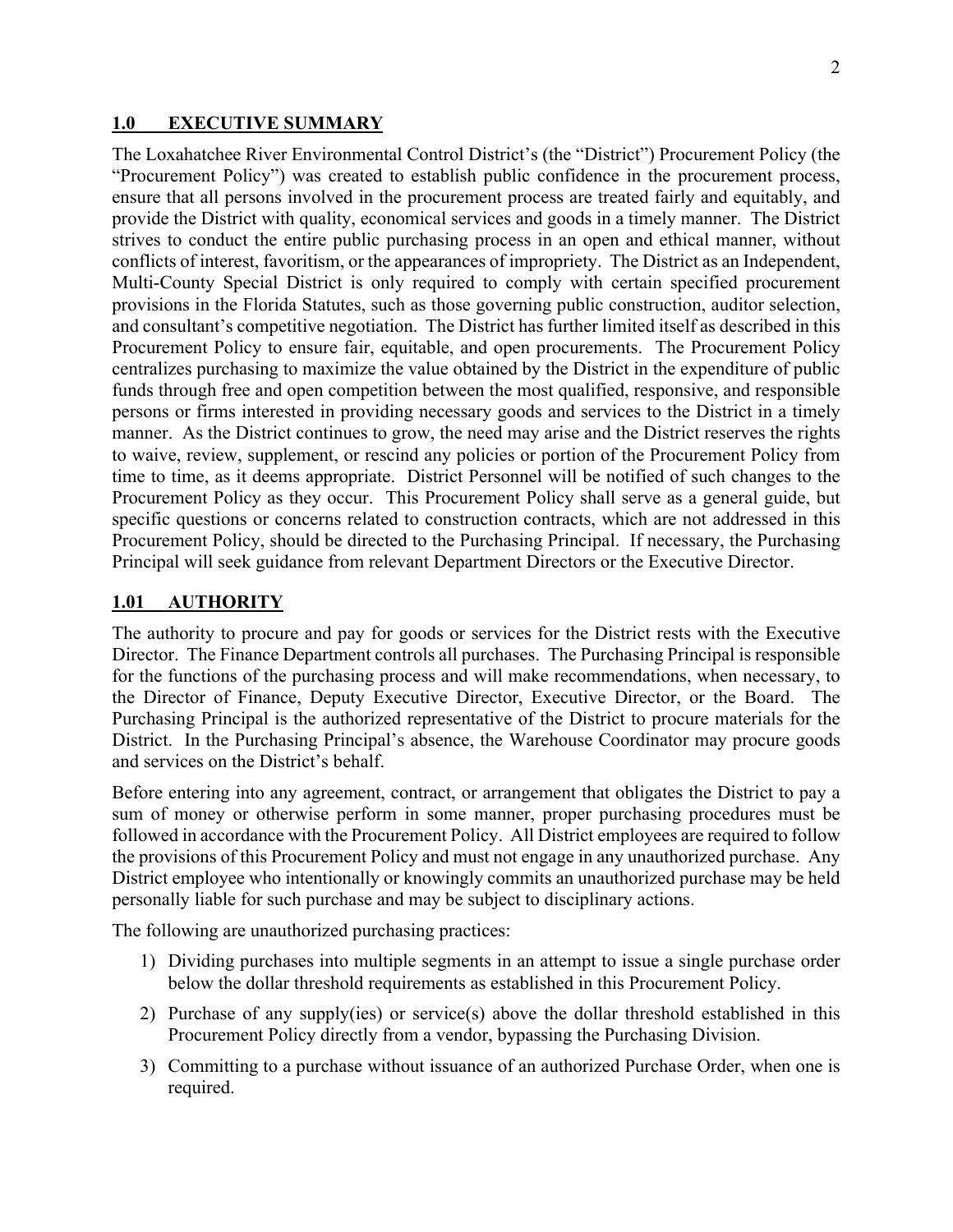- 4) Providing false information such as a false quotation.
- 5) Adding unauthorized purchases to a previously approved Purchase Order without the appropriate approval authority and subsequent modification of the Purchase Order.

Pre-approval is required before purchases are made and after-the-fact approval of purchases is to be avoided. Violation of this Procurement Policy may result in discipline up to and including termination.

## **1.02 DEFINITIONS**

- 1) **Best** means the highest overall value to the District based on factors that include, but are not limited to, price, quality, design, workmanship, past performance, and timeliness.
- 2) **Bidder** means a person or entity replying to an ITB, RFP, ITN or RFI.
- 3) **Board** means the Governing Board of the District.
- 4) **Change Order** means a written order amending an existing Purchase Order or Contract to correct errors, omissions, or discrepancies, to cover acceptable overruns and freight costs, to expand or reduce the scope of goods or services ordered, to expand or reduce contract duration, or to direct other changes in contract execution to meet unforeseen field, emergency, climatic, regulatory or market conditions.
- 5) **Competitive Selection** means the process of requesting and receiving two or more sealed bids, proposals, or replies submitted by responsive vendors in accordance with the terms of a competitive process, regardless of the method of procurement.
- 6) **Continuing Contract** means a contract that allows for incremental execution using individual task orders.
- 7) **Contract** means (a) a deliberate verbal or written agreement between two or more competent parties to perform a specific act or acts; (b) any type of agreement regardless of what it is called for the procurement of goods, services, consultant services, or construction; and (c) a purchase order.
- 8) **Design-Build Firm** means a partnership, corporation, or other legal entity that: (a) Is certified under Section 489.119, Florida Statutes to engage in contracting through a certified or registered general contractor or a certified or registered building contractor as the qualifying agent; or (b) Is certified under Section 471.023, Florida Statutes to practice or to offer to practice engineering; certified under Section 481.219, Florida Statutes to practice or to offer to practice architecture; or certified under Section 481.319, Florida Statutes to practice or to offer to practice landscape architecture.
- 9) **Design-Build Contract** means a single contract with a design-build firm for the design and construction of a public construction project.
- 10) **Design Criteria Package** means concise, performance-oriented drawings or specifications of the public construction project. The purpose of the design criteria package is to furnish sufficient information to permit design-build firms to prepare a bid or a response to an agency's request for proposal, or to permit an agency to enter into a negotiated design-build contract. The design criteria package must specify performance-based criteria for the public construction project, including the legal description of the site, survey information concerning the site, interior space requirements, material quality standards, schematic layouts and conceptual design criteria of the project, cost or budget estimates, design and construction schedules, site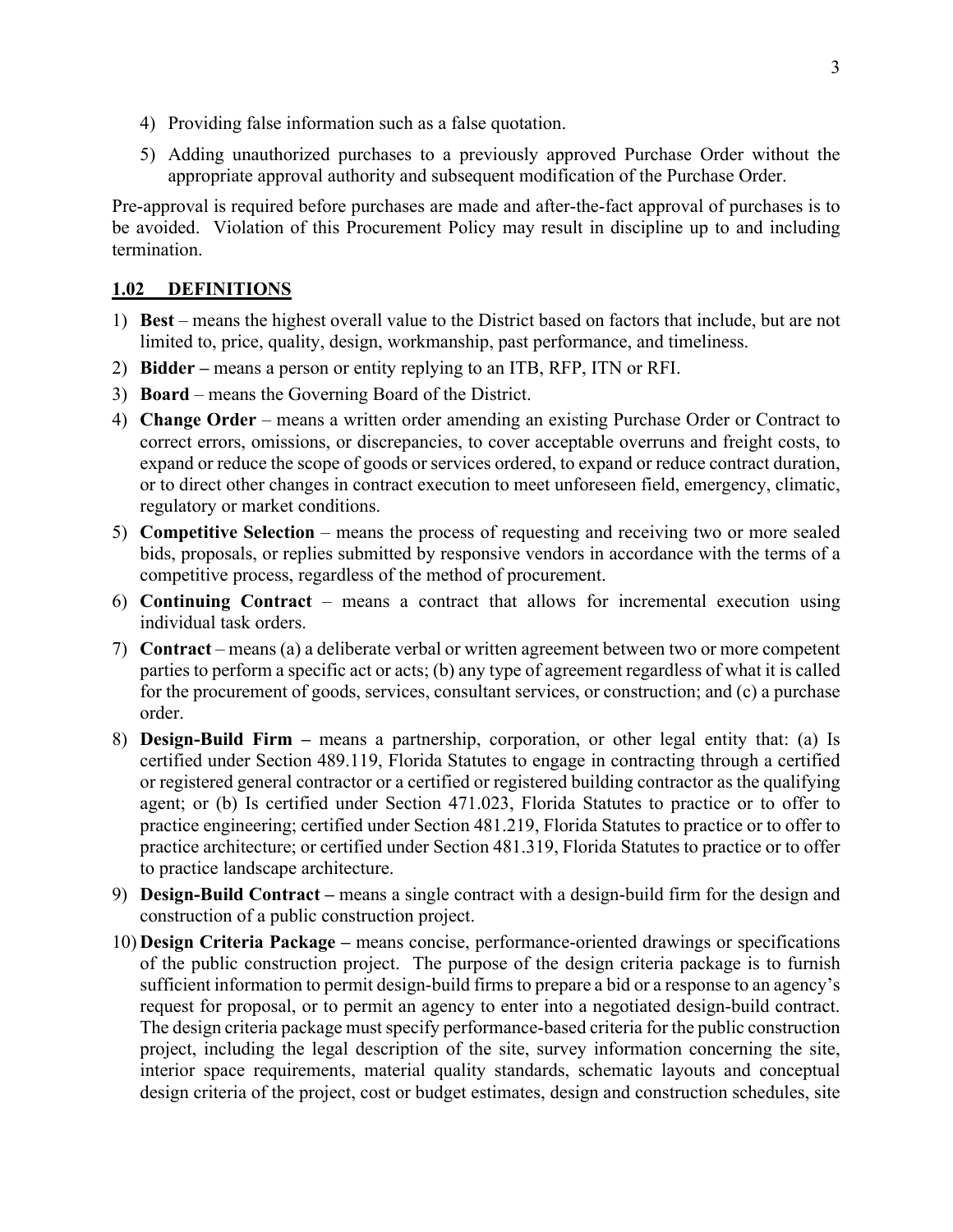development requirements, provisions for utilities, stormwater retention and disposal, and parking requirements applicable to the project.

- 11) **Design Criteria Professional** means a firm who holds a current certificate of registration under chapter 481 to practice architecture or landscape architecture or a firm who holds a current certificate as a registered engineer under Chapter 471 of the Florida Statutes to practice engineering and who is employed by or under contract to the agency for the providing of professional architect services, landscape architect services, or engineering services in connection with the preparation of the design criteria package.
- 12) **District** means the Loxahatchee River Environmental Control District, a special district created by the Florida Legislature under Chapter 71-822, Special Acts of Florida 1971 and restated by codification in Chapter 2002-358, Laws of Florida.
- 13) **Electronic Posting or Electronic Post** means the noticing of solicitations, agency decisions or intended decisions, or other matters related to procurement on a centralized Internet website designated by the District for this purpose.
- 14) **Emergency Purchase** means an expeditious purchase of goods, services, consultant services or construction services to reduce an imminent or existing threat to the health, safety, or welfare of persons or property within the District, as provided for in Section 2.09 of this Procurement Policy.
- 15)**Invitation to Bid or ITB** means a written or electronically posted solicitation for competitive sealed bids for the purchase of goods, services, or construction. The invitation for bid is used when the District is capable of specifically defining the scope of work for which the contractual service is required or when the District is capable of establishing precise specifications defining the actual commodity or group of commodities required.
- 16)**Invitation to Negotiate or ITN** means a written or electronically posted solicitation for competitive sealed replies to select one or more vendors with which to commence negotiations for the procurement of goods or services.
- 17) **Purchase Order or PO** means a legal document authorizing the purchase of and subsequent payment for materials, supplies, equipment, construction, repairs, services, etc.
- 18) **Purchase Requisition** serves to inform the Purchasing Department of the needs of a specific user and to define correctly the material or service requested, and is required for the purchase of any items not of an emergency nature and not covered under Petty Cash, P-Card, or Check Request.
- 19) **Purchasing Principal** means the representative of the District who is authorized to procure materials for the District or his/her designee.
- 20) **Request for Information or RFI** means a written or electronically posted request made by an agency to vendors for information concerning commodities or contractual services. Responses to these requests are not offers and may not be accepted by the District in the form of a binding contract.
- 21) **Request for Proposal or RFP** means a written or electronically posted solicitation for competitive sealed proposals for goods, consultant services, and/or other services. A Request for Proposals is used when it is not practicable for the District to define specifically the scope of work for which the commodity, group of commodities, or contractual service is required and when the District is requesting that a responsible vendor propose a commodity, group of commodities or contractual service to meet the specifications of the solicitation document.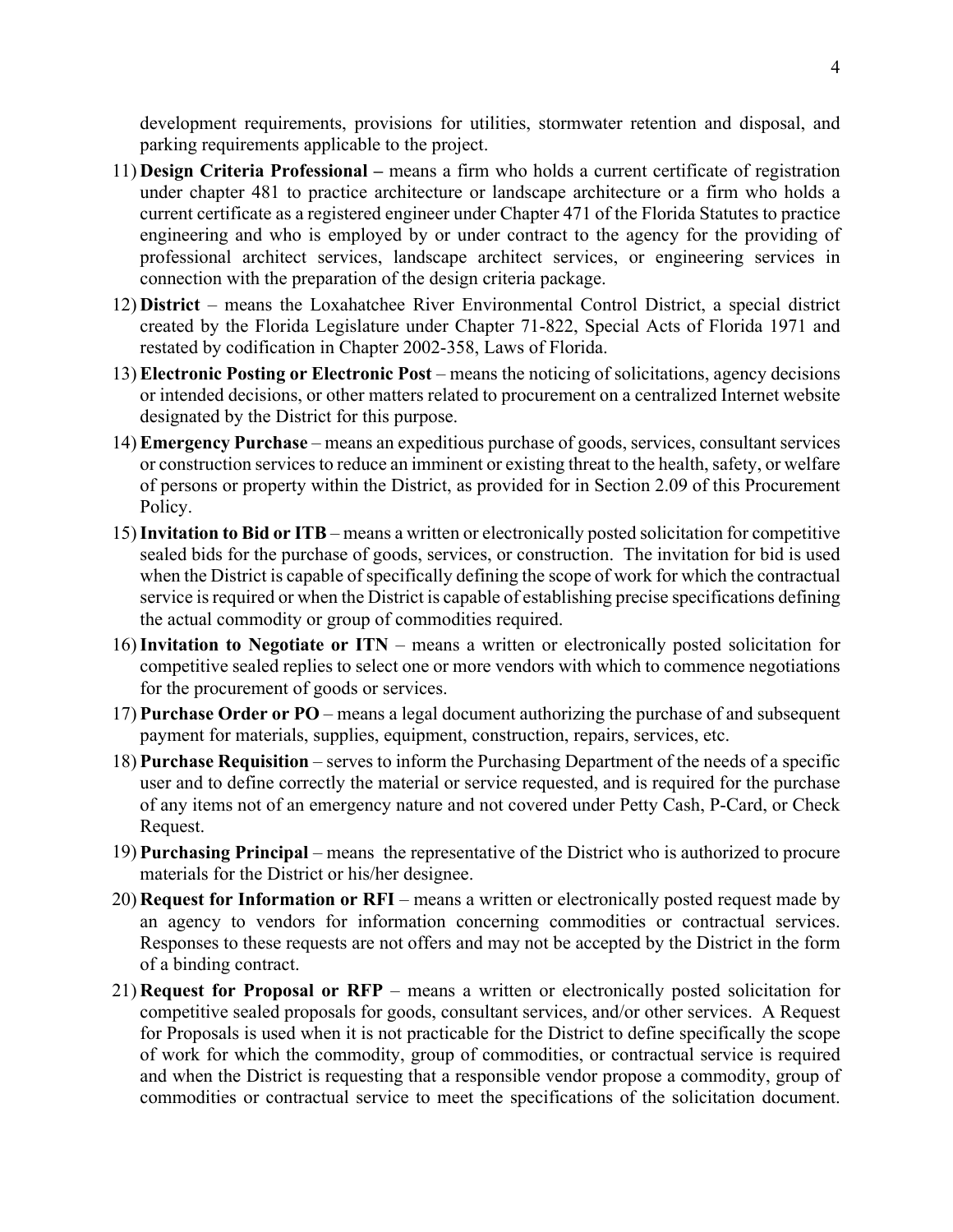Evaluation of a proposal or response is based on prior established criteria, which involves more than price. The RFP shall provide the evaluation criteria and state the relative importance of price and applicable evaluation criteria.

- 22) **Request for Quote or RFQ** means an oral, electronic, or written informal request for written pricing or services information from a vendor for goods or services.
- 23) **Responsible Vendor or Responsible Bidder** means a vendor or bidder who has capability in all respects to perform fully the contract requirements and the integrity and reliability that will assure good faith performance.
- 24) **Responsive Bid or Responsive Proposal or Responsive Reply** means a bid, proposal, or reply submitted by a responsible bidder, which conforms in all material respects to the solicitation.
- 25) **Responsive Vendor or Responsive Bidder** means a vendor or bidder that has submitted a bid, proposal, or reply that conforms in all material respects to the solicitation.
- 26) **Sole Source** means a sole source (A.K.A. single source) purchase exists when research has determined there is only one potential vendor for the good or service.
- 27) **Substitution** means a shipment of an item that materially conforms to the specifications, but is technically different from the item bid.

## **2.0 COMPETITIVE SOLICITATION REQUIREMENTS**

The District will comply with the competitive solicitation requirements of:

- 1) Auditor Selection provided for in Section 218.391 of the Florida Statutes;
- 2) Public Construction/Works provided in Section 255.20 of the Florida Statutes;
- 3) Consultants' Competitive Negotiation Act provided in Section 287.055 of the Florida Statutes; and
- 4) Local Government Investment Policies provided in Section 218.415 of the Florida Statutes.

District staff will endeavor to comply with the fundamental premise of fairness through implementation of this Procurement Policy. Unless otherwise provided by law as cited above, competitive solicitation will be used for the purchase of goods and services in accordance with the following process:

| <b>Competitive Threshold</b><br>Category | <b>Purchase Dollar Amount</b><br>(per item) | <b>Process Requirement</b>                      |
|------------------------------------------|---------------------------------------------|-------------------------------------------------|
| Category One                             | $$0 - $5,000$                               | Single Quote or Relevant<br>Pricing Information |
| Category Two                             | $$5,000.01 - $50,000$                       | Three Competitive Written<br>Quotes (RFQ)       |
| Category Three                           | \$50,000.01 or more                         | Competitive Selection – ITB,<br>ITN, RFI, RFP   |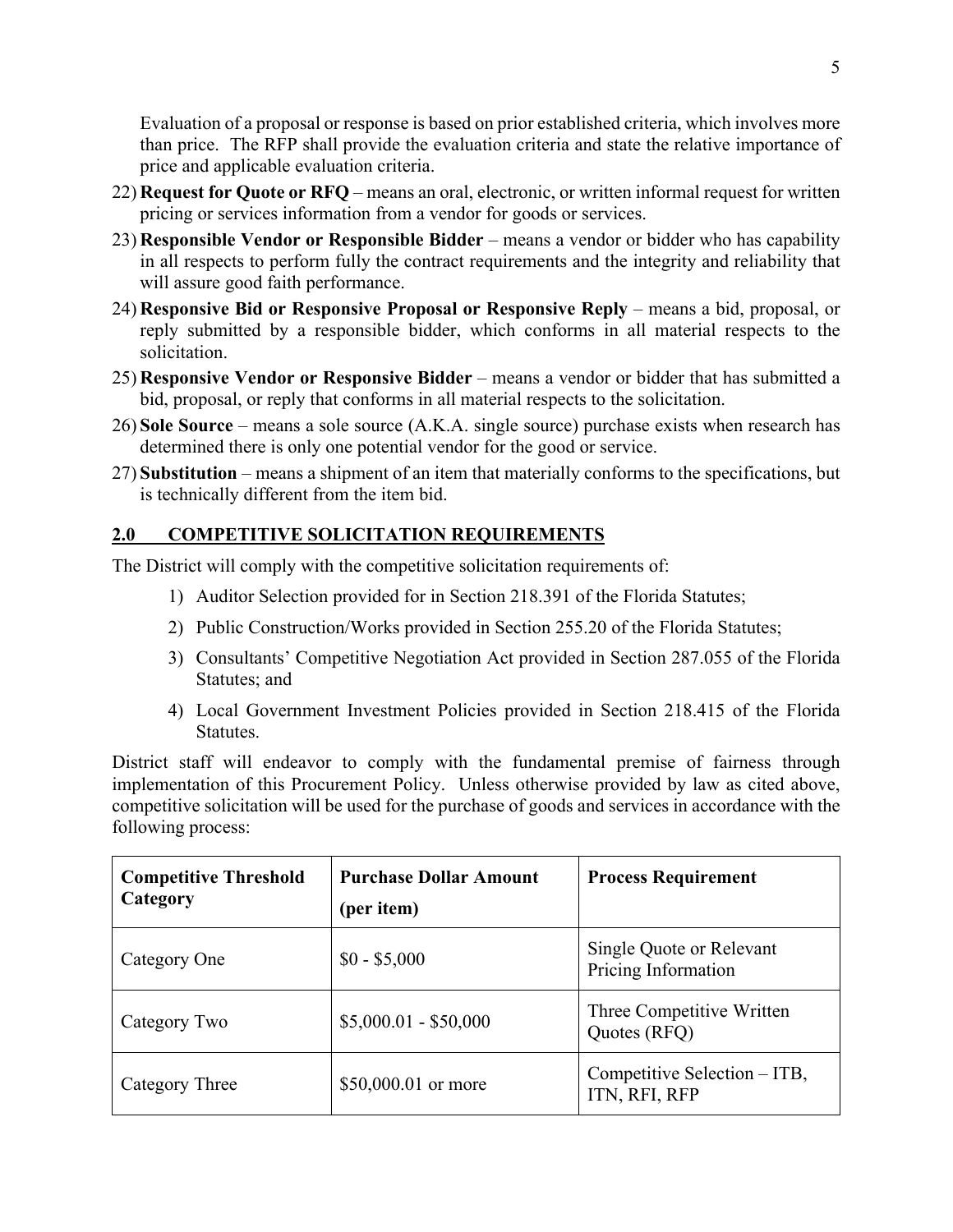The above chart represents the minimum procurement process requirements. The Purchasing Principal has discretion to determine whether a good or service requires a more comprehensive process (i.e. a determination that a particular good or service in Category One or Two requires additional quotes, a competitive sealed bid or RFP.) Nothing in this Procurement Policy should be construed as limiting the Executive Director's authority to execute multiple Contracts for materials, supplies, and services to one vendor that exceeds \$50,000 cumulatively, so long as the materials, supplies, and services are for separate projects and each project does not exceed \$50,000; however, purchases may not be structured into multiple transactions to fall into a lower Competitive Threshold Category. Purchase Dollar Amount thresholds are measured by project and based on the Contract amount for the Contract term, or where no term is specified on a fiscal year period.

## **The submittal of any verbal quote, written quote, response to bid or RFP constitutes an offer by the vendor.**

## **2.01 OBTAINING QUOTES**

- 1) For purchases of goods or services in Category One, the Purchasing Principal shall obtain at least one quote or relevant pricing information. Quotes may be obtained by any employee but must be forwarded with the Purchase Requisition to the Purchasing Principal for review and processing.
- 2) For purchases of goods or services in Category Two, the Purchasing Principal shall obtain through a request for quotes at least three written quotes. Each written quote should detail the quantity and description of the item purchased. Vendors must complete and return the written quote within the designated time period. The Purchasing Principal will then review the quotes and obtain any necessary employee input relating to which vendor has submitted the best, responsive, and responsible quote meeting the specifications. Written quotes must have the name of the individual person providing the quote. An email is an acceptable form of a written quote. For exceptions, see Section 2.06.
- 3) Substitution requires the approval of the Purchasing Principal prior to shipment. Any products delivered that do not meet specification, or substitute products shipping without prior approval, will be returned to the vendor at the vendor's expense. When a shipment or product is returned, the vendor must make immediate replacement with acceptable merchandise or the District may seek all available remedies for default.

## **2.02 COMPETITIVE SELECTION**

The minimum procurement process for acquiring equipment, supplies, or service with a cost in Category Three is through invitation to bid (ITB), invitation to negotiate (ITN), request for information (RFI), or the request for proposals (RFP) process.

**1) Invitation to Bid** – Unless otherwise provided by law, the District shall publicly advertise an invitation to bid no less than ten (10) calendar days prior to the bid opening. The invitation to bid must include a detailed description of the goods or services sought; the time and date for the submittal of sealed bids; the time and date of the public opening of submitted bids; the date for the District to award the bid; all contractual terms and conditions applicable to the contractual services or goods sought; and the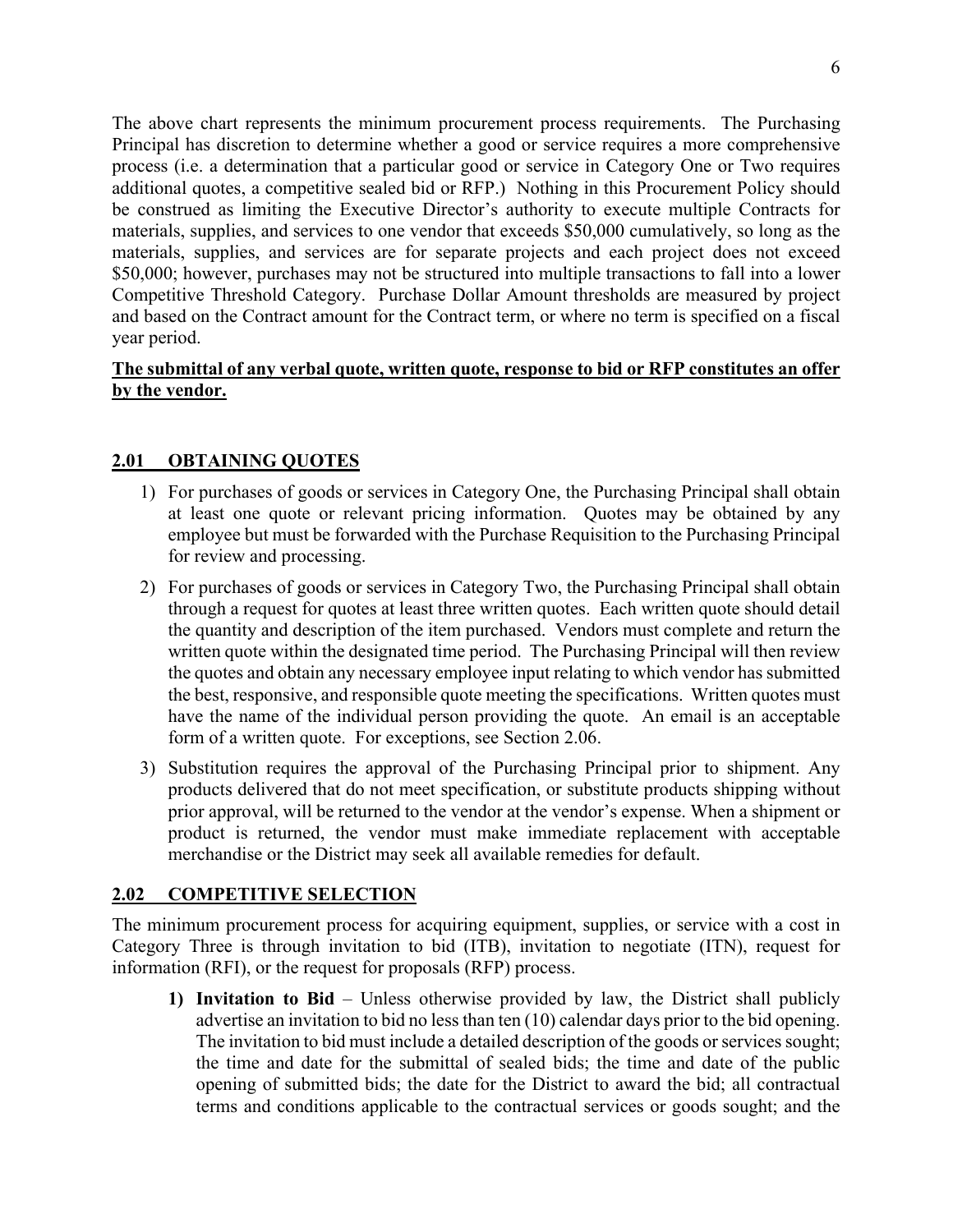criteria to be used by the District to determine the award of the bid. The public notice must also include a reference to the protest provisions set forth in Section 2.03(10).

- **2) Invitation to Negotiate** *See* Section 2.04.
- **3) Request for Information** Unless otherwise provided by law, the District shall publicly advertise an RFI no less than fourteen (14) calendar days prior to the response opening. The request shall include a description of the information sought; the time and date for the submittal of responses; and the date for the District to review the responses. Responses to these requests are not offers and may not be accepted by the District in the form of a binding contract. Responses for these requests may be used by the District in determining its needs with regard to the good or service and in developing ITB, ITN, or RFP related to the purchase of the good or service.
- **4) Request for Proposals** Unless otherwise provided by law, the District shall publicly advertise an RFP no less than fourteen (14) calendar days prior to the proposal opening. The request shall include a detailed description of the services and/or qualifications sought; the time and date for the submittal of proposals; the date for the District to select a proposal; all contractual terms and conditions applicable to the contractual services sought; and the criteria, which shall include, but need not be limited to, price, to be used in determining acceptability of the proposal. The public notice shall also include a reference to the protest provisions set forth in Section 2.03(10).

#### **2.03 BIDS AND PROPOSALS**

- 1) **Packages** Bid packages or requests for proposal must be prepared with the appropriate terms and conditions and detailed specifications, including items to be bid, units, and total (or estimated) quantity desired, instructions for bidding, delivery information, and any special requirements for bidding. Where possible, the District's standard bid or proposal format should be used. Assigned dates and time for pre-bid meetings, if any, and for the public bid opening must be included. If the pre-bid conferences are mandatory, a representative from the bidder's firm must attend or its bid will be rejected. Bids and RFPs will be publicly opened and read at the time designated in the documents. The timing of the release of sealed bids/proposals, as public records, will be in accordance with Chapter 119 of the Florida Statutes.
- 2) **Bid/Proposal Submissions** A bid/proposal must be submitted on the District's forms, signed by a legal officer of the company, and provide all requested information; otherwise, the bid/proposal is subject to being rejected.

### **FAILURE TO EXECUTE PROPERLY THE OFFICIAL SIGNATURE PAGE OF THE BID/PROPOSAL MAY RESULT IN AUTOMATIC DISQUALIFICATION OF THE BID/PROPOSAL.**

The entire bid/proposal, including cover letter, all instructions, addenda, if any, and actual bid form must be returned intact. Further, all bids/proposals returned must be in envelopes, sealed, and clearly marked on the outside "SEALED BID" or "SEALED RFP." Failure to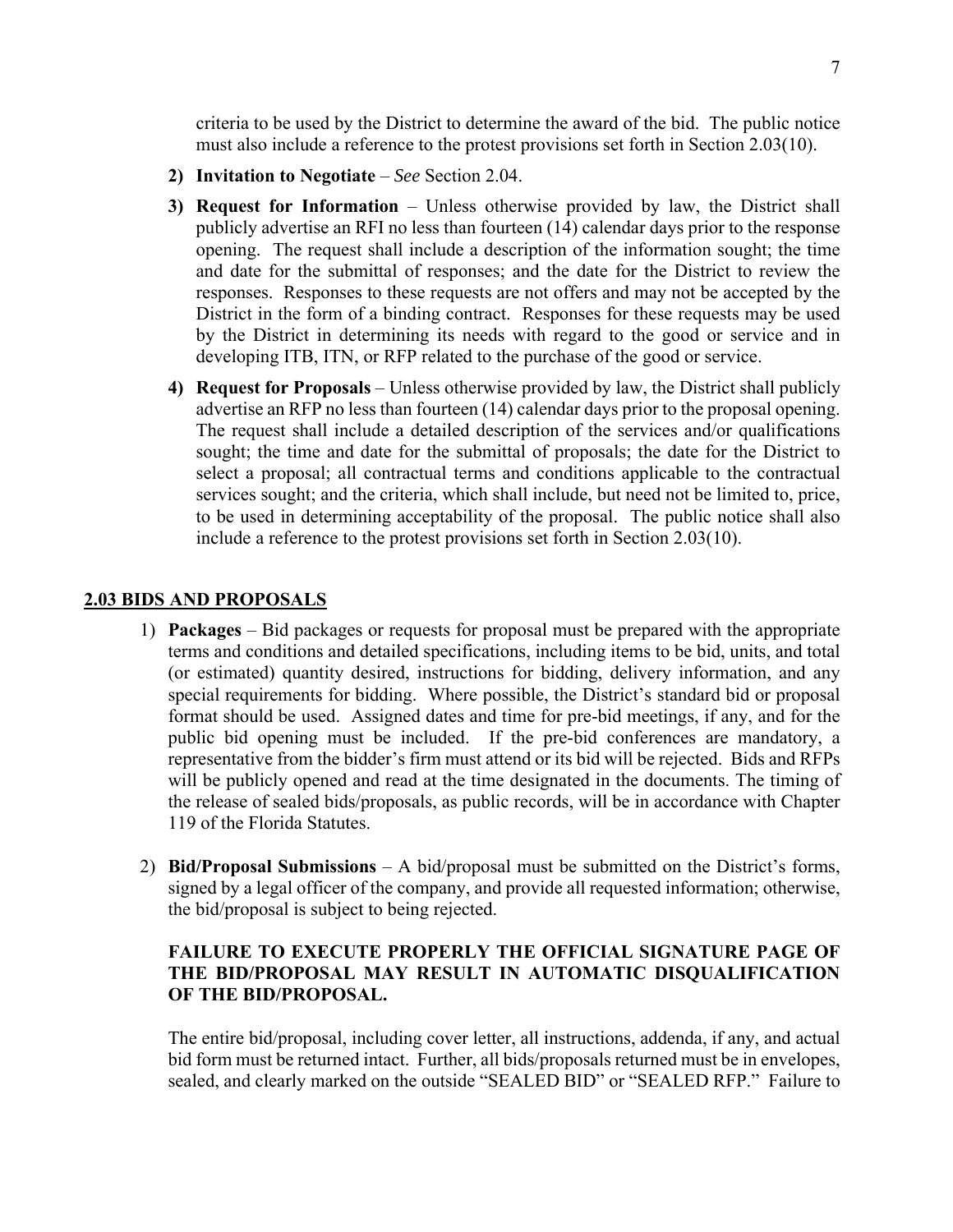read or comply with the bids or RFPs general information will in no way relieve the bidder(s) from their liabilities arising in the ITBs/RFPs.

Any questions to an ITB or RFP must be provided in writing in accordance with the ITB or RFP requirements. All written questions will be answered in writing and provided to all bidders/proposers in the form of addenda. All addenda issued are deemed part of the ITB or RFP.

3) **Specifications** – The preparation of specifications is the responsibility of the department requesting the proposed purchase, with the advice and assistance of the Purchasing Principal. Manufacturer's names, trade names, brand information and/or catalog numbers listed in a specification are for information and establishment of quality level desired and are not intended to limit competition unless the bid so stipulates. When the bid allows equal or equivalent products that conform to the required specifications, indicate on the bid form the manufacturer's name, model or catalog number as may be required. Submit with your bid complete descriptive literature and/or specifications as well as a detailed explanation of how the proposed items meet the specification. The District reserves the right to determine what is equal or equivalent. Bids which do not comply with these requirements are subject to rejection. If the bidder fails to name another equal or equivalent item(s), it will be assumed that the bidder is bidding on, and will be required to furnish, goods identical in every respect to the bid standard. Only one alternate per item number, as close to specifications as possible, will be allowed. If more than one alternate on an item is submitted, the District will only consider one alternative that it determines is equal or equivalent and the remaining alternatives will not be considered.

All supplies and equipment offered and furnished must be new and of current production unless the request for product and/or bid specifically authorizes the use of used or recycled items. Remanufactured or reconstructed items are not considered new. In cases where the District requests bids for new equipment employing trade-ins or used equipment, a tradein price quotation will be requested for the trade-in and separate price quotation without trade-in for the requested equipment. The District reserves the right to purchase equipment either with or without trade-in.

All goods called for in the bids or RFPs will be delivered in good order F.O.B. destination, freight prepaid, inside delivery, within the time specified. A packing list must accompany all shipments.

4) **Bonds – Bid, Performance, and Payment** – When bid bonds are required, the bid must be accompanied by a certified check or cashier's check, treasurer's check, or bank draft of any national or state bank (personal or company checks are not acceptable), or bid bond in the amount as specified in the bid documents. Unless otherwise specified in the ITB, bid deposit checks or bonds (if requested) will be returned to the successful bidder following acceptance of a signed Contract and receipt of the Public Construction Performance and Payment Bond, if required. Bid deposit check and bonds (if requested) posted by the unsuccessful bidders will be released in accordance with the timeframes provided in the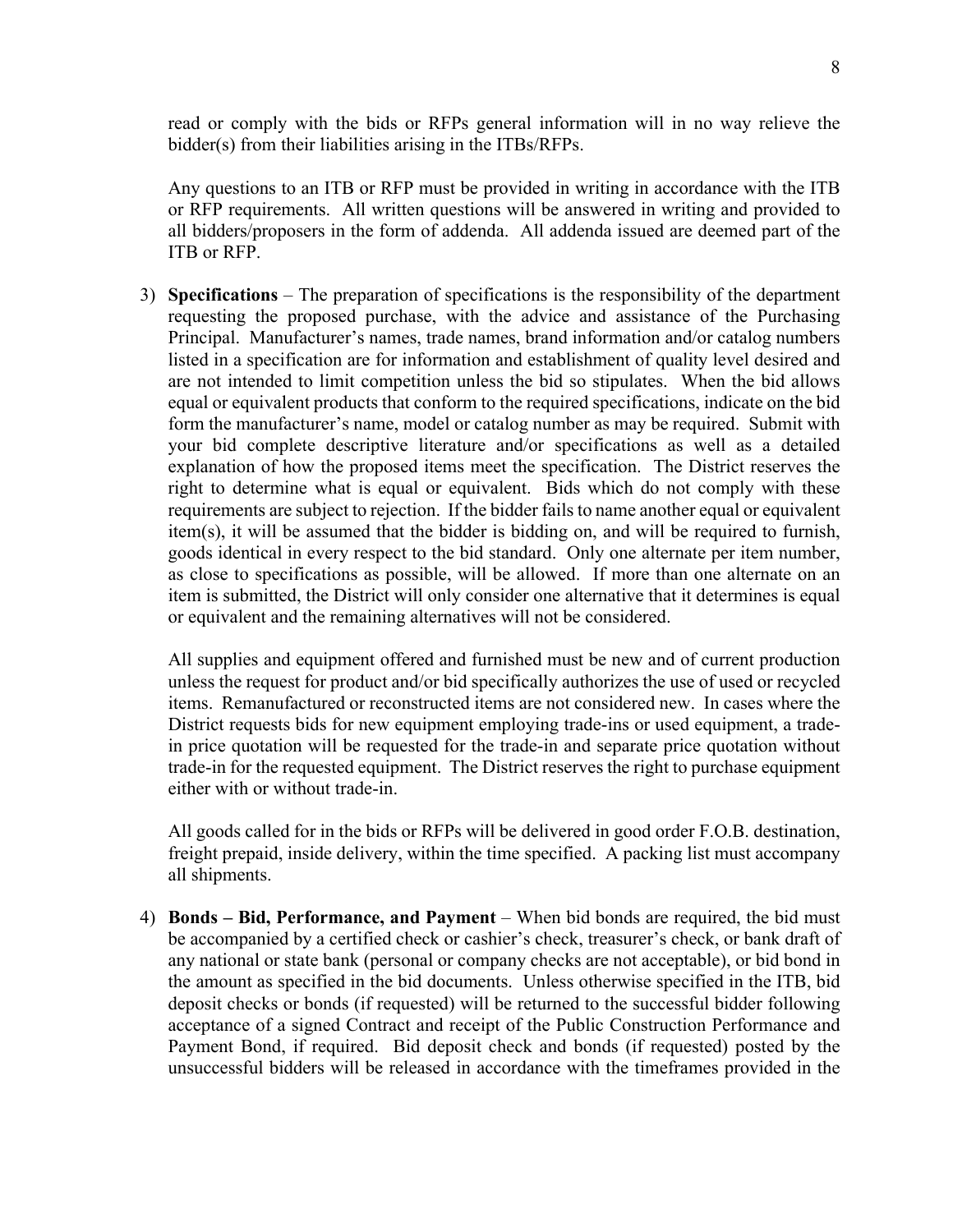ITB. Bids received without a bid deposit or with a bid deposit in an amount less than the required will be deemed non-responsive.

The bid deposit must be made payable to the District as evidence of good faith and ensuring that the successful bidder will execute a Contract in accordance with the terms, conditions and prices contained in the bid; and further ensuring that the successful bidder will provide a performance bond and payment bond within thirty (30) calendar days from the date of award of the Contract, issued by a company qualified as a surety company to do business in the State of Florida, as described below. Such bond must be for 100% of the Contract amount, as security for the faithful performance and payment of all of the Contractor's obligations under the Contract. The bond will remain in effect and extend as a guarantee bond for one year from the date of acceptance of the completed work. Should the successful bidder fail to provide such performance and payment bond within the prescribed time, the bid bond amount submitted with the bid would be forfeited to the Board as liquidated damages.

All bonds shall be in the form prescribed by laws and shall be executed by such sureties as are named in "Companies Holding Certificates of Authority as Acceptable Sureties on Federal Bonds and as Acceptable Reinsuring Companies" as published in Circular 570 (as amended and supplemented) by the Financial Management Service, Surety Bond Branch, U.S. Department of the Treasury. The surety company must be licensed to do business in the State of Florida, hold a certification of authority authorizing it to write surety bonds in this state, have twice the minimum surplus and capital required by the Florida Insurance Code at the time the ITB is issued and be otherwise in compliance with the provisions of the Florida Insurance Code.

Unless otherwise specified in the bid, the surety shall have a least the following minimum ratings:

| <b>CONTRACT AMOUNT</b>   |                  |    | <b>BEST'S RATINGS</b>  |
|--------------------------|------------------|----|------------------------|
| \$250,000 to \$500,000   |                  |    | Class $V B+$ or better |
| \$500,000 to \$2,500,000 |                  |    | Class VI A or better   |
| \$2,500,000 and over     |                  |    | Class VII A or better  |
| <b>RATINGS SCHEDULE</b>  |                  |    |                        |
| Class V                  | $$10,000,000$ to |    | \$25,000,000           |
| Class VI                 | $$25,000,000$ to |    | \$50,000,000           |
| Class VII                | \$50,000,000     | to | \$100,000,000          |

A bond signed by an agent or attorney-in-fact must be accompanied by a certified copy of that individual's authority to bind the surety. The evidence of authority shall show that it is effective on the date the agent or attorney-in-fact signed the accompanying bond.

If the surety on a bond furnished by Contractor is declared bankrupt or becomes insolvent, or its right to do business is terminated in any state or jurisdiction where any part of the project is located, or the surety ceases to meet the requirements above, then Contractor shall promptly notify the District and shall, within 20 days after the event giving rise to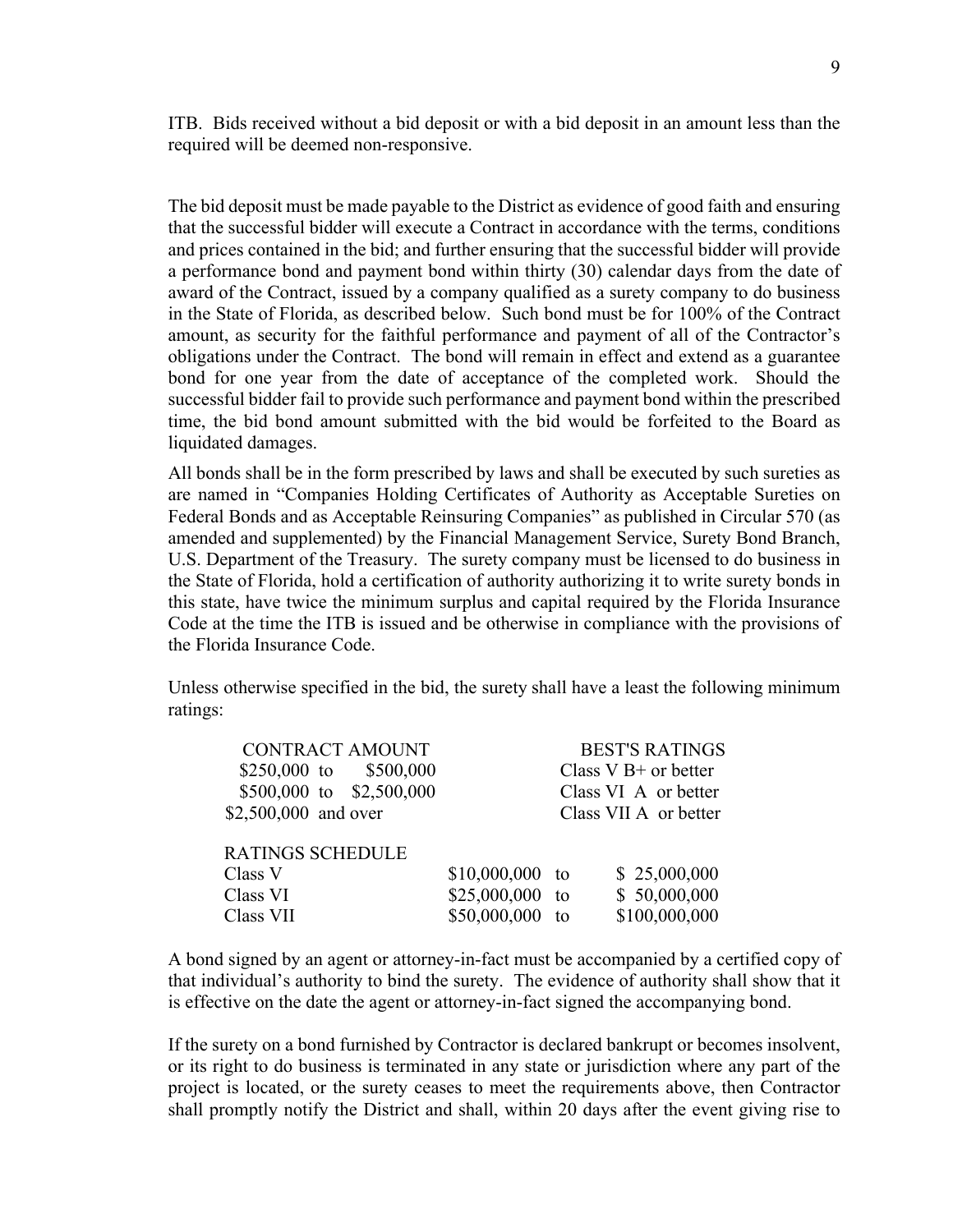such notification, provide another bond and surety, both of which shall comply with the bond and surety requirements above.

5) **Bid/Proposal Selection** – The District may select a bid or proposal upon any relevant criteria to the extent the invitation or request clearly provide the applicable evaluation criteria and state the relative importance of each. Only qualified, responsive, and responsible bids will be considered for award. If the Contract is to be awarded based solely on price, the Contract must be awarded to the lowest qualified, responsible, responsive bidder/proposer in accordance with the applicable District resolution and applicable contract documents. This Section does not restrict the right of the District to reject the low bid of a non-responsible or non-responsive bidder and to award the Contract to the next highest ranked qualified and responsive bidder or the right of the District to reject all bids and rebid the project or elect not to proceed with the project. The Board reserves the right to waive minor formalities in any bid/proposal and to accept any bid/proposal, which they consider to be in the best public interest. Once the bids or proposals are evaluated, the bids or proposals and the recommendation are forwarded to the Board for review, approval, and award. The District will provide notice of a decision or intended decision within ten (10) calendar days after bid or proposal opening where the 10-day period does not include the date of the notice or opening. Notice of such decisions or intended decisions will be made by electronic posting on the District's Purchasing web page (e.g., https://loxahatcheeriver.org/governance/purchasing-bids/).

Awards will be made to the lowest and best Responsive and Responsible Bidder as determined by the Board, in its sole discretion. The Board's decision will be final and conclusive.

- 6) **Request to Withdraw Bid/Proposal** A request for withdrawal will be granted if received by the District in writing at any time before the bid opening. The Board may grant a request for withdrawal, if received by the District in writing at any time before execution of a Contract with the bidder/proposer.
- 7) **Tie Bids** Unless the Bid or Request for Proposal stipulates criteria for determination of an award for tie bids the criteria below will be used when two or more vendors submit the exact same dollar amount as their bid offer, or if two or more firms are deemed equal with the respect to price, quality, and service. In order of importance, the following criteria will be used to break a tie:
	- a) Drug Free Work Place In accordance with Section 287.087 of the Florida Statutes, a drug-free workplace will be given preference. In order to receive preference, a signed certification of compliance must be submitted with the bid response.
	- b) Contractor Safety Management Plan In accordance with the District's Contractor Safety Management Policy, the District may give preference to a contractor whose safety qualifications are ranked the highest.
	- c) Local Preference When prices, quality and other considerations are essentially identical, the bidder with a place of business in Martin or Palm Beach County may be given preference.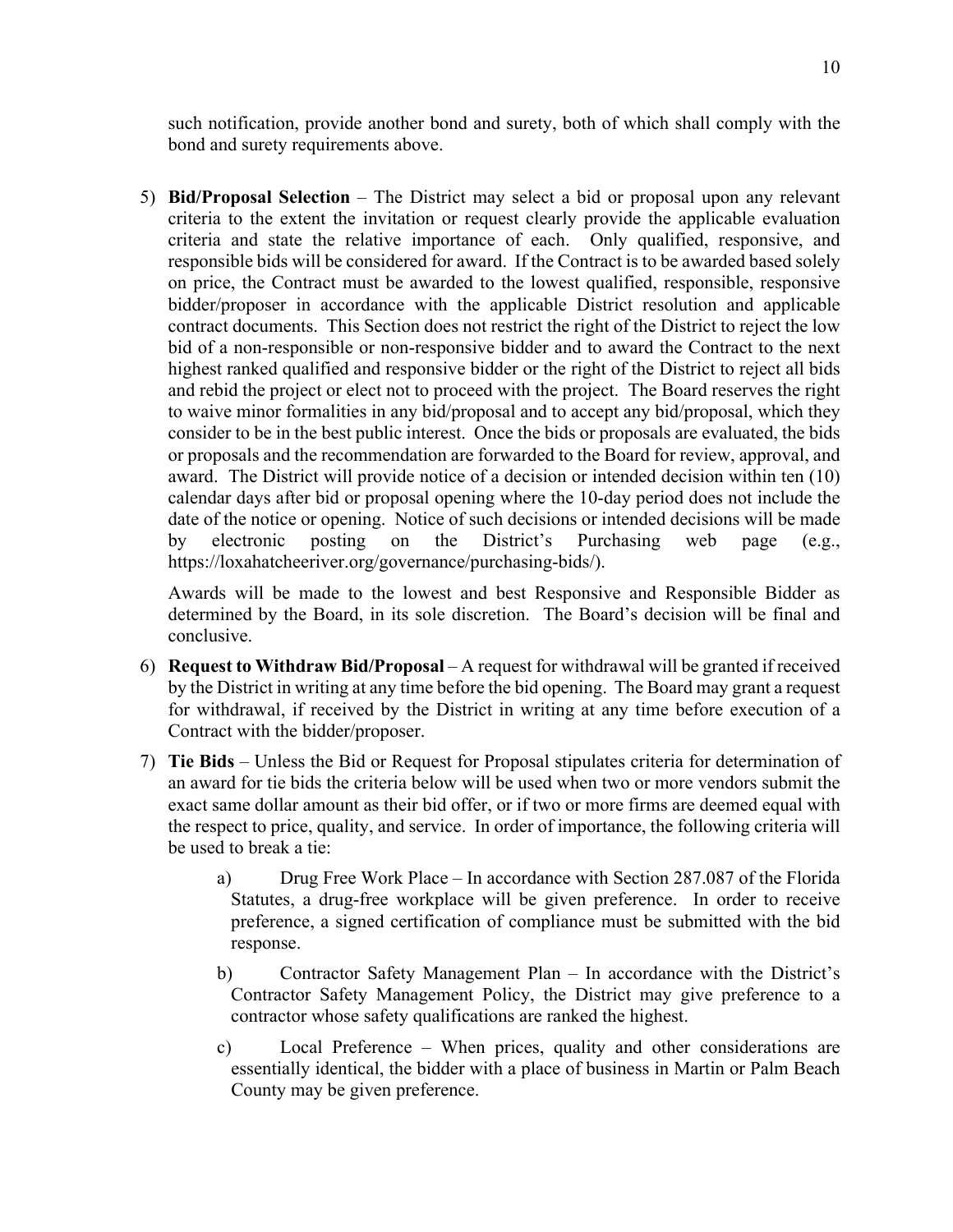- d) Toss of the Coin.
- 8) **Bidders Liability** If a bidder fails to enter into any Contract with the District based on the submitted bid, bidder acknowledges that bidder is liable to the District for all costs to re-bid the project as well as the difference between the agreed bid price and the price the District pays to secure the merchandise from another source. Failure to pay said amount to the District upon demand will result in the bidder being debarred and therefore, ineligible to submit Bids, proposals, or quotes to the District for a period of not less than three (3) years from date of the infraction.
- 9) **Tax Savings Program** In order to limit the Florida Sales Tax upon a project and pursuant to Florida Statutes, and particularly Rule 12 A-1.094 (3), Florida Administrative Code, purchases under this procedure are exempt from competitive procurement.

a) The District shall issue a Certificate of Entitlement to the Contractor certifying: (1) that the materials and supplies purchased will become part of a public facility; and (2) that the District will be liable for any tax, penalty, or interest due should the Department of Revenue later determine that items purchased do not qualify for exemption.

b) The District shall provide to Contractor a requisition form to be utilized for purchase of those supplies, materials and equipment (SME) described in this Procurement Policy. The District reserves the right to, at any time during the term of the project, add to, delete from, or modify the description of supplies, materials, and equipment described herein, at the District's sole discretion.

c) Requisition forms will only be issued for the SME described in this Procurement Policy. Such forms must be prepared and submitted by the Contractor to the District. Such form must be submitted in sufficient time for review and consideration by the District so that the materials may be acquired directly by the District and delivered to the project site in sufficient time to assure its availability at the time that it is needed and so as not to delay progress of the project. It shall be the responsibility of contractor to assure that such requisition forms are submitted to the District's representative for approval by the District with sufficient time for the District's review and processing, such that no delay shall affect the need for or order of the item. It shall be the responsibility of Contractor to assure the subcontractors, sub-subcontractors, specialty contractors and others have the materials sought to be requisitioned on hand at the time required for installation in accordance with the project schedule.

d) The District will issue Purchase Orders to the appropriate vendors as designated and shown upon requisition forms. A copy of the Purchase Order will be returned to the Contractor.

e) Upon delivery of the material purchased to project site, a delivery ticket shall be signed by a representative of District and by doing so the District shall take title of the materials delivered. Delivery ticket must be attached to the invoice to District, to be forwarded through Contractor.

f) The Contractor must submit invoices addressed to the District in a timely manner to allow District to take advantage of any applicable discounts. The District will issue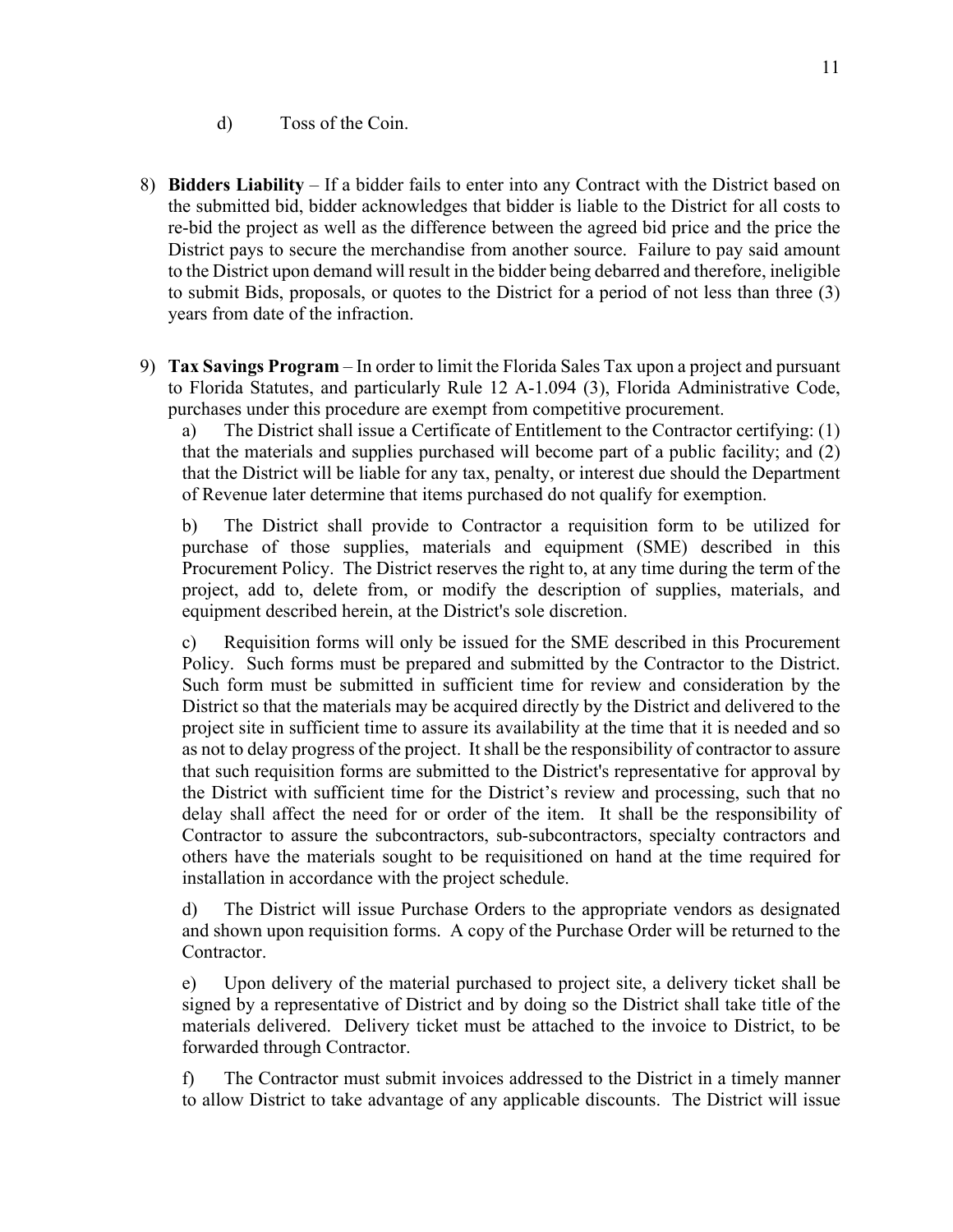payment of invoices for materials purchased as described in this procedure directly to the vendor to whom the Purchase Order was issued.

g) Contractor shall prepare a complete list of instructions to be distributed to all applicable subcontractors with the procedures to be followed under the Sales Tax Savings Procedures. These instructions shall cover those matters hereinafter set forth.

h) Materials, supplies, and equipment acquired using this procedure are subject to the warranty provisions as required by the Contract between the Contractor and the District. Contractor acknowledges that District will be ordering materials for said project pursuant to the ability to benefit from the tax savings provisions of this agreement. Contractor further agrees that it is responsible for acceptance of delivery, storage, and installation of products ordered by the District. Further, Contractor is liable for all loss or damage to products subsequent to delivery of those products from the vendors or suppliers.

i) Foregoing procedure is for limiting Florida Sales Tax upon the project pursuant to Florida Statutes and particularly Rule 12 A-1.094(3), Florida Administrative Code. Provisions hereof and procedures shall be construed in order to carry out the intent of the parties. Provisions hereof and procedures established hereby may be amended by District at any time, upon any indication that such change, amendment or alteration is necessary to assure non-taxable sales tax treatment of the project.

j) The Contractor is responsible for any defects, storage, delivery, and installation as set forth in the contract documents for all materials, products, and systems purchased by the District. The Contractor must maintain as a part of the required Builders' Risk Insurance, or other insurances being provided, full replacement coverage for all items purchased by the District under this Sales Tax Savings Procedure.

- 10)**ITB/RFP Protest Provision** This procedure applies to the resolution of all protests arising from the competitive award procedures set forth above. By submitting a bid/proposal to the District, bidder acknowledges and agrees that all protests will be handled in accordance with the process set forth in this Section:
	- a) Notice of Protest Notice of all District decisions or intended decisions will be made by electronic posting on the District's Purchasing web page (e.g., https://loxahatcheeriver.org/governance/purchasing-bids/). Any person adversely affected by a bid or request for proposal must file a notice of protest in writing, within three (3) business days from the date on the notice of the decision. A formal written protest must be filed within ten (10) business days after the protesting party files the notice of protest. All timeframes above exclude Saturdays, Sundays, and state holidays, in their computation. No time will be added to the above time limits for mail service.
	- b) Formal Written ProtestThe formal written protest must state with particularity the facts and law upon which the protest is based, such as:
		- 1. The name and address of the person or firm filing the protest;
		- 2. An explanation of how they are adversely affected by the District decision or intended decision;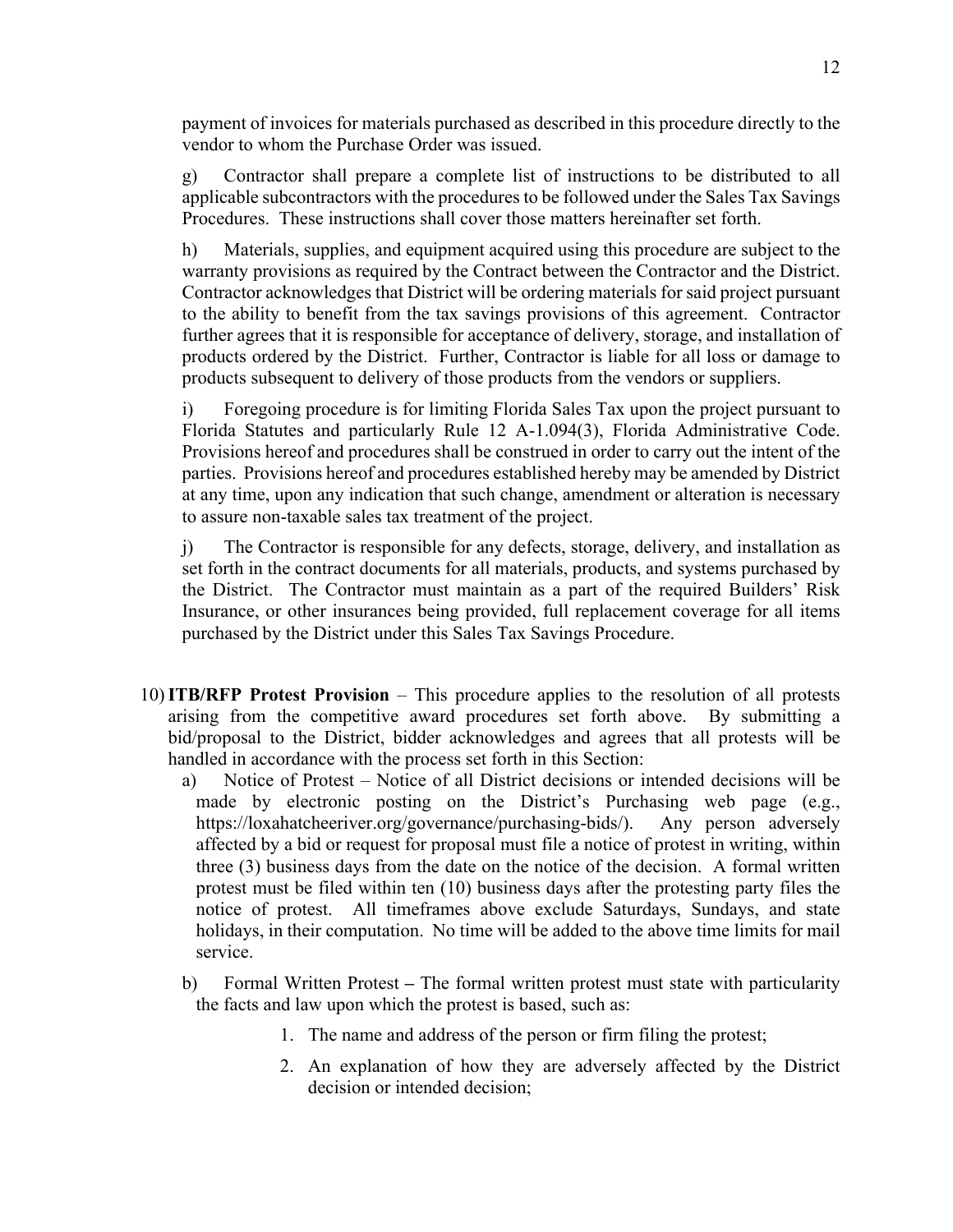- 3. Identification of the procurement matter at issue.
- 4. A statement of how and when the notice of District decision or intended decision was received;
- 5. A statement of all issues of disputed material fact and, if there are none, a statement so indicating;
- 6. A concise statement of the ultimate facts alleged;
- 7. A statement of the applicable law, rule, statute, or other authority upon which the protest is based and which entitle the protestor to relief;
- 8. A specific demand for relief; and
- 9. Any other information material to the protest.
- c) Filing Notices of Protest and Formal Protests All notices of protest and formal protests must be filed with the District's Executive Director. A protest is not timely filed unless both the written notice of protest and the formal protest must have been received by the District within the prescribed time limits. No time will be added to the above time limits for mail service. Failure to file a protest within the time prescribed constitutes a waiver of proceedings and a waiver of all claims.
- d) Stay of Award Upon receipt of a formal written protest that has been timely filed, the bid solicitation or contract award process is stayed until the subject of the protest is resolved by final agency action, unless the District's Executive Director, with the concurrence of the Board, sets forth in writing particular facts and circumstances which require the continuation of the solicitation process or the contract award process without delay in order to avoid an immediate and serious danger to the public health, safety or welfare. Notice that a contract award has been stayed will be given by electronic posting on the District's Purchasing web page (e.g., https://loxahatcheeriver.org/governance/purchasing-bids/). Upon receipt of a timely formal protest of a decision or intended decision to award or reject all bids, qualifications, or proposals, notice will be given by electronic posting on the District's Purchasing web page (e.g., https://loxahatcheeriver.org/governance/purchasing-bids/).
- e) Resolution of Formal Protest Upon the written request of the protestor or on its own initiative, the District shall provide an opportunity for the protestor to meet with the Executive Director to resolve the protest by mutual agreement within seven (7) business days, excluding holidays, of receipt of a formal written protest. If the subject of a protest is not resolved by mutual agreement within seven (7) business days, excluding holidays, of receipt of the formal written protest, or a mutually agreed upon extension of time, then the Executive Director shall certify in writing to the Board that there was no resolution, provide the protestor with a copy of the certification.
- f) Quasi-Judicial Hearing Within seven (7) business days from receipt of written certification that there was no resolution, the protestor may provide a written request that the matter be heard before the District Board in a quasi-judicial hearing. Failure to provide a written request to the Board within seven (7) business days of notice shall constitute waiver of any protest. Upon receipt of a written request, the Board may, in its discretion, request a written response from the Executive Director, and/or schedule the matter for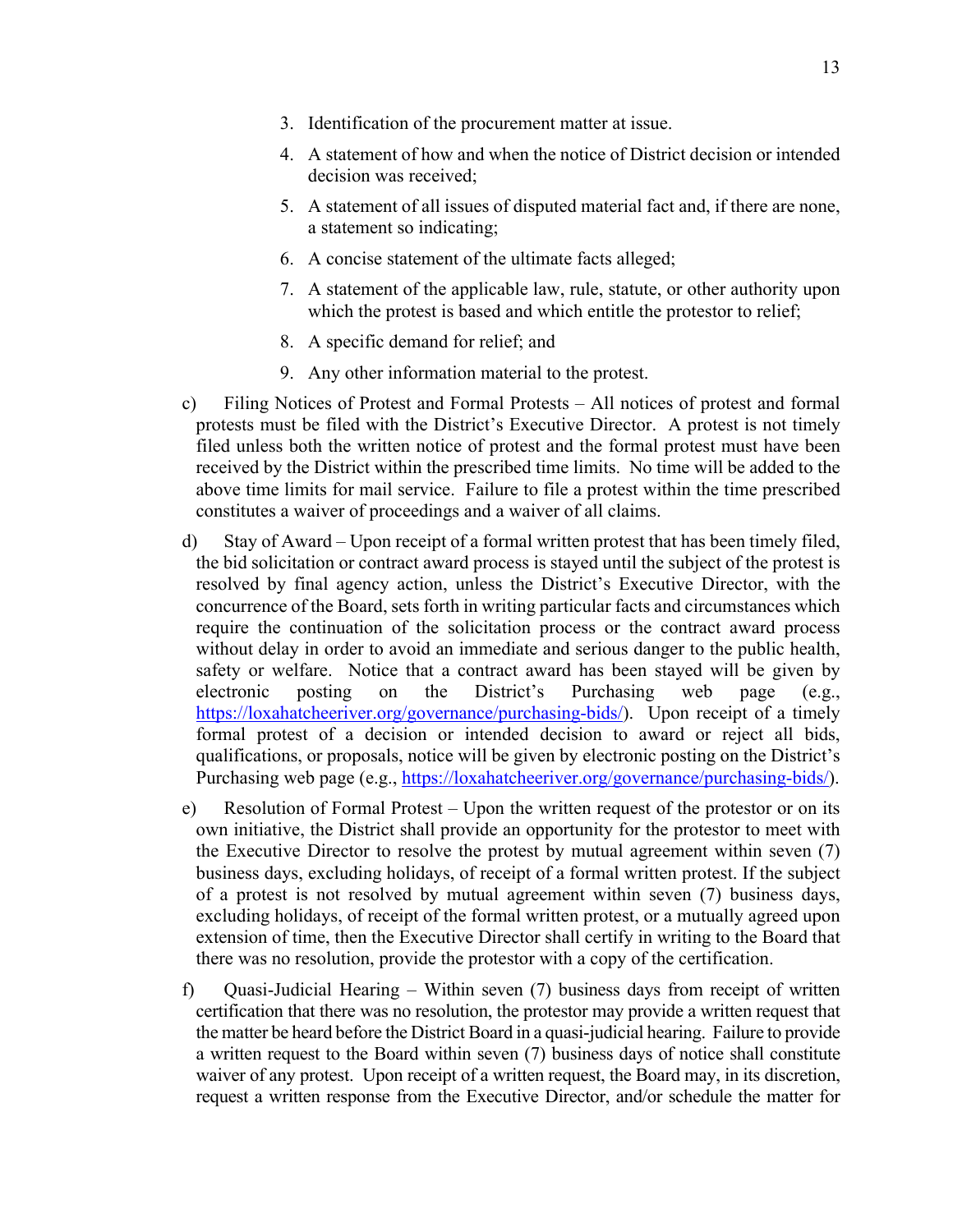hearing before the Board. Within seven (7) business days from the conclusion of the hearing, the Board will provide a written final decision on the matter to the protestor.

The protestor may contest the District's decision in a court of competent jurisdiction in Palm Beach County no later than thirty (30) calendar days after receipt of notice of the District's decision, unless otherwise specified within the controlling request for proposal or qualification documents.

## **2.04 COMPETITIVE NEGOTIATION**

For any category of services or goods, the District may choose to purchase the services or goods through an invitation to negotiate pursuant to the provisions below and all relevant laws. The negotiations shall be made on the best price, terms and conditions obtainable by the District to meet its needs. The District shall specify in writing and make available to prospective contractors its needs for the services and goods to be purchased prior to commencing negotiations with any vendor.

When staff determines it is in the best interest of the District to procure a good or service through competitive negotiation, staff will make a corresponding recommendation to the Board. Upon Board approval, the District may contract by negotiation without seeking bids/proposals first. When contracting by negotiation without first seeking competitive sealed bids/proposals for services and/or goods exceeding the threshold of Category Three, the following procedures shall apply:

- 1) **Written Request** The Purchasing Principal shall submit a request in writing to the Board detailing the necessity to contract by negotiation, the proposed steps to be followed by the District in negotiating the Contract, and the proposed vendors that will be used in the negotiations. The Board's intended decision to contract by negotiation will be posted in the Purchasing Principal's office.
- 2) **Public Notice** The District shall publicly advertise each instance in which services or goods are being sought and provide a general description of the project/goods. The notice must indicate how interested parties may apply for consideration and must indicate the criteria required to be submitted in any responsive letter of interest. The public notice must also include a reference to the bid protest provisions set forth in Section 2.03(10).
- 3) **Letter of Interest** Pursuant to the public notice, a firm desiring to provide services for a project must timely submit a letter of interest containing evidence of current professional status, capabilities, adequacy of personnel, past record and related experience, list of subconsultants, and other information required by the notice necessary for the District to evaluate whether the firm is qualified. For contracts for the purchase of goods, each vendor shall provide a final firm price, terms, and conditions for the specific commodity/contractual service offered.
- 4) **Competitive Selection** The Purchasing Principal shall evaluate each letter of interest submitted regarding qualifications and performance ability and will conduct discussions with and may require public presentations by responding firms regarding their qualifications, approach to the project, and ability to furnish the services required pursuant to the terms of the notice. The Purchasing Principal shall select and list not less than three firms, in order of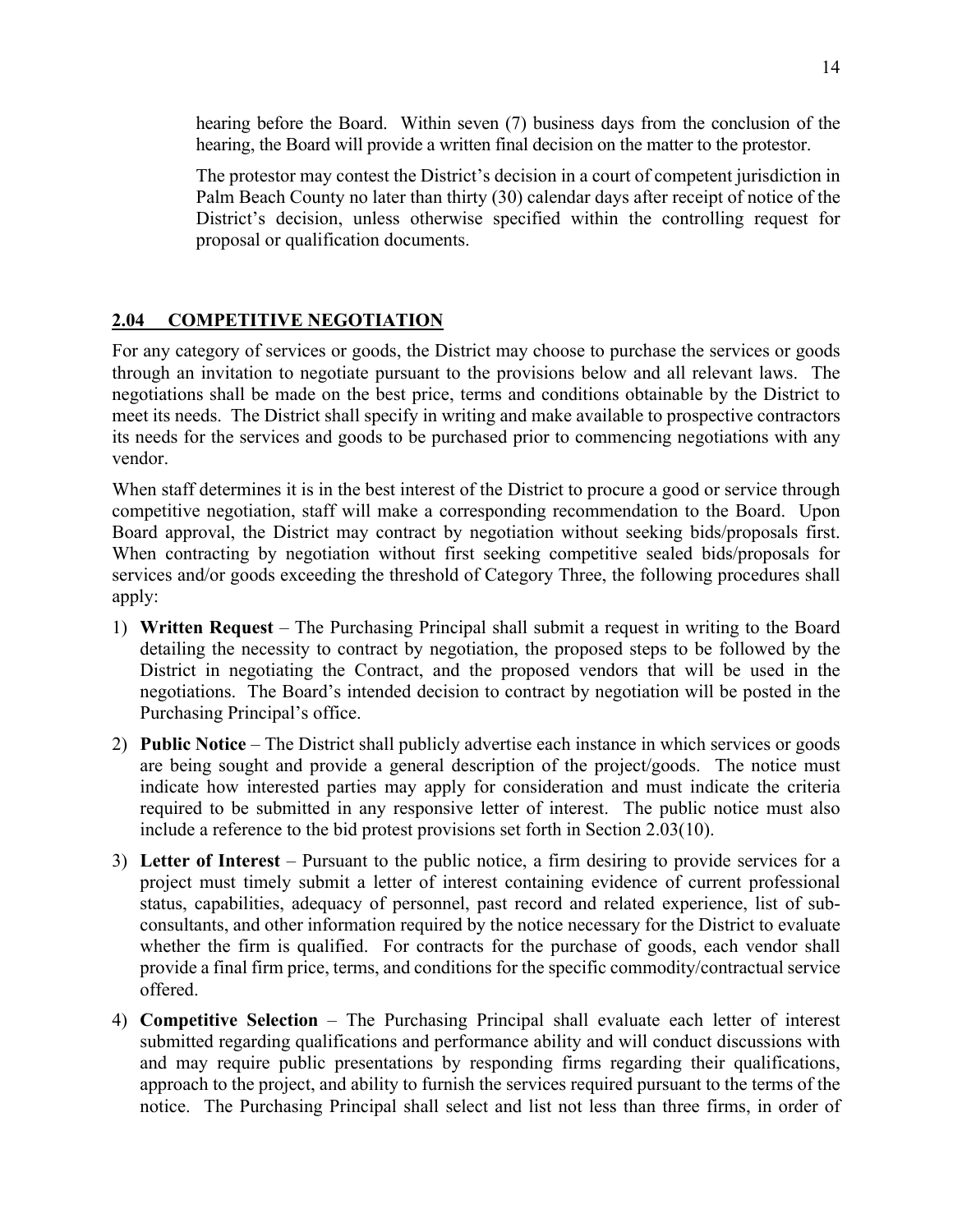preference, deemed to be the most highly qualified to perform the required contractual services and/or provide the required commodity after consideration of the factors set forth in the notice. The District may select and list less than three vendors only when there are less than three vendors which may offer the services or goods desired by the District. In determining whether a firm is qualified, the agency must consider such factors as ability of professional personnel; past performance; willingness to meet time and budget requirements; location; recent, current, and projected workloads of the firm; financial soundness of the firm; and the volume of work previously awarded to the firm. The Purchasing Principal will then recommend to the Board that competitive negotiations be instituted with the firms selected. The Board may amend the Purchasing Principal's recommendations.

5) **Competitive Negotiation** – Once the Board authorizes competitive negotiations, the Purchasing Principal shall begin contract negotiations for the subject project with the designated firms in order of rank for fair, competitive, and reasonable compensation. Should negotiations with the firm determined to be the most qualified prove unsuccessful after that firm has provided their best and final offer, negotiations with that firm will be formally terminated and negotiations shall begin with the next most qualified firm on the list. Failing accord with the second most qualified firm after that firm has provided their best and final offer; the District must terminate negotiations with that firm and shall then begin negotiations with the third most qualified firm. If satisfactory agreement is not reached with any of the top three ranked firms, additional responding firms will be ranked and listed in the order of their competence and qualifications. Negotiations will then continue beginning with the first named firm on the second list until an agreement is reached. After successful negotiations, a recommendation shall be made that the Board award the Contract. The District will maintain an accurate record of the discussions held with each vendor/bidder/proposer.

## **2.05 CONSULTANTS COMPETITIVE NEGOTIATION ACT – DESIGN BUILD**

The District will comply with the competitive solicitation requirements of the Consultants' Competitive Negotiation Act provided in Section 287.055 of the Florida Statutes (CCNA). Pursuant to Section 287.055(9) of the Florida Statutes, the following are rules that will apply to all design-build contracts.

- 1) The District shall employ or retain a design criteria professional, who has been selected through CCNA, who will prepare the design criteria package for the design and construction of the public construction project. This design criteria professional is not eligible to render services under a design-build contract executed pursuant to the design criteria package.
- 2) The District shall publicly advertise the design criteria package and the advertisement must include a general description of the project and indicate how, and the time in which, interested design-build firms may apply for consideration. The design-build contract must be awarded through either the use of the qualifications-based selection process pursuant to Section 278.055(3), (4), and (5) of the Florida Statutes, or the competitive proposal selection process described below. If the District uses a qualifications-based selection, then the District shall employ or retain a licensed design professional appropriate to the project to serve as the agency's representative.
- 3) Procedures for the use of a competitive proposal selection process are as follows: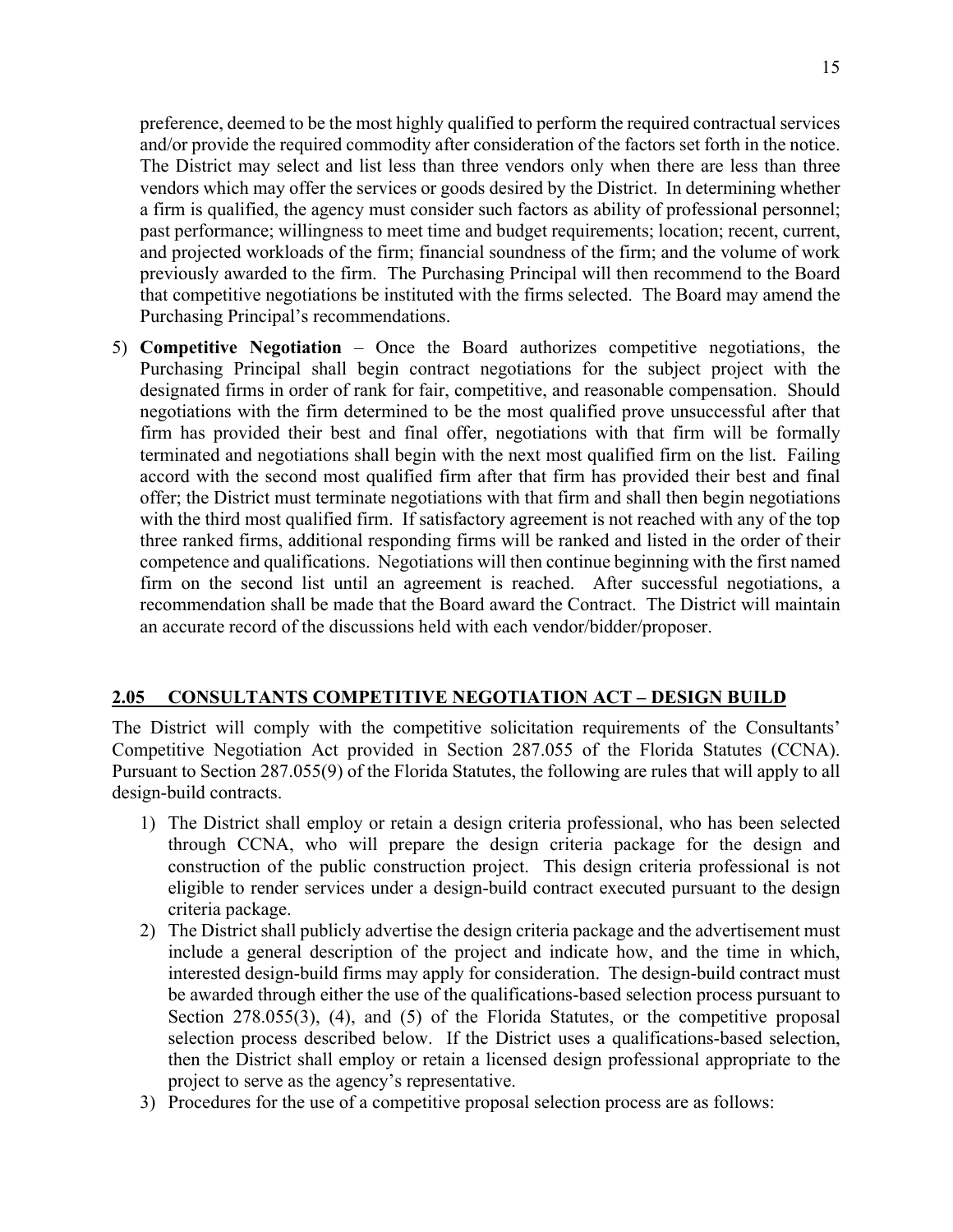- a. Solicitation Requests for proposal shall be sent to all interested firms requesting that their qualifications and proposed design be submitted at a time and place certain. The request for proposal must contain at a minimum the design criteria package, scope of services to be provided by the design-build firm during the performance of the design-build contract including the schedule and time period in which the services are to be complete; insurance coverages and bonding requirements; instruction covering the form, content, and manner of qualifications statement; evaluation criteria and procedures including proportional weighing to be used to evaluate the proposals; technical and design proposal of the project; draft design-build contract; and any other information pertinent to selection and award of the design-build contract. As an option the District will incorporate price into the evaluation process as well.
- b. Evaluation The committee shall review all proposals received prior to the announced deadline and identify the no less than three firms deemed qualified to perform the required services based on evaluation criteria contained in the request for proposal, including but not limited to qualifications, availability, and past work of the firms, including the partners or members of the firms. The committee shall then rank and short-list firms based on the evaluation criteria set forth on the request for proposal. The committee may require oral presentations of the short-listed firms. The average combined score received from the written proposal and oral presentation will determine the final ranking of firms. Price will also be considered in the evaluation process if used as an optional criterion. If price is included, firms responding to the Request for Proposal shall submit both technical and price proposals. The price proposal would consist of either a lump sum, fixed fee amount or a guaranteed maximum not to exceed price. The price proposal must be based upon and include all costs or expenses to be incurred by the design-build firm in implementing and completing all aspects of the design-build project.
- c. Negotiation After ranking, the committee shall attempt to negotiate a contract within the parameters of the design criteria package. The final negotiated price cannot exceed the price submitted in their proposal. Subsequent to competitive negotiations, the selected firm will establish a guaranteed maximum price and guaranteed completion date.
- d. The design criteria professional will be consulted in the evaluation process, the supervision or approval of the District of the detailed working drawings of the project, and for the evaluation of the compliance of the project construction with the design criteria package.
- e. In the case of public emergencies, the Board will need to declare an emergency and authorize negotiations with the best qualified design-build firm available at that time.

The Purchasing Principal will determine if the design-build method is appropriate for a particular project. In making the decision, the Purchasing Principal will determine whether design-build or contracting separately for professional design and construction services is in the best interest of the District by considering the following factors:

- 1) The potential for project costs savings or costs reduction;
- 2) The need or potential for reducing the time to complete the project;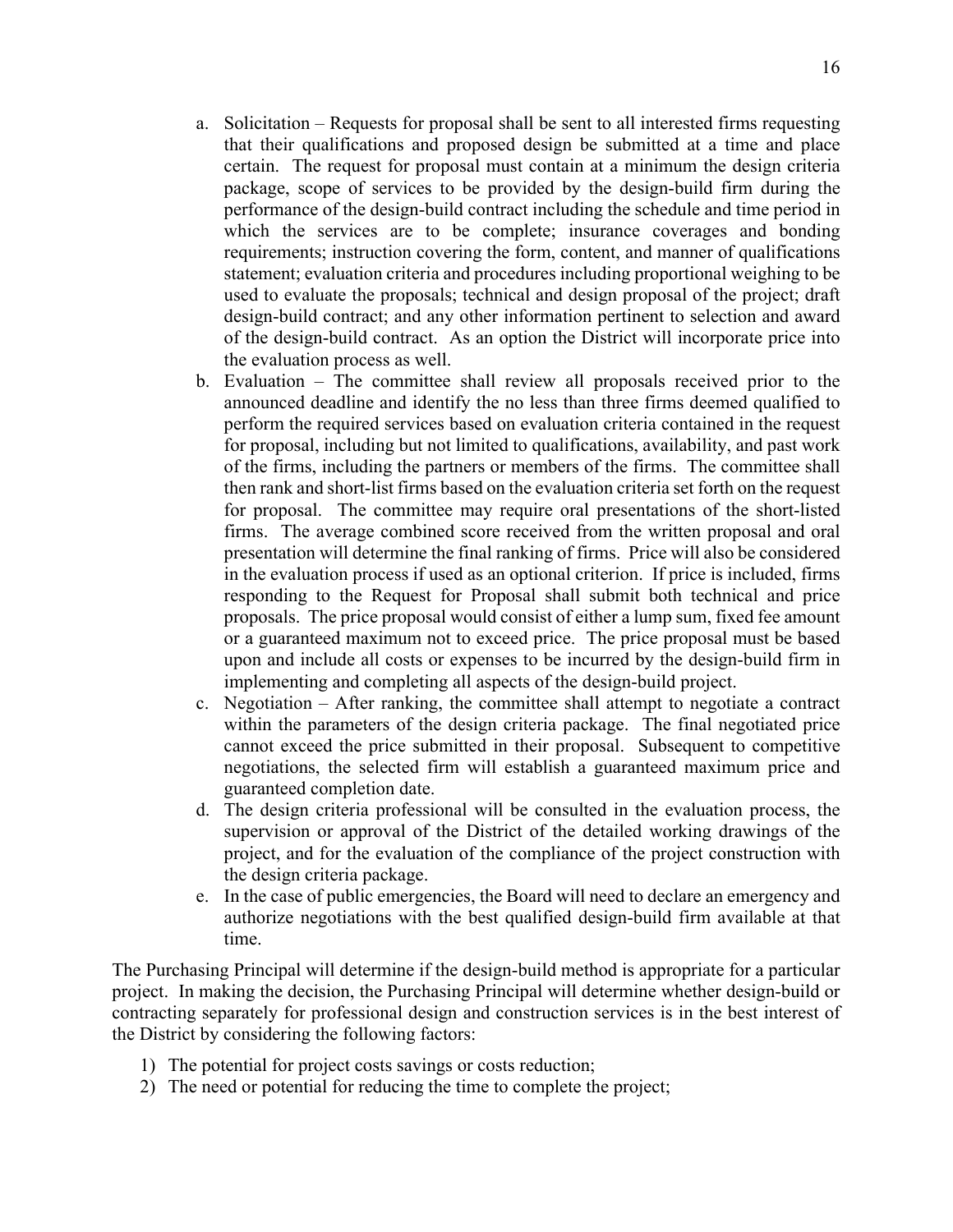- 3) The need or potential for enhancing revenue production by expediting completion, activation and operational use of the project;
- 4) The need or potential to expedite the completion, activation, and operation of the project due to public service considerations or user decision operational needs and requirements;
- 5) The potential for collaboration to develop designs and construction methodology that could provide a project with enhanced qualities or aesthetics, innovative use of materials, economy of construction, operational efficiency, or functional effectiveness;
- 6) The need or potential for protecting, preserving, and enhancing the health, safety, and welfare of the public.

### **2.06 TRANSACTIONS EXEMPT FROM COMPETITIVE PROCUREMENT**

The Purchasing Principal for goods or services may grant an exemption when it is in the District's best interest and allowed by a referenced statute, rule, or regulation.

### **2.06.01 Typical Exceptions**

Typical exemptions include, but are not limited to, the following:

- 1) Real Property Acquisition, such as land, easements, rights-of-way, existing buildings, structures, or improvements, resulting from negotiations and approved by the Board
- 2) Court-ordered fines and judgments, resulting from litigation
- 3) Exceptional disbursements as authorized by the Board
- 4) Court-ordered fees, resulting from the judicial process, processed by the Clerk of the Court, and charged against the appropriate budget for such fees
- 5) Cash transfers and investment transactions for fiscal management purposes, processed through the Accounting Department, and disbursed from general ledger accounts
- 6) Accrued or current liabilities already disbursed from the budget, processed through the Accounting Department, and paid from or through general ledger accounts
- 7) Debt service payments processed by the Accounting Department and charged against budgetary accounts
- 8) Refund of a cash or surety bond
- 9) Refunds of current or prior year revenues charged against budgetary accounts
- 10) Grant disbursements to federal, state, or local government agencies, or to private groups or agencies
- 11) Insurance including but not limited to liability, property, medical, and workers compensation insurance, deductibles, or payments from any loss fund established for such purpose
- 12) Utilities, including but not limited to electric, water, cable, telephone and cellular services, except as provided by Chapter 2002-358, Laws of Florida
- 13) Toll charges and gas cards,
- 14) Dues and memberships in trade or professional organizations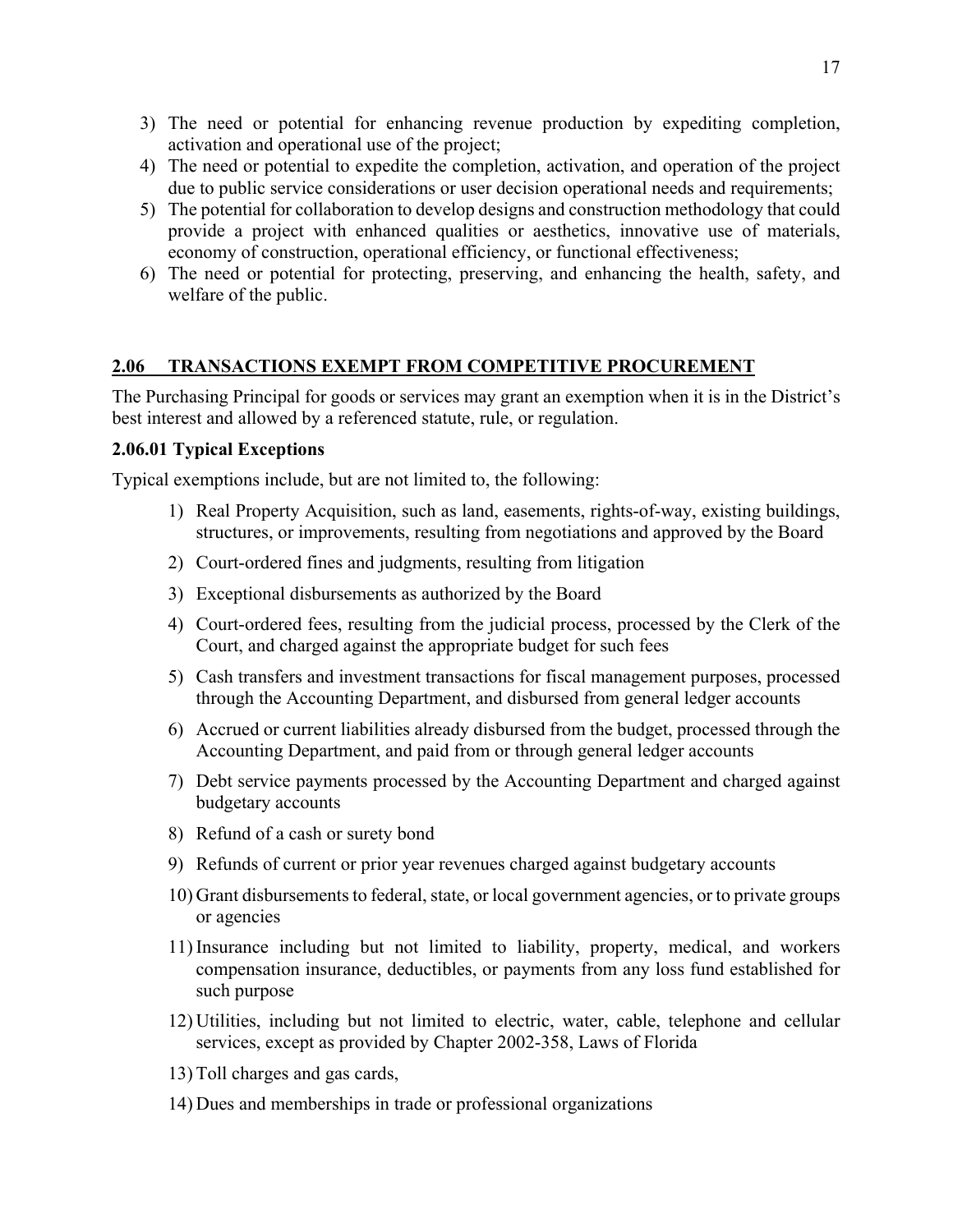- 15) Subscriptions for periodicals, advertisements, copyrighted material
- 16) Part-time and temporary labor and employees
- 17) Advertising in newspapers, magazines, social media, etc.
- 18) Postage, shipping and express mail costs
- 19) Office, warehouse space, boat slip, submerged land or other property rental or lease
- 20) Railroad leases and associated costs and fees
- 21) Warranty or maintenance agreement costs required by the original manufacturer or installer
- 22) Professional medical services, authorized hospitality expenses
- 23)Job-related travel, seminars, tuition registration and training
- 24) Legal services, expert witnesses, court reporter services, and all other related expenses of claims, anticipated litigation, and/or litigation
- 25) Consultant Services, as defined in Section 2.0, unless otherwise provided by law. For example, services covered by Sections 287.055 (CCNA) and 218.391 (Auditor Selection) would not be exempt from Competitive Solicitation. Anytime this exemption is utilized, a justification as to why consultant services should not or cannot be competitively solicited must be provided to the Purchasing Principal for approval prior to entering into a Contract for the service. The Purchasing Principal will determine, on an individual basis, whether the exemption is applicable.
- 26) Title insurance, title commitments, title searches, and ownership and encumbrance searches and real estate appraisal services to determine the market value of real property
- 27) Political lobbying services
- 28) Transactions by Interlocal Agreement
- 29) Art work, maps, and design services (including website design)
- 30) Permitting fees
- 31) Security services by off-duty law enforcement personnel
- 32) Camp programs including admission fees to parks, movies, entertainment venues, etc.
- 33) Services provided by non-profit organizations, educational institutions, governmental and quasi-governmental agencies
- 34) Purchases under Tax Savings Program
- 35) Sole source items in accordance with Section 2.06.03 below
- 36) Purchases which "piggy-back" on existing government contracts in accordance with Section 2.06.03 below
- 37) Intergovernmental purchases and agreements
- 38) Emergency purchases as noted in Emergency Purchase Section 2.09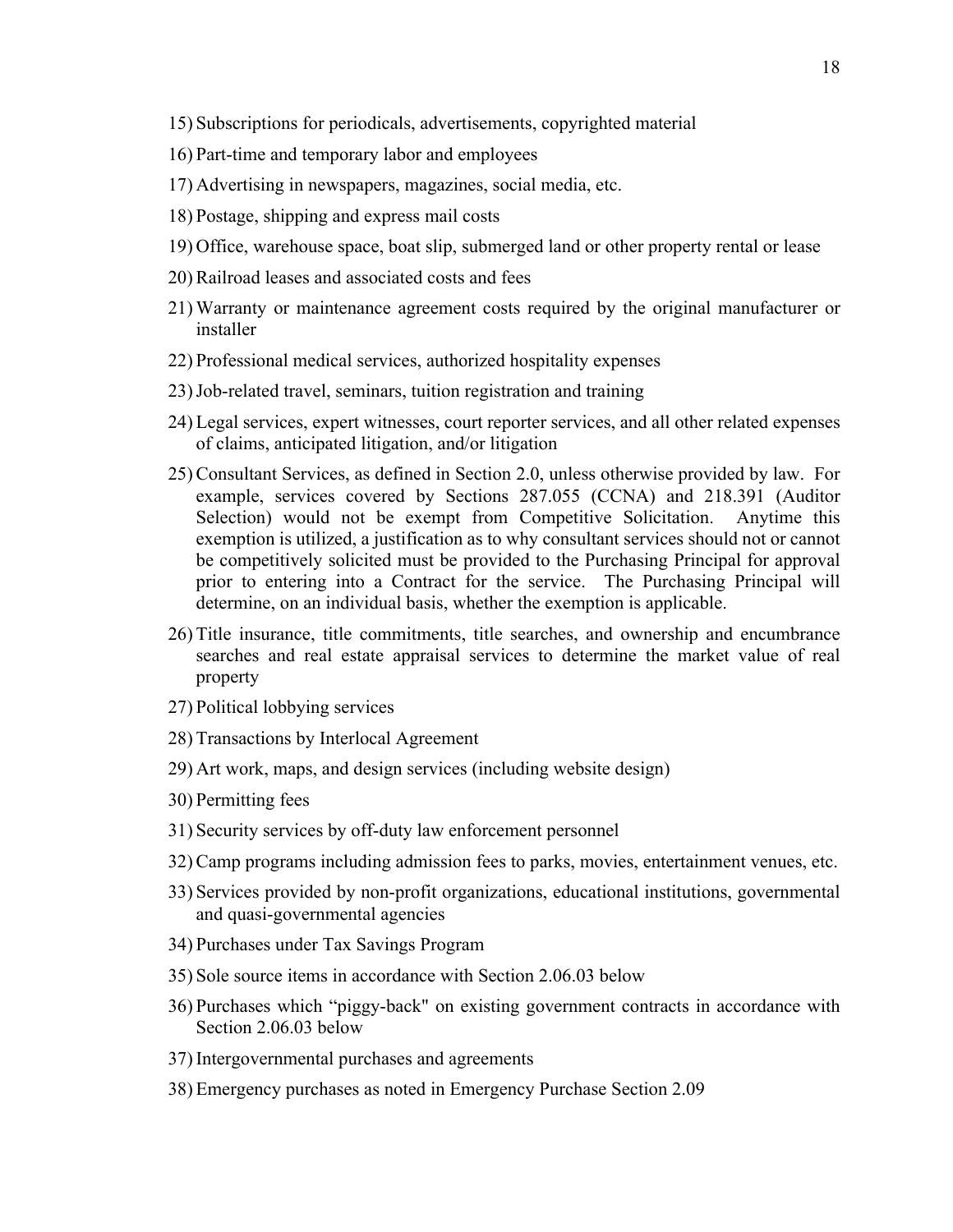- 39) Computer maintenance and/or software licenses for existing software
- 40) Credit card processing fees
- 41) Maintenance of vehicles and equipment; when considered to be in the best interest of the District and the services are to be performed by the vehicle or equipment manufacturer, manufacturer's service representative, a distributor of the manufacturer's equipment or when at least three (3) responsible services have been evaluated, the services may be procured without bid.
- 42) Surplus or used goods that are procured from a government auction such as govdeals.com.
- 43) Multiple quantities of a single item of common operational supplies

### **2.06.02 Public Construction Project Exemptions**

Further, the District may grant exemptions for Public Construction projects in accordance with Section 255.20 of the Florida Statutes, including:

- 1) When a project is undertaken to repair, reconstruct or replace an existing facility destroyed or damaged by an act of God, riot, fire, flood, accident, or other urgent circumstance and such damage or destruction creates an immediate danger to the public health or safety; loss to public or private property which requires emergency government action; or an interruption of an essential government service.
- 2) After proper public notice, the District does not receive any responsive bids or proposals.
- 3) Projects undertaken as a repair or maintenance to an existing public facility in accordance with Section 255.20 of the Florida Statutes.
- 4) Projects undertaken exclusively as part of a public education system;
- 5) If the funding source of the project will be diminished or lost because the time required to award competitively the project after the funds become available exceeds the time within which the funding source must be spent.
- 6) If the District competitively awarded a project to a private sector contractor and the contractor abandoned the project before completion or the local government terminated the Contract.
- 7) If the Board publicly notices a Board meeting in accordance with Section 255.20 of the Florida Statutes, conducts the public Board meeting and finds by majority vote that it is in the public's best interest to perform the project using its own services, employees, and equipment.
- 8) If, pursuant to Section 255.20 of the Florida Statutes, at least 4 of the Board's members vote to find it in the District's best interest to award the project to an appropriately licensed private sector contractor, based on specific substantive criteria and procedures.
- 9) The project is subject of Chapter 336 of the Florida Statutes, County Road System.

#### **2.06.03 Sole Source, Piggybacking, Cooperative Purchases, and Standardization.**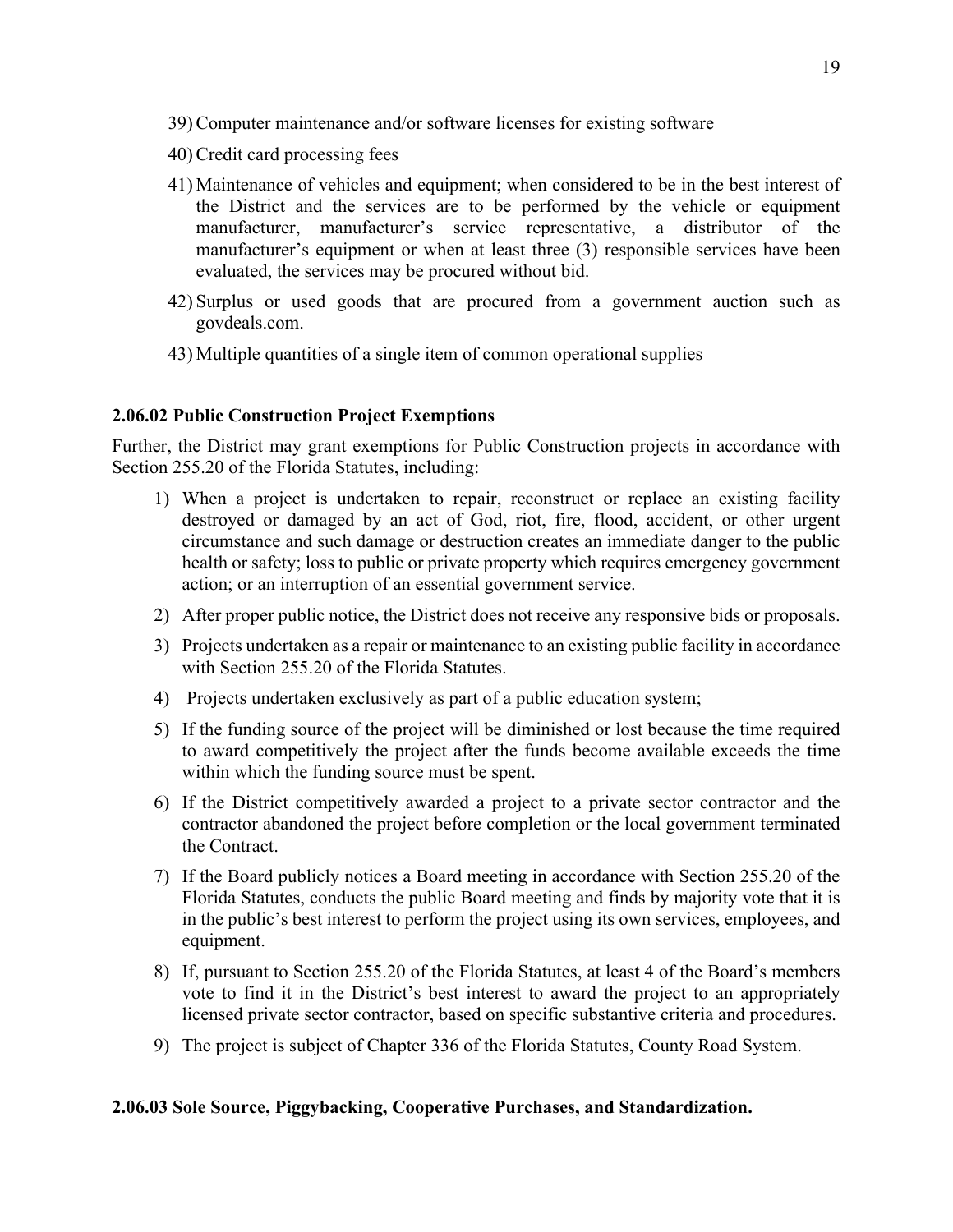The District has the following policies related to certain enumerated exemptions:

- 1) Sole Source:
	- a) If the Purchasing Principal determines that a service or good is available from a single source and the total cost is within Category One or Two, then the purchase may be excepted from procurement requirements, in writing, upon filing a written statement stating the conditions and circumstances requiring the purchase and filing the written statement in Accounting.
	- b) If the Purchasing Principal determines that a service or good is available from a single source and the total cost is within Category Three, the purchase may be excepted from bid requirements by the Board, in writing, upon the filing of a certification by the Purchasing Principal stating the conditions and circumstances requiring the purchase. This certification must set forth the purpose and need of the purchase and explain why the single source is the only one that will produce the desired results. The District's intended decision will be presented to the Board on the consent agenda at the next regularly scheduled public meeting.
	- c) In any case, where the District seeks to purchase from a sole source, materials for the construction, modification, alteration, or repair of any District-owned facility, the District's Board must first make the written findings required by Section 255.04 of the Florida Statutes.
- 2) Cooperative Procurement ("Piggy-backing") Pursuant to Section 189.053 of the Florida Statutes the District may purchase services or goods other than professional services governed by Section 287.055 of the Florida Statutes, from the purchasing agreements of other special districts, municipalities, or counties which have been procured pursuant to competitive bid, requests for proposals, competitive selection, or competitive negotiation, and which are otherwise in compliance with Florida Statutes and this Procurement Policy.
	- a) Piggybacking is permissible when another government agency's procurement documents allow for cooperative procurement or the agency and the vendor/contractor agrees to allow cooperative procurement in writing, and if such purchases are to the economic advantage or in the best interest of the District and are otherwise in compliance with Florida law and this Procurement Policy.
	- b) The District may piggyback for those professional services including architectural, engineering, landscape architectural, surveying and mapping, except as otherwise prohibited by Section 287.055 of the Florida Statutes
- 3) Cooperative Purchasing The District may participate in, sponsor, conduct, and/or administer a cooperative purchasing program (e.g., GSA Advantage, State of Florida Contracts, Southeast Florida Governmental Purchasing Co-Operative Group, Florida Sheriff's Association, and National Joint Powers Alliance).
- 4) Online Marketplaces (e.g., Amazon.com, govdeals.com, ebay.com) The District may purchase Category One or Two goods and/or services, other than those with a statutory specified process, from Online Marketplaces, if such purchase is deemed to be in the best interest of the District. For Category Two purchases from an Online Marketplace, documentation must be kept demonstrating the best option from the Online Marketplace was purchased.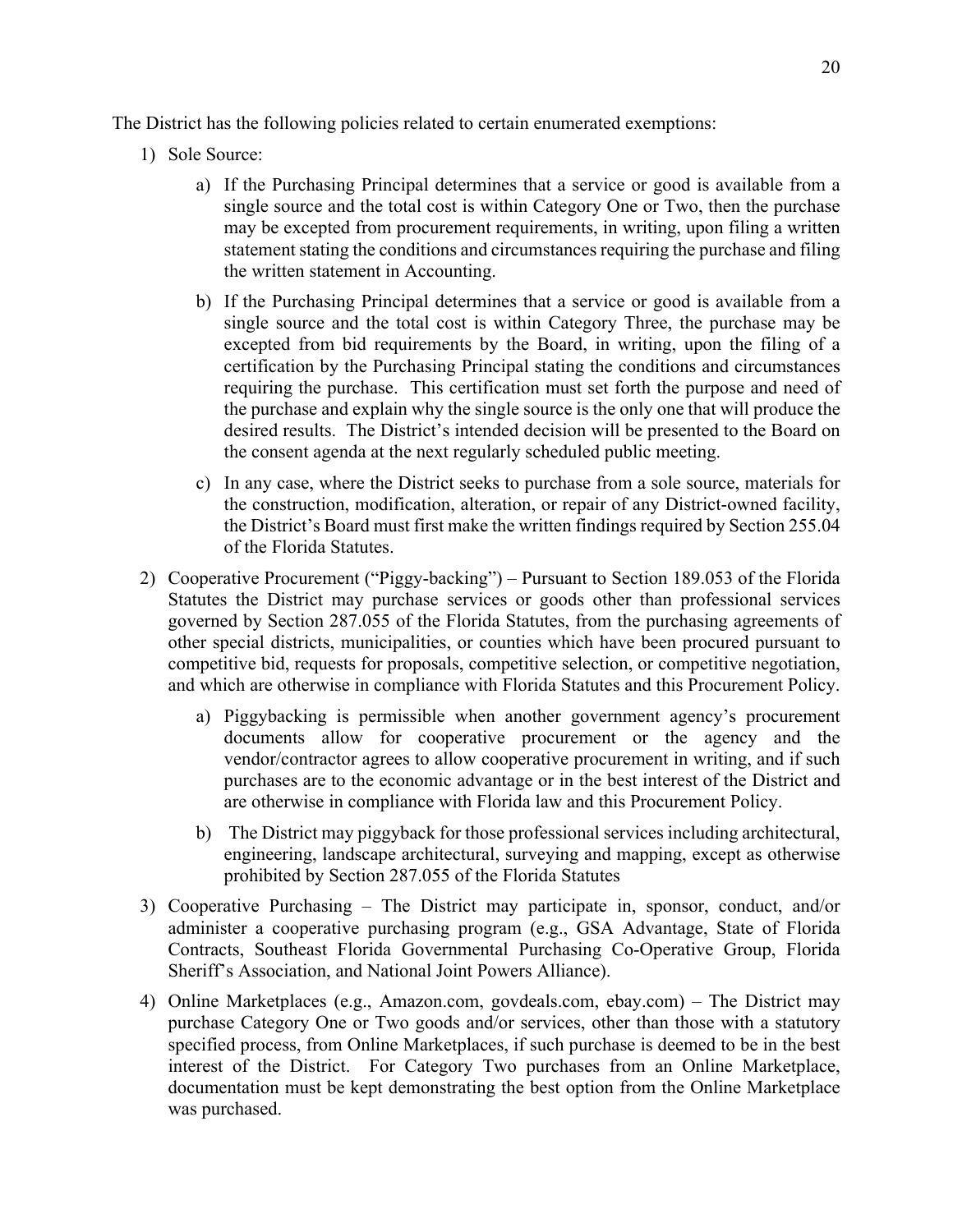5) Standardization – Standardization of products may occur when a process has been completed based on defining and applying uniform specifications such as quality, design, and performance. The standardization process is to be conducted by the using department, in conjunction with the Purchasing Principal. The Purchasing Principal will maintain documentation of the process, including details to support the standardization designation. The Board must approve the standardization designation and add the product to the list of approved standardized products included within "Construction Standards and Technical Specifications," which is maintained on the District's website. Thereafter, the Purchasing Principal may negotiate purchase of standardization products on a sole source basis. Periodic reviews of the standardization designations should be completed by the using department to ensure standardization requirements are being met and are still in effect. Said reviews should be completed at a minimum of every four years and documentation shall be maintained by the Purchasing Principal to show compliance. Levels of purchasing authority shall be followed to procure standardized products. The Board must approve any changes to the list of standardized products.

### **2.07 WAIVER OF COMPETITIVE PROCUREMENT**

The Board may authorize the waiver of procurement procedures upon the recommendation of the District's Executive Director when it is in the District's best interest to do so to obtain goods and services that cannot be acquired through the normal purchasing process due to insufficient time, the nature of the goods or services, or other factors and it is not otherwise prohibited by law. Purchases authorized by this waiver process will be acquired after conducting a good faith review of available sources and negotiations as to price, delivery, and terms.

## **2.08 CONTRACT RENEWALS AND CONTINUING CONTRACTS**

- 1) Unless otherwise specified in the Contract, Contracts for goods and services may be renewed for an additional term not to exceed the original Contract period unless the original Contract period is 24 months or less, in which case the Contract may be renewed for up to three one-year periods. Renewal of the Contract will be by mutual agreement in writing and will be subject to the same terms and conditions set forth in the initial Contract. If the service or good is purchased because of the solicitation of bids or proposals, the cost of any contemplated renewal must be included in the invitation to bid or the request for proposals. Renewals are contingent upon a satisfactory performance evaluation by the District as determined by the Purchasing Principal, in his/her sole discretion. The Purchasing Principal may seek assistance in making the determination from the appropriate Department Head. Generally, "satisfactory performance" involves completion of all Contract terms and conditions in the time prescribed in the Contract for the amounts set forth in the Contract.
- 2) Nothing in this Procurement Policy shall be construed to prohibit a Continuing Contract between a firm and the District consistent with the requirements of applicable law.

#### **2.09 EMERGENCY PURCHASES OF SERVICES OR GOODS**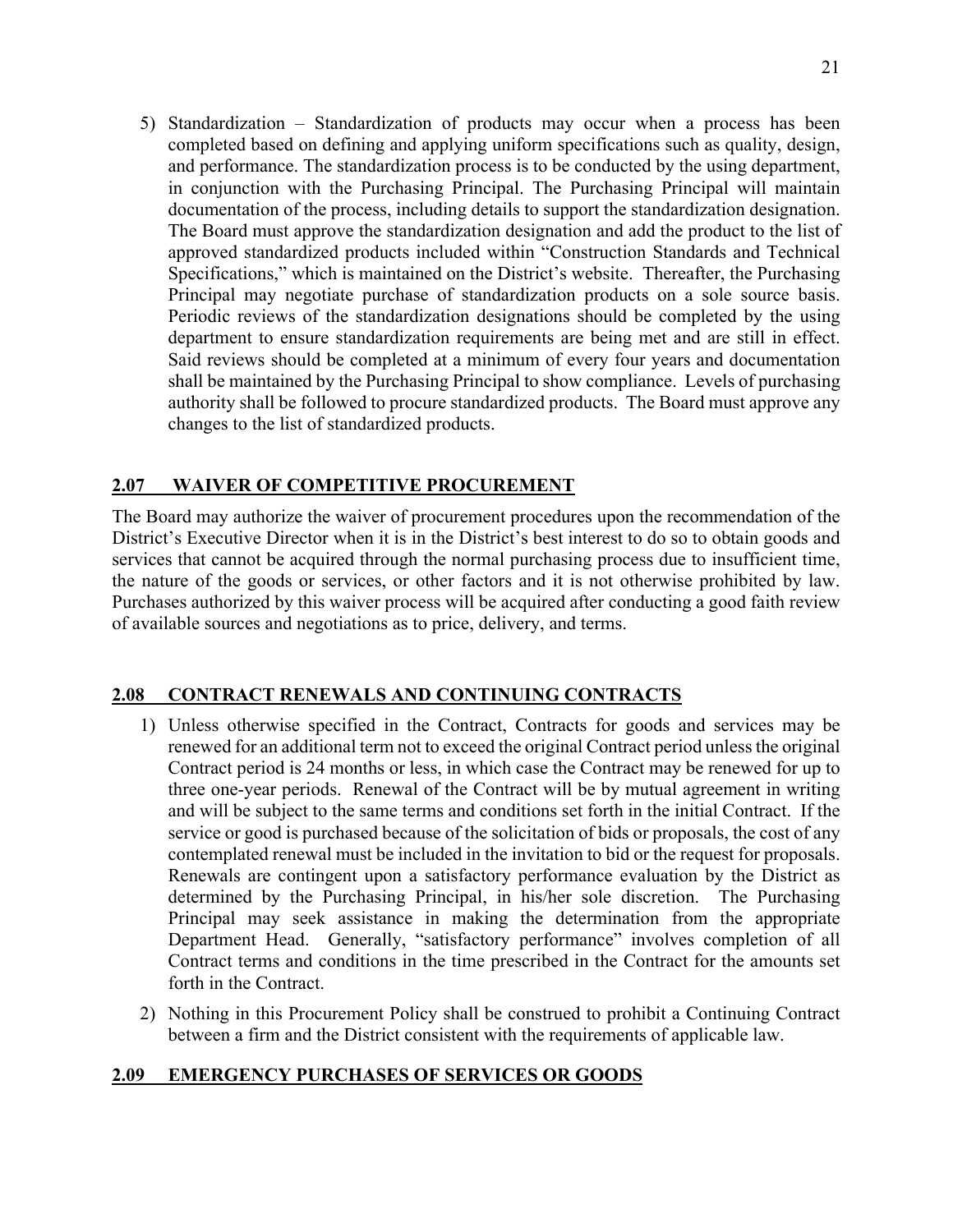Notwithstanding any other provision of this Procurement Policy, emergency purchases of goods or services may be made in the event of a disruption of essential operations, or where there exists a threat to public health, welfare, safety, or when the protection or preservation of public property would not be possible though normal procurement procedures. To the extent practical under the circumstances, such emergency purchases must be made using competent and qualified firms and include a competitive selection process.

The Purchasing Principal shall file with the Board a statement certifying the conditions and circumstances requiring an emergency purchase of goods or contractual services in excess of the threshold amount for Category Three for services or goods or for qualifying construction contracts. Statements must be submitted to the Board for ratification within thirty (30) calendar days after the date of purchase order or Contract and such statements must include complete details surrounding the event(s), which created the emergency. A copy of the Contract must accompany the statement.

## **2.10 CHANGE ORDERS**

The Executive Director is authorized to approve Change Orders under the following circumstances:

- 1) Proposed Change Order cost plus original cost is equal to or less than \$50,000; or
- 2) Proposed Change Order cost is less than or equal to the remaining balance of Board approved contingency amount; or
- 3) Proposed Change Order reduces the dollar value of the Contract; or
- 4) Emergency Purchases as defined in Section 2.09.
- (5) The Executive Director is authorized to approve individual Change Orders not to exceed \$250,000 that are deemed by the Executive Director to be time-sensitive and in the best interest of the District. Any Time-Sensitive Change Order also must be approved by the Deputy Executive Director or a Division Director. Within 24 hours of approval of a timesensitive Change Order, the Executive Director shall notify the Board, via email, of the conditions and circumstances justifying the time-sensitive designation and approval. Furthermore, the Executive Director will present the time-sensitive Changer Order and supporting documentation to the Governing Board at their next regularly scheduled public meeting.

The Executive Director may authorize Change Orders to correct errors, omissions, or discrepancies in Contract; cover acceptable overruns and freight costs; incorporate requirements to expand or reduce the scope of goods or services ordered; or to direct other changes in contract execution to meet unforeseen field, regulatory, or market conditions, in accordance with the above circumstances.

## **2.11 RESTRICTIONS ON PURCHASES**

1) Any business entity controlled by or affiliated with any person or business entity ineligible for the award of a Contract may also be prohibited from contracting with the District if the relationship or affiliation is such that in the reasonable opinion of the Purchasing Principal, the person or business entity, by reason of the relationship to the ineligible person or entity, is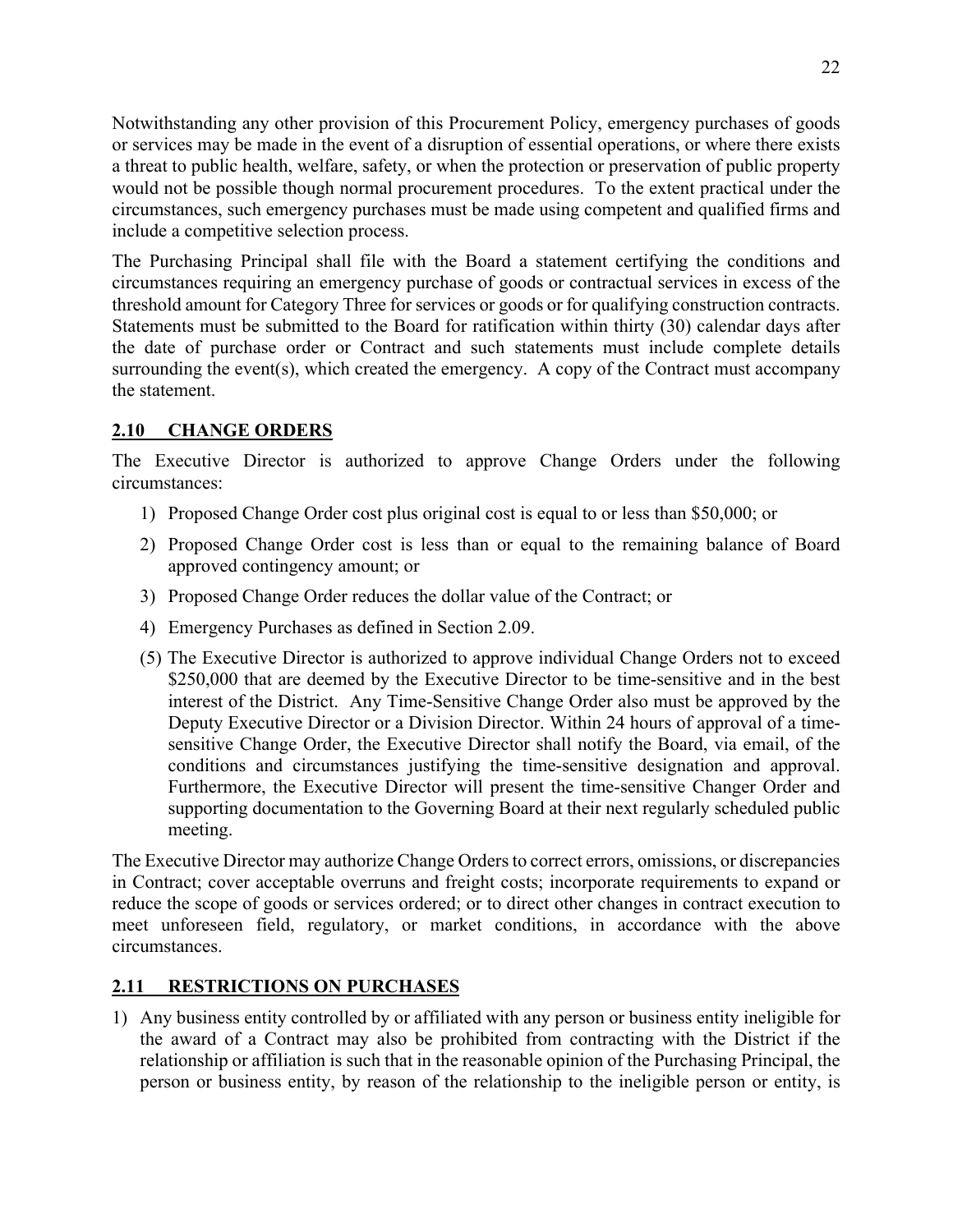likely not to conduct business in a responsible or lawful manner, or if the ineligible person or business entity could directly benefit from the Contract.

- 2) By engaging in business with the District, each bidder/proposer/vendor/etc. confirms that their business entity has not been placed on the convicted vendor list or the discriminatory vendor list as described in Sections 287.133 and 287.134 of the Florida Statutes.
	- a) A person or affiliate who has been placed on the convicted vendor list following the conviction for a public entity crime, may not submit a bid, proposal or reply on a Contract to provide goods or services to a public entity, may not submit a bid, proposal or reply on a Contract with a public entity for the construction or repair of a public building or public work, may not submit bids, proposals, or replies on leases of real property to a public entity, may not be awarded or perform work as a contractor, supplier, sub-contractor, or consultant under a Contract with a public entity, and may not transact business with any public entity in excess of the threshold amount as provided in Section 287.017 of the Florida Statutes, for Category Two for a period of 36 months from the date of being placed on the convicted vendor list.
	- b) A person or affiliate who has been placed on the discriminatory vendor list, may not submit a bid, proposal or reply on a Contract to provide goods or services to a public entity, may not submit a bid, proposal or reply on a Contract with a public entity for the construction or repair of a public building or public work, may not submit bids, proposals or replies on leases of real property to a public entity, may not be awarded or perform work as a contractor, supplier, subcontractor, or consultant under a Contract with a public entity, and may not transact business with any public entity for a period of 36 months from the date of being placed on the discriminatory vendor list.
- 3) By engaging in business with the District, each bidder/proposer/vendor/etc. confirms their business entity is not on the Scrutinized Companies that Boycott Israel List as described in Section 287.135 of the Florida Statutes or engaged in a boycott of Israel or, for goods or services over one million dollars, bidders/proposers/vendors/etc. confirm they are not on any of the scrutinized company lists identified in Section 287.135 of the Florida Statutes or engaged in any such activity identified in that section.
	- a) A company is ineligible to, and may not, bid on, submit a proposal for, or enter into or renew a Contract with an agency or local governmental entity for goods or services of any amount if, at the time of bidding on, submitting a proposal for, or entering into or renewing such Contract, the company is on the Scrutinized Companies that Boycott Israel List, created pursuant to Section 215.4725 of the Florida Statutes or is engaged in a boycott of Israel.
	- **b)** A company is ineligible to, and may not, bid on, submit a proposal for, or enter into or renew a Contract with an agency or local governmental entity for goods or services of one million dollars or more if, at the time of bidding on, submitting a proposal for, or entering into or renewing such Contract, the company is on the Scrutinized Companies with Activities in Sudan List or the Scrutinized Companies with Activities in the Iran Petroleum Energy Sector List, created pursuant to Section 215.473 of the Florida Statutes or engaged in business operations in Cuba or Syria.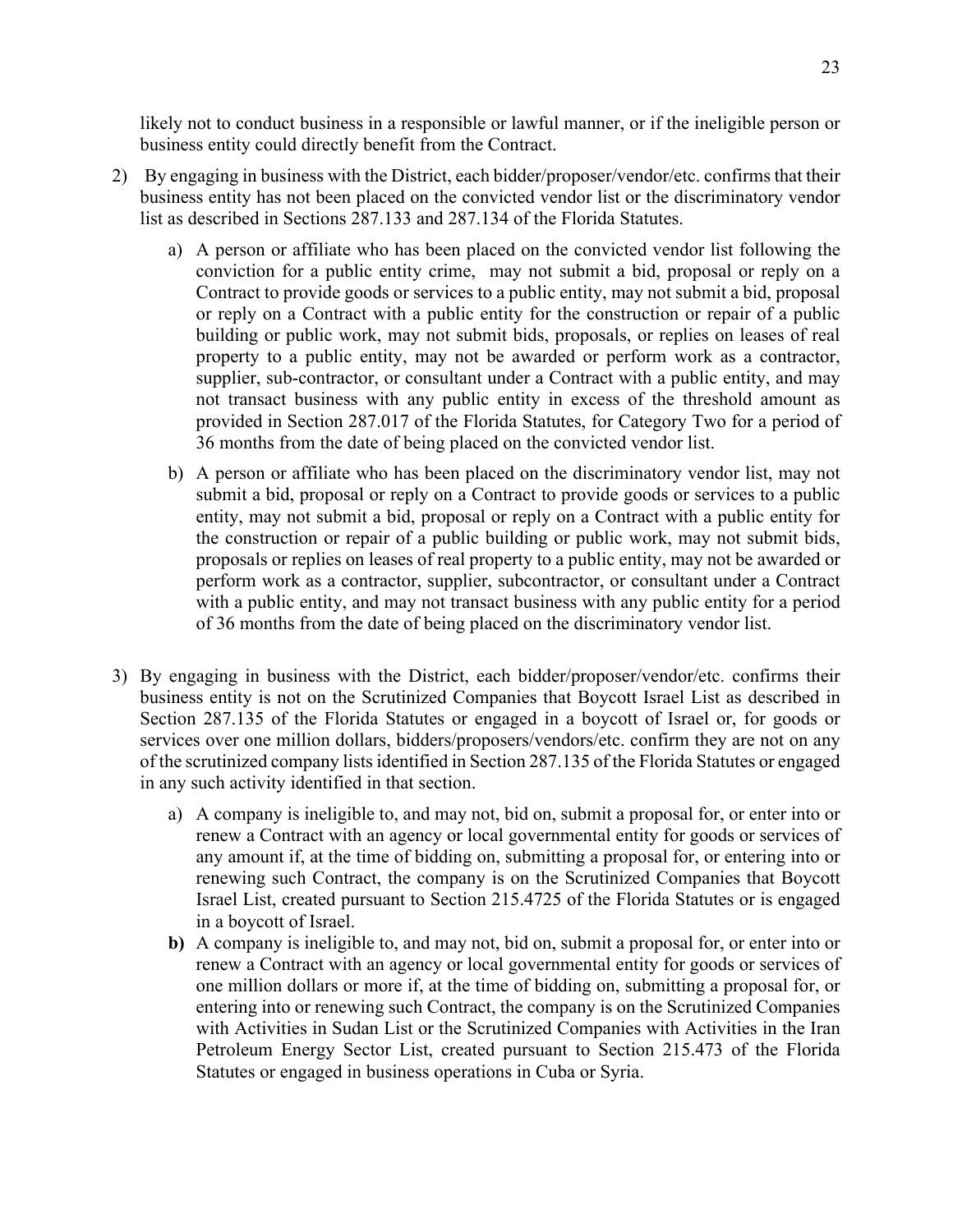### **2.12 OTHER CONSIDERATIONS**

Equal Employment and Educational Opportunities: It is the sole responsibility of the bidder to comply with provisions of the Immigration Reform and Control Act of 1986. The District hereby stipulates and affirms its policy of offering Equal Employment and Educational Opportunities for all persons regardless of race, creed, color, sex, national origin, age, or handicap. The failure of any contractor or supplier to the District to comply with the terms of this Equal Employment Opportunity Policy will subject any Contract or purchase order to revocation.

## **2.13 CONDUCT**

1) **Conflict of Interest** – Any award made by the District is subject to provisions of Chapter 112 of the Florida Statutes. All bidders or prospective vendors must disclose in their bid the name of any officer, director, or agent who is also an employee of District. Further, all bidders or prospective vendors must disclose the name of any District employee who owns directly or indirectly, an interest of five percent (5%) or more of the bidder's firm or any of its branches. Any concerns regarding this section must be given to the Purchasing Principal prior to bid submittal for clarification and further direction.

Any measure, which would inure to the special private gain or loss, as defined by Section 112.3143 of the Florida Statutes, of a Board Member will require Board approval, and must comply with Chapter 112 of the Florida Statutes. Pursuant to Section 112.3143 of the Florida Statutes, no Board Member may vote on or attempt to influence the decision by oral or written communication, any measure which would inure to his or her special private gain or loss. Such Board Member shall, prior to the vote being taken, publicly state to the assembly the nature of the officer's interest in the matter from which he or she is abstaining from voting and, within 15 days after the vote occurs, disclose the nature of his or her interest as a public record using Form 8A (Memorandum of Voting Conflict for State Officers) and filing it with the person responsible for recording the minutes of the meeting, who shall incorporate the memorandum in the minutes.

- 2) **Lobbying** After the issuance of any ITB/RFP, or during renegotiation of any existing Contract, no prospective vendor, bidder, their agents, representatives, or persons acting at the request of such vendors shall contact, communicate with, or discuss any matter relating to the ITB/RFP or renegotiations with any District officer, agent, Board member, or employee other than the Purchasing Principal. This prohibition ends upon execution of the final Contract or when the ITB/RFP has been cancelled or the renegotiation is terminated. Renegotiation is deemed to have commenced upon a vote of the Board or written notice from the Purchasing Principal. A vendor who violates this provision may be subject to one or more of the following sanctions:
	- a) Written warning and reprimand;
	- b) Termination of Contract;
	- c) Debarment or suspension as provided in Section 4.0.
- 3) **Gifts and Gratuities** The process of public purchasing should be conducted in such a manner that the integrity of the competitive selection process is not compromised, and therefore the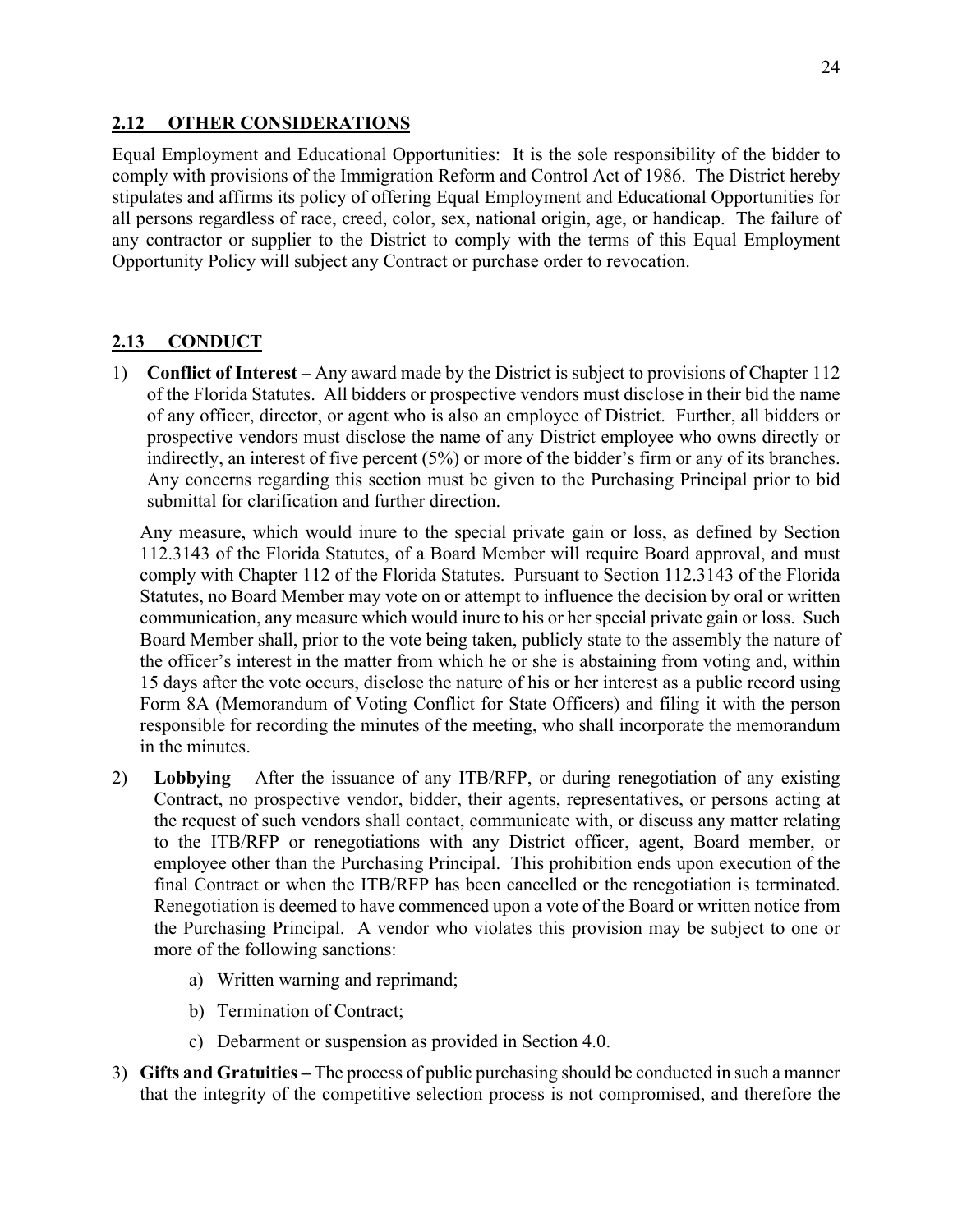District strives to eliminate any possibility of, or even the appearance of, improper business relationships. In this regard, the District prohibits the acceptance of gratuities, gifts, or other favors with a monetary value exceeding \$100.00 and/or that might give rise to doubts of impartiality.

4) **Public Records –** All vendors or bidders must comply with the requirements of Chapter 119, of the Florida Statutes, (The Public Records Act) and in accordance with Section 5.0.

## **2.14 RESPONSIBILITIES OF DISTRICT AND VENDOR**

- 1) **District** Prior to the execution of any Contract or approval of any purchase order, the Purchasing Principal shall confirm the availability of funds related to the transaction.
- 2) **Vendor** Every vendor with the District is responsible for:
	- a) Notifying the District of any changes, name, address, products/services, or other pertinent information, via letter or completed W-9 Form.
	- b) Reading and understanding each page of the Quote, Bid, or Request for Proposal.
	- c) Double-checking its offer prior to submittal.
	- d) Executing the signature page of the Quote, Bid or Request for Proposal.
	- e) Ensuring that its offer is made within the prescribed time limits and to the proper address.
	- f) Ensuring that its offer is made without collusion.
	- g) Providing all information as required in the Quote, Bid or Request for Proposal.
	- h) If an award is made to your firm, make delivery as specified.
	- i) Contact the Purchasing Principal should you have any questions.

## **2.15 LEGAL REVIEW OF ALL CONTRACTS**

The District's legal counsel shall review and approve the form of all Category Three Contracts (e.g. contracts greater than \$50,000) prior to executing the same.

## **3.0 CONTRACT ADMINISTRATION**

## **3.00.01 Contract Administration Authority**

Following quote, bid, or proposal award or approval by the Department Director, Executive Director, or Board, District staff may enter into a Contract with a vendor. The goal of contract administration is to ensure the vendor performs according to the terms of the Contract and that both the vendor and the District properly discharge their responsibilities. Contracts are to be signed by the Board Chairman, Executive Director, Purchasing Principal or their designee based on the following criteria: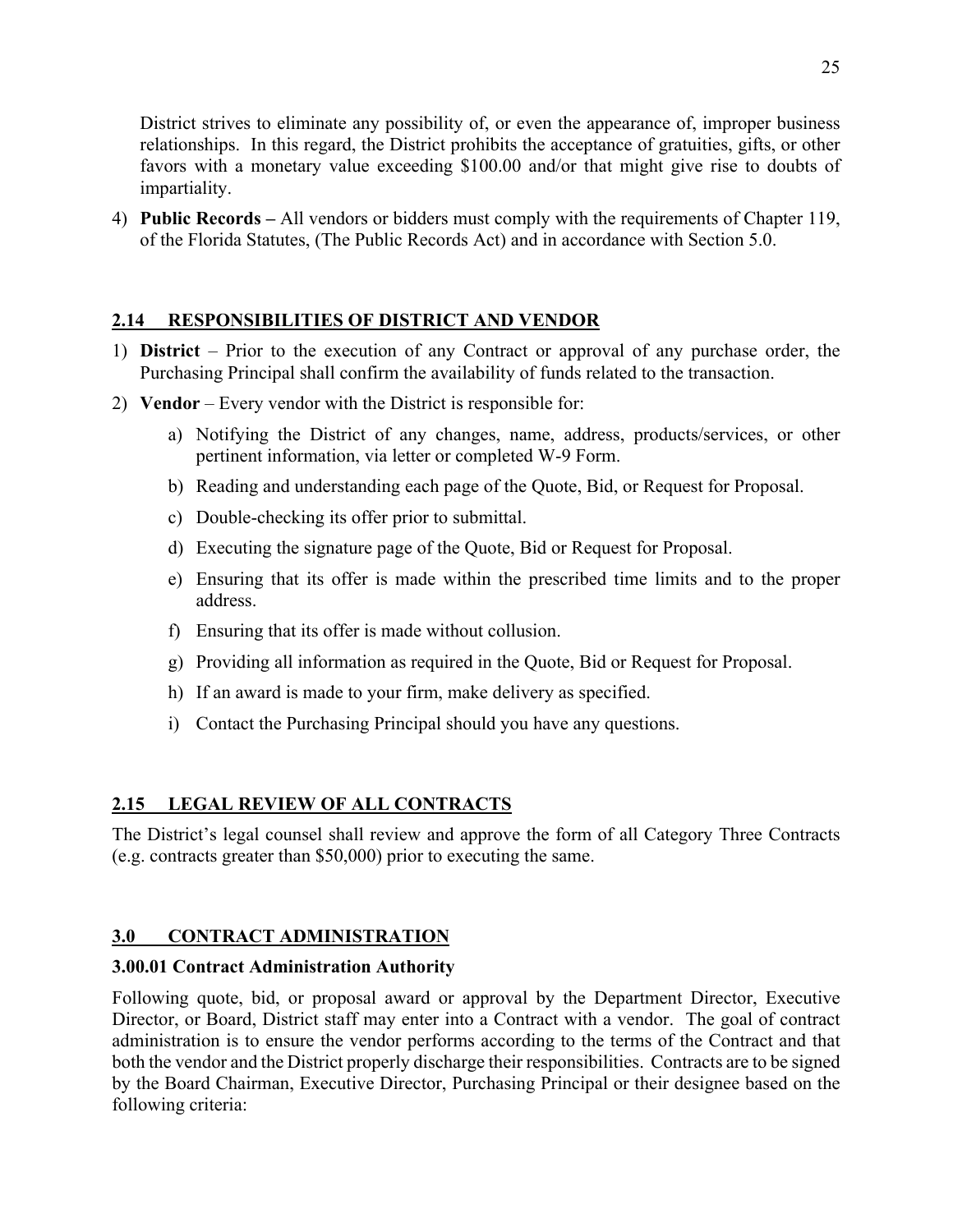- 1) Purchasing Principal Contracts below \$5,000.01
- 2) Executive Director Contracts above \$5,000 and up to or equal to \$50,000
- 3) Board Chairman Contracts more than \$50,000
- 4) Board Chairman all Contracts involving the purchase or sale of real estate

Appropriate department personnel will be responsible for contract administration with advice and support from the Purchasing Principal. The Purchasing Principal in collaboration with the Department Director will designate an appropriate department personnel to act as the Contract Administrator.

### **3.00.02 Contract Administration Duties**

The Contract Administrator is responsible for the following:

- 1) Review Contract performance.
- 2) Ensures terms of the Contract are enforced.
- 3) Approve pay applications and/or invoices.
- 4) Announcing new Contract to all applicable users of the Contract.
- 5) Managing Contract, including renewing multi-year agreements as appropriate.
- 6) Documenting all actions taken regarding the Contract and maintain such documentation as part of official Contract file.
- 7) Closing out the Contract.

## **3.01 TERMINATION OF CONTRACT; RESCISSION OF AWARD**

Termination of any Contract or rescission of award must be made by the awarding authority; and in all cases where the Board takes action, Board will consider the Purchasing Principal's recommendation prior to termination or rescission. The Purchasing Principal will examine the circumstances and reasons behind the breach of Contract, or other reasons for rescission or termination, consult with legal counsel, and determine if there is a possible resolution. If a breach of Contract occurs and rescission of award or termination of the Contract is necessary, the Purchasing Principal may suspend or debar the subject vendor for failure to perform under the terms of the Procurement Policy in accordance with Section 4.0 below.

#### **4.0 SUSPENSION OR DEBARMENT**

1) Suspension – After consultation with legal counsel, the Purchasing Principal is authorized to suspend a person or entity from consideration for award of contracts if the Purchasing Principal has adequate documented evidence to demonstrate that the person or entity has engaged in any activity that is grounds for suspension or debarment. The suspension period will be for a period not to exceed 12 months from the date of the Purchasing Principal's discovery of the most recent incident giving rise to the suspension.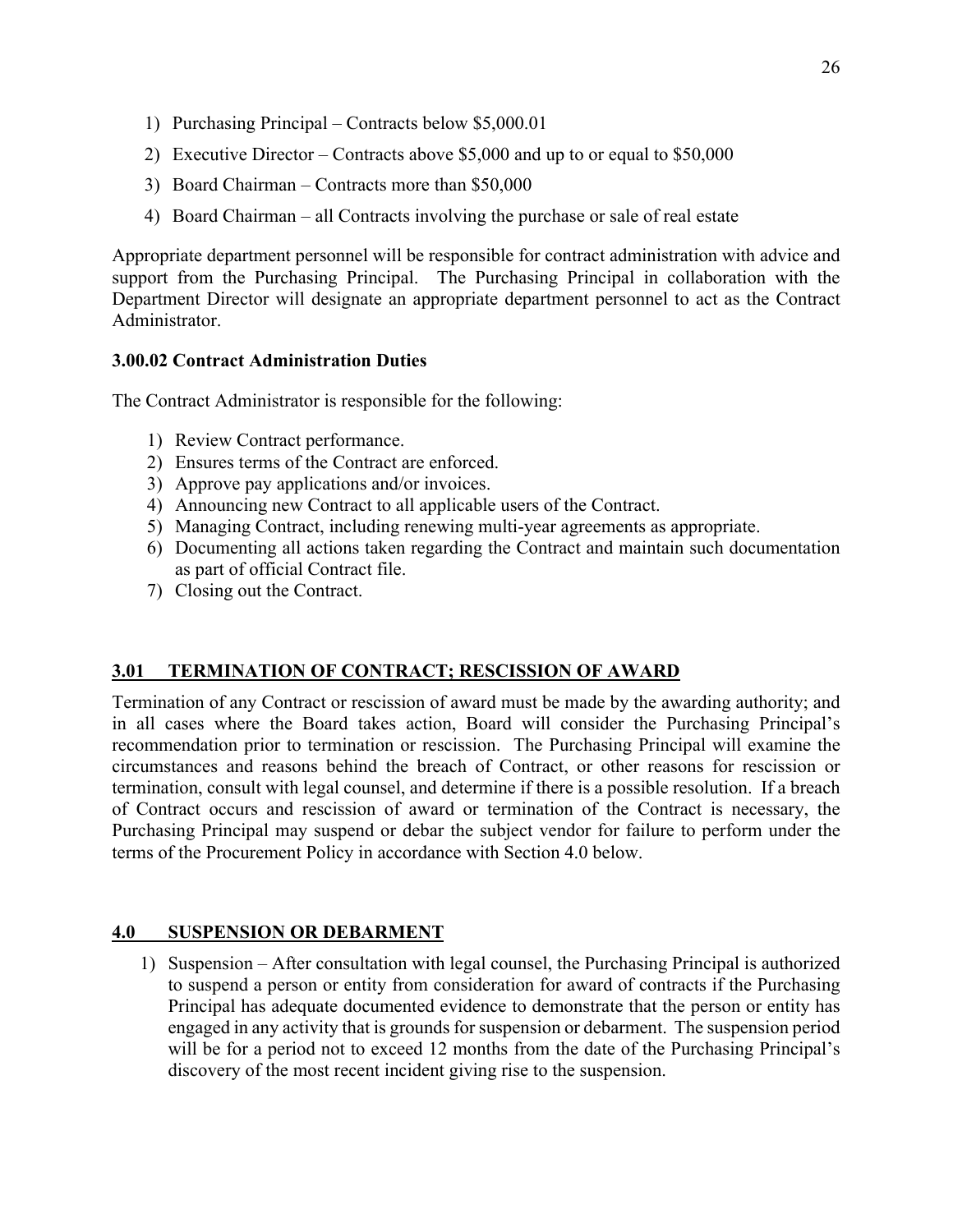- 2) Debarment After reasonable notice to the person or entity involved and reasonable opportunity for that person or entity to be heard by the Purchasing Principal, the Purchasing Principal, after consulting with the legal counsel, is authorized to debar a person or entity for cause from consideration for award of contracts. The debarment will be for a period of not more than five years from the date of the Purchasing Principal's discovery of the most recent incident giving rise to the debarment. Debarment may be as to all contractual opportunities, or may be only as to certain types or sizes of projects or contracts, depending on the cause(s) and severity of the reason(s) for debarment.
- 3) Causes for suspension and debarment include:
	- a) Conviction of an officer of the entity for commission of a criminal offense as an incident to obtaining or attempting to obtain a public or private contract or subcontract, or in the performance of such contract or subcontract, or a civil or criminal final judgment of violation of state or federal whistleblower laws;
	- b) Conviction under state or federal statutes of embezzlement, theft, forgery, bribery, falsification or destruction of records, receiving stolen property, or any other offense indicating a lack of business integrity or business honesty which affects responsibility as a District contractor;
	- c) Conviction under state or federal statutes arising out of the submission of bids or proposals;
	- d) Refutation of an offer by failure to provide bonds, insurance, or other required certificates within a reasonable time period;
	- e) Refusal to accept a purchase order, agreement, or Contract provided such order was issued timely and in conformance with the offer received;
	- f) Violation of Contract provisions, as set forth below, of a character which is regarded by the Purchasing Principal to be so serious as to justify debarment action;
	- g) Deliberate failure without good cause to perform in accordance with the specifications or budget or within the time limit provided in the Contract;
	- h) A record of failure to perform or of unsatisfactory performance in accordance with the terms of one or more Contracts, provided that such failure to perform or unsatisfactory performance was caused by acts within the control of the contractor;
	- i) A documented history of significant deviation from the Contract specifications, engineering standards, design or material requirements or safety regulations;
	- j) For violation of the Conduct provision set forth in the Procurement Policy;
	- k) For violation of the Restrictions on Purchases provision set forth in the Procurement Policy;
	- l) For violation of the Public Records provision set forth in the Procurement Policy;
	- m) For violation of any applicable ethics standards, including the ethical standards set forth in Chapter 112 of the Florida Statutes, or in relevant grant funding requirements;
	- n) For violation of the District's Contractor Safety Management Policy;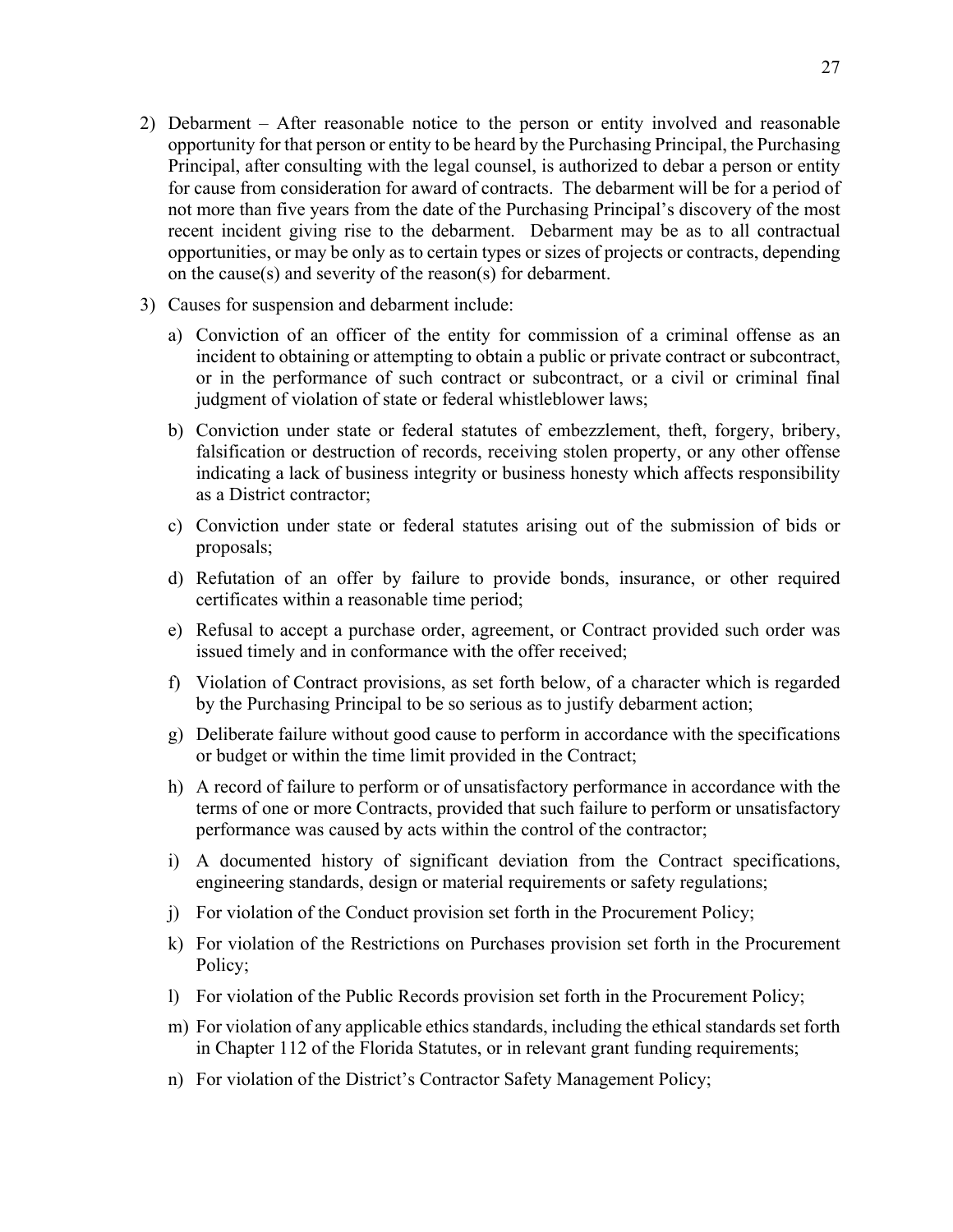- o) Any other cause the Purchasing Principal determines to be so serious and compelling as to affect responsibility as a District contractor, including debarment by another governmental entity for any cause listed above or provided for in general law.
- 4) Process for Suspension or Debarment
- a) Notice The Purchasing Principal shall issue a written decision to debar or suspend, which states the reasons for the action taken, the period that the suspension or debarment shall be in effect, and any right to administrative review.
- b) Reinstatement After suspension or debarment, a person or entity may not contract with the District until reinstated by the Purchasing Principal or by the administrative review process. The person or entity must supply information and reasonable documentation indicating that the conditions causing the suspension or debarment have been rectified. As a condition of reinstatement, the Purchasing Principal may limit the nature and scope of contractual undertakings that must be satisfactorily completed before seeking additional contracts from the District. The reinstatement determination must be in writing and inform the person or entity of any conditions of reinstatement of any rights to administrative or judicial review and be sent via certified mail to the suspended, debarred, or reinstated person or entity.
- c) Final Decision A decision to suspend or debar will be a final and conclusive decision unless within ten (10) calendar days of the decision, the debarred or suspended person or entity files a written notice of appeal to the Executive Director. The written notice of appeal to the Executive Director must state with particularity the facts and law upon which the appeal is based. The written notice of appeal to the Executive Director shall be printed or typewritten and contain:
	- i. The name and address of the person or firm filing the appeal;
	- ii. A statement of how and when the notice of District decision or intended decision was received;
	- iii. A statement of all issues of disputed material fact, and if there are none, a statement so indicating;
	- iv. A concise statement of the ultimate facts alleged;
	- v. A statement of the applicable law, rule, statute, or other authority upon which the appeal is based and which entitle the appellant to relief;
	- vi. A specific demand for relief; and
	- vii. Any other information material to the appeal.

Upon receipt of a timely appeal, the Executive Director, may, at his/her discretion, request a written response from the Purchasing Principal. The Executive Director has the discretion to call a meeting of the Purchasing Principal and the suspended or debarred vendor to resolve the matter. Within ten (10) calendar days from the receipt of a timely appeal, the Executive Director shall issue a written decision to uphold, reverse, or modify the Purchasing Principal's decision of suspension or debarment. The Executive Director's decision is final and conclusive decision unless within ten (10) calendar days of the decision, the debarred or suspended person or entity files a written notice of appeal to Board in conformance with the requirements set forth above.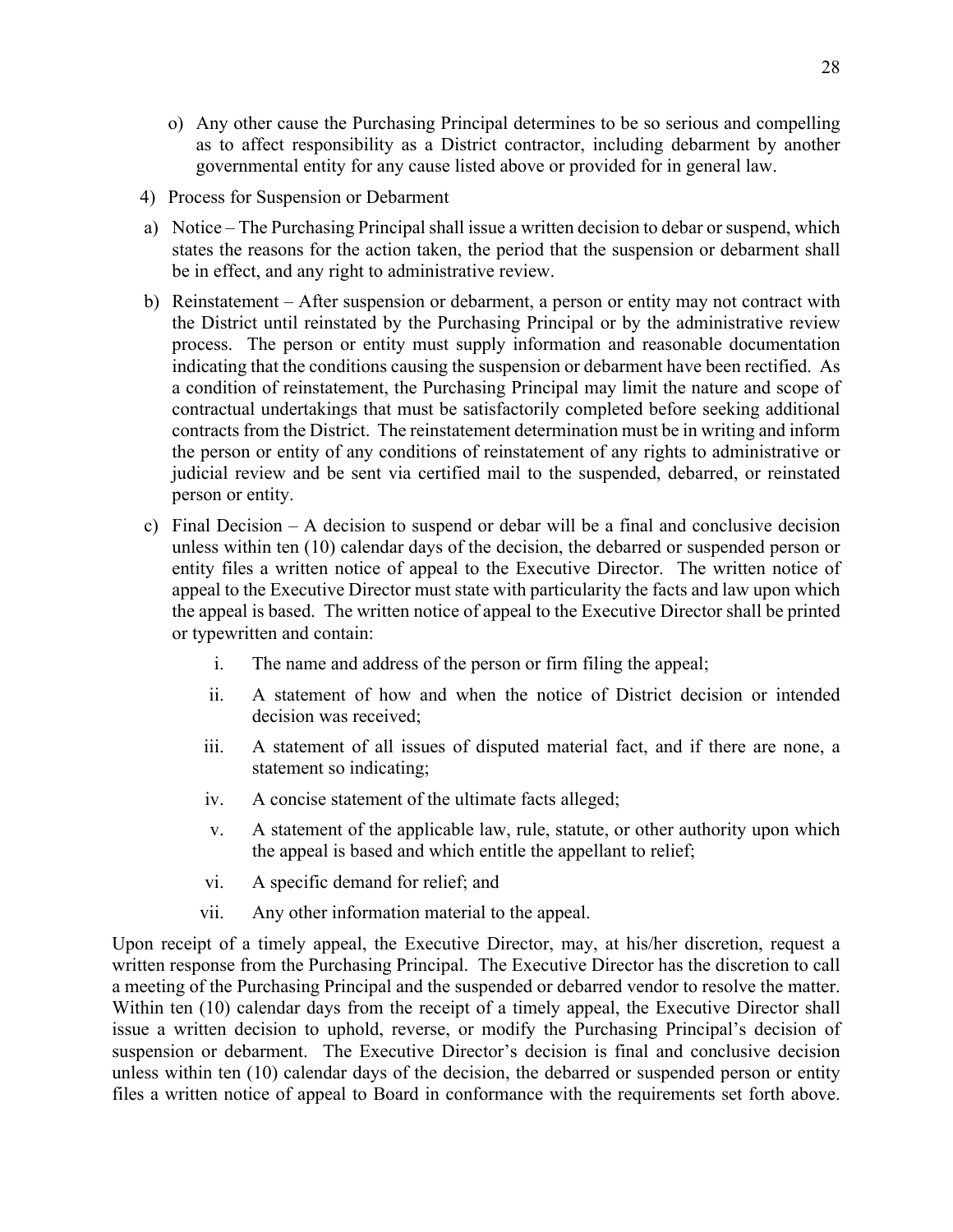Upon receipt of a timely appeal, the matter must be scheduled for a quasi-judicial hearing before the Board. Within twenty (20) calendar days following the hearing before the Board, the Board shall issue a written decision on the matter. After the conclusion of this administrative process, the suspended or debarred vendor may commence a timely action in court of competent jurisdiction, in accordance with applicable law.

## **5.0 PUBLIC RECORDS**

Any vendor providing goods or services to the District must maintain and provide access to any records the vendor has related to the provision of those goods and service to the District. A vendor's failure to comply with this provision of the Procurement Policy will be deemed a default and may provide cause for termination of the Contract and debarment. The following provisions must be incorporated into all Contracts:

The vendor providing goods or services to the District agrees to comply with the Florida Public Records Act, as applicable, including, but not limited to Section 119.0701 of the Florida Statutes. Documents which are considered public records under Florida law may include, but are not limited to: records related to the entry, management and implementation of the Contract; emails/correspondence between the District and the vendor related to the Contract; emails or correspondence from all other entities related to the Contract (i.e., subcontractors, suppliers, vendors, etc.); billing and related documents; plans or other documents that may be necessary, reports, etc.; subcontracts; and, all vendor invoices. The vendor agrees, to the extent required by law, to:

> 1) Keep and maintain public records that ordinarily and necessarily would be required by the public agency in performing the services of the Contract;

> 2) Provide the public with access to the public records under the same terms and conditions that the District would provide the records and at a cost that does not exceed the cost provided for by law;

3) Ensure that the public records that are exempt or confidential and exempt from public disclosure requirements, are not disclosed, except as authorized by law; and 4) Meet all requirements for public records and transfer, at no cost to the District, all public records in possession of the vendor/contractor, upon termination or completion of the Contract and destroy any duplicate public records that are exempt or confidential, or exempt from public record disclosure requirements.

Furthermore, the vendor agrees that all records stored electronically must be provided to the District in a format that is compatible with the information technology systems of the District. The vendor shall promptly provide the District with a copy of any request to inspect or copy public records that the vendor receives and a copy of the vendor's response to each request. The vendor understands and agrees that failure to provide access to the public records is a material breach of the Contract and grounds for termination.

# **IF THE VENDOR HAS QUESTIONS REGARDING THE APPLICATION OF CHAPTER 119 OF THE FLORIDA STATUTES, TO THE VENDOR'S DUTY TO PROVIDE PUBLIC RECORDS RELATING TO THIS**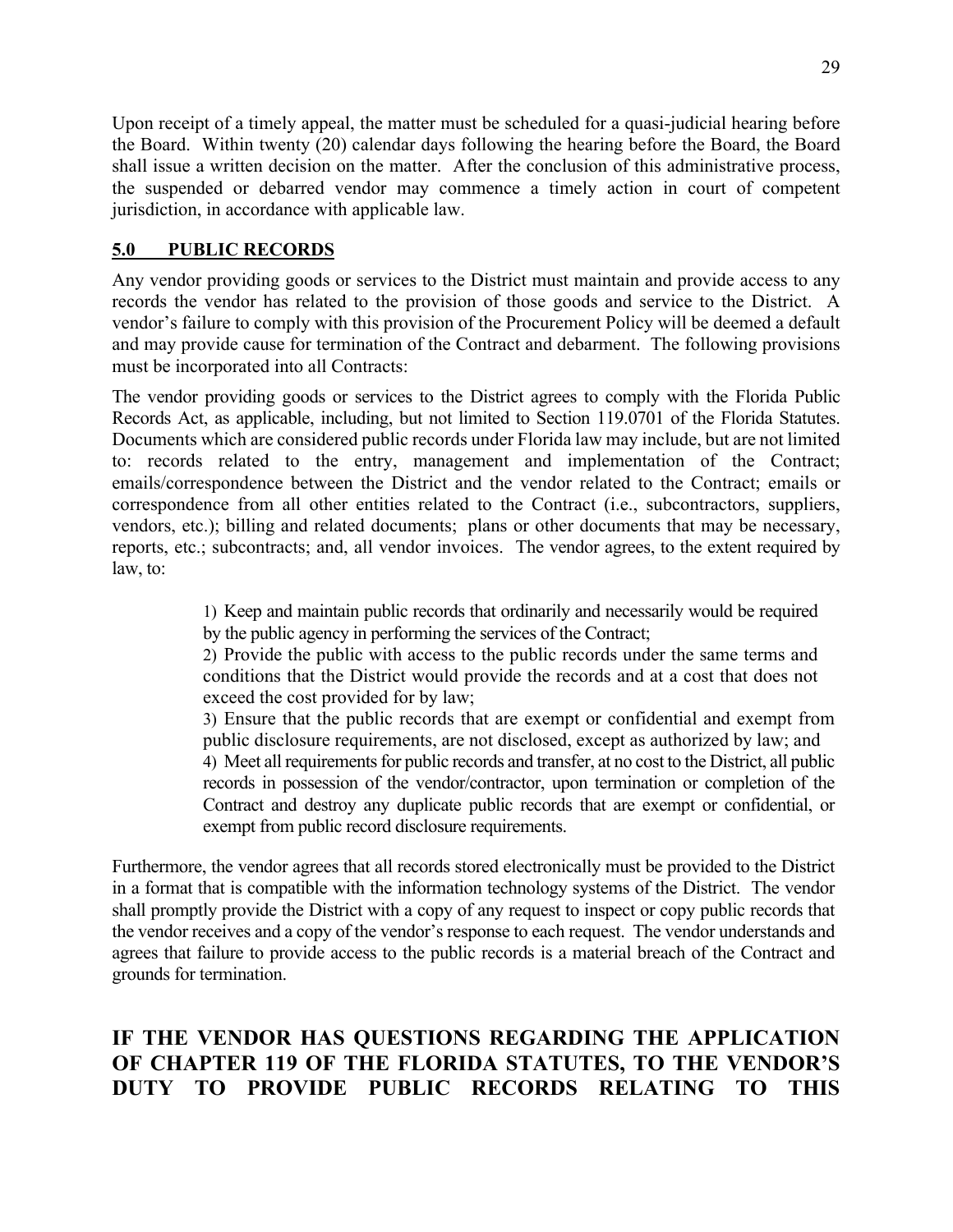# **CONTRACT, CONTACT THE CUSTODIAN OF PUBLIC RECORDS AT Kara.fraraccio@lrecd.org or 561-747-5700 ext. 4095**

## **6.0 COMPLIANCE WITH THE PROCUREMENT POLICY**

**By providing any good or service to the District, the vendor agrees to comply with the provisions of this Procurement Policy. Failure of a vendor to comply with the terms of this Procurement Policy may be deemed as a default or breach of Contract and provide cause for termination of the Contract.** 

## **7.0 PURCHASING AUTHORIZATION LEVELS**

The purchase process is controlled by two components: (1) established policy dollar amounts (see Section 2.0) and (2) procurement method and approval authority. Purchase approval authority thresholds apply to established level of approving authority (e.g. Department Director, Purchasing Principal, Executive Director, or Governing Board). The originating department is responsible for completely and accurately preparing a Purchase Requisition. The Purchasing Department will generate a purchase order once the Purchase Requisition has been approved by the appropriate Department Director or their designee. In instances where one department has been assigned responsibility for a specific area of purchase for the entire organization, such as telecommunication services (Information Services) or vehicle repairs and maintenance (Engineering), the requirement that the affected officers must authorize the Purchase Order shall not apply.

## **7.00.01 Procurement Method and Approval Authority**

The following matrix defines the acceptable procurement method and required approval authorization for purchasing within dollar amounts defined in Section 2.0.

| <b>Purchase Amount</b> | <b>Procurement Method</b>                               | <b>Required Approval Authorization</b>                                                 |
|------------------------|---------------------------------------------------------|----------------------------------------------------------------------------------------|
| Less than \$500        | Petty Cash, Check Request,<br>P-Card, or Purchase Order | Department Director                                                                    |
| \$500-\$1,000          | Purchase Order *                                        | Department Director, Purchasing<br>Principal                                           |
| $$1,000.01 - $5,000$   | Purchase Order <sup>*</sup>                             | Department Director, Purchasing<br>Principal, Executive Director                       |
| \$5,000.01-\$50,000    | Purchase Order *                                        | Department Director, Purchasing<br>Principal, Executive Director                       |
| Greater than \$50,000  | Purchase Order, Competitive<br>Solicitation             | Department Director, Purchasing<br>Principal, Executive Director**,<br>Governing Board |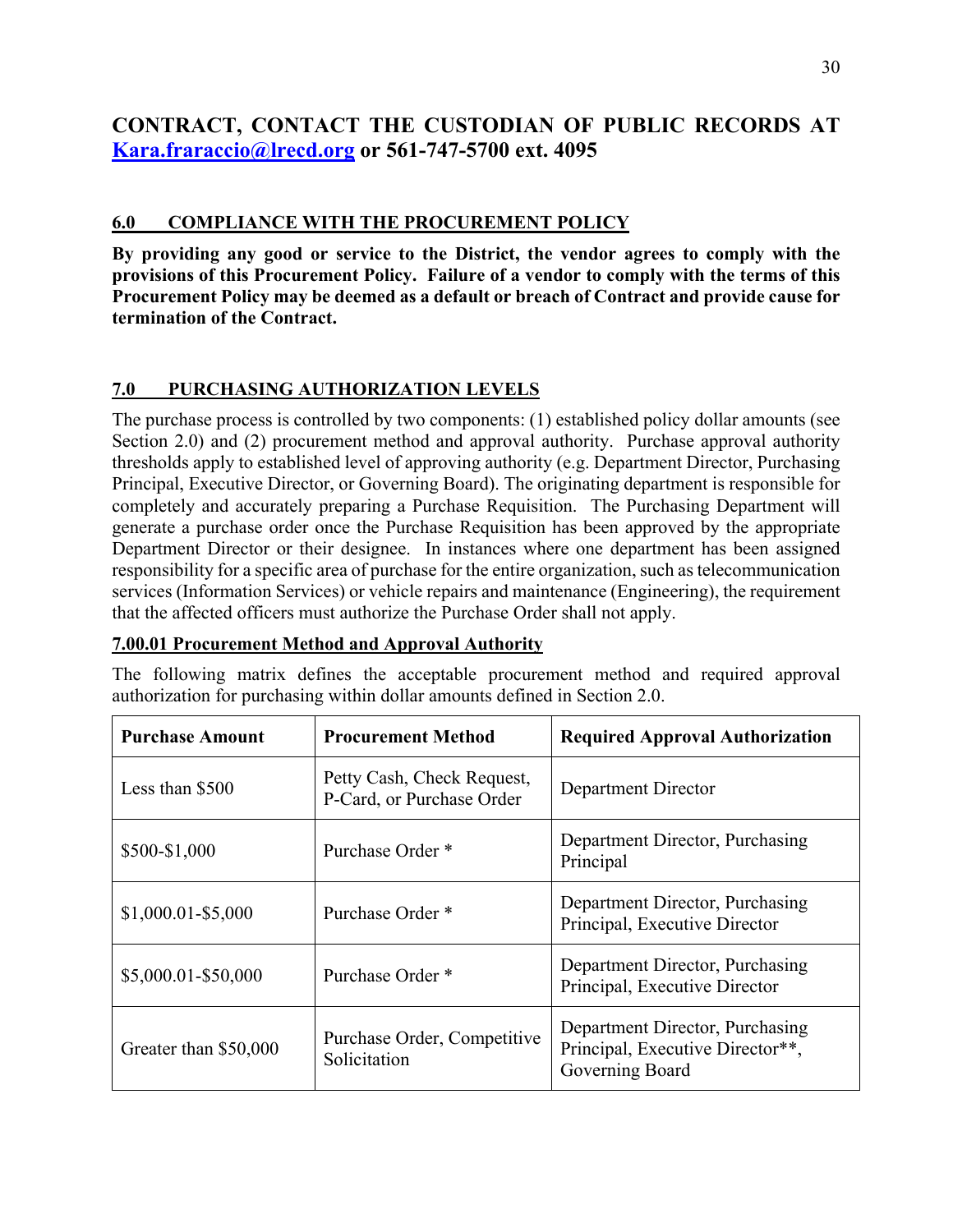\*The P-Card may be used to pay for purchases above \$500, when it is in the best interest of the District as determined by the Purchasing Principal.

*Note: All Capital Purchases must be approved by the District Deputy Executive Director or his or her designee.* 

*\*\* Pursuant to Section 2.10, certain change orders which bring the Contract amount in excess of \$50,000 may be approved by the Executive Director.* 

The following Category Three items, if they have been approved in the annual budget, do not require additional Board approval for the payments made within the budgeted amount: Utilities, postage, employee tax withholding, retirement benefits, items covered by approved insurance policies, debt service payments, investments purchased in accordance with the District's Investment Policy, legal services in accordance with an approved Contract, and fees payable to other governmental agencies as may be required by law, and legal advertisements. Regardless of the amount of the bid bond, bid bonds may be refunded without seeking Board approval so long as the Deputy Executive Director's approves the refund.

#### **7.01 PURCHASING MECHANISMS**

Below is a series of mechanisms for paying for a purchase. These are methods of payment and not methods of procurement.

#### **1) Petty Cash**

Petty Cash can be used by all departments for facilitating the transaction of District business, but will not be authorized for purchases in excess of \$100, unless approved by the Director of Finance and Administration, or his/her designee.

The use of Petty Cash is limited to the following:

- a) The purchase of items that are not ordinarily on hand in the District's inventory.
- b) Small purchases made from vendors where issuance of a special check or processing through the purchasing cycle is not cost effective.
- c) Meals for local seminars, conferences, and other business meetings.
- d) Toll receipts and mileage reimbursement.
- e) Employee reimbursement for other approved District purchases.

A Petty Cash Receipt Form must be filled out for all Petty Cash disbursements. The Petty Cash Receipt Form should have the date, a description of what the funds are being issued for, the total disbursed and the signature of both the employee receiving and disbursing the Petty Cash.

#### **2) Purchasing Card**

Purchases using Purchasing Cards ("P-Cards") must be made in accordance with this Procurement Policy and the Purchasing Card Policies and Procedures Manual. P-Cards are a payment mechanism not a procurement mechanism. An employee that has a frequent and recurring need to purchase supplies and services not to exceed \$500 per day from a single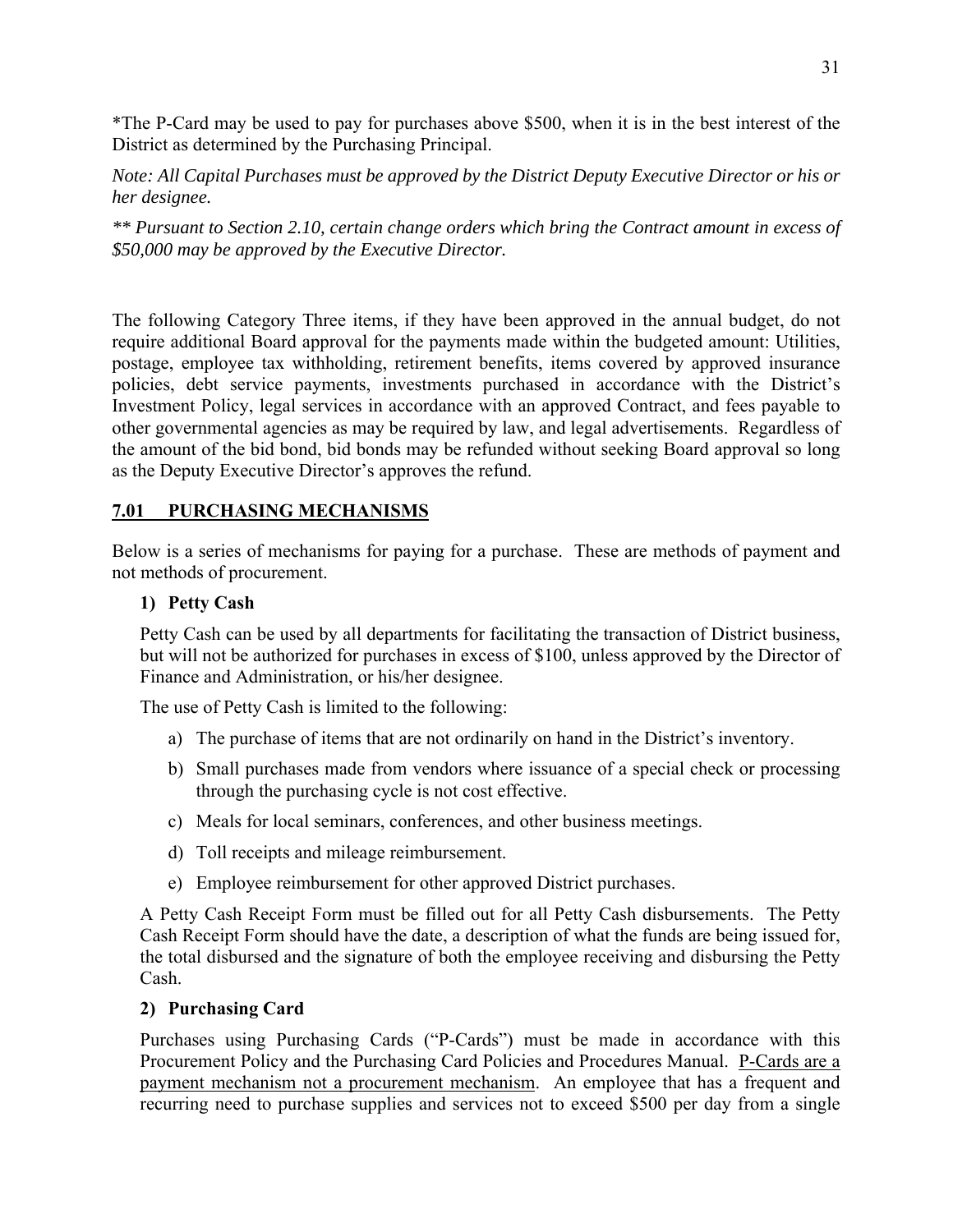vendor without incurring prior specific approval may use P-Cards. The District currently has P-Cards in the form of Home Depot, Staples, Exxon, and Chevron credit cards. Open accounts with local vendors for miscellaneous supplies purchased in small quantities such as small tools, fasteners, auto parts, and food supplies are also considered P-Card purchases.

The department utilizing the P-Card is responsible for providing invoices, receipts, or other acceptable documentation signed by the appropriate Department Director or their designee to the Finance Department. All invoices or receipts shall be coded with the account number to be charged.

The P-Card may be used to pay for larger purchases, when it is in the best interest of the District. In these circumstances, other procurement procedures apply.

The use of a P-Card must not circumvent this Procurement Policy. Personal use of any District credit card, P-Card, or Petty Cash is strictly prohibited.

## **3) Purchase Requisition**

A Purchase Requisition is required for the purchase of all items not of an emergency nature and not covered under Petty Cash, P-Card, or Check Request. The Purchase Requisition serves to inform the Purchasing Department of the needs of a specific user and to define correctly the material or service requested. The Purchase Requisition is not an order, but merely the request for the Purchasing Department to procure the item(s) or service(s) in accordance with established District purchasing policies and procedures.

A Purchase Requisition will originate from the user and proceed to the Purchasing Department after receiving appropriate approvals. Depending on the items being requested for purchase, additional approvals may be required. In those instances where one department has been assigned responsibility for a specific area of purchase for the entire organization the requirement that the affected officers must authorize the purchase requisition does not apply; only the Department Director who retains overall responsibility is required to approve the Purchase Requisition.

The Department Director is responsible for designating the proper account number and ensuring that sufficient funds and budget authority are available. The Director of Finance and Administration must approve all requests for over-rides of a department budget.

A Department Director may, at his or her discretion, designate certain other employees to approve Purchase Requisitions. Persons so authorized should complete a Signature Authorization Sheet with the Finance and Administration Department. The Department Director must update these sheets whenever personnel changes occur.

The requesting department should anticipate their requirements and submit a Purchase Requisition allowing ample time for Purchasing to complete action to secure the items needed at the time required. Rush or emergency orders will be authorized on a case-by-case basis to avoid additional costs affiliated with expediting delivery.

Purchasing staff will review each Purchase Requisition for accuracy and compliance with the established Procurement Policy. The Purchasing Principal, if deemed necessary, may correct a Purchase Requisition. If information is incomplete, the Purchase Requisition will be sent back to the requestor for more information. Once a Purchase Requisition is complete, it will be converted into a Purchase Order.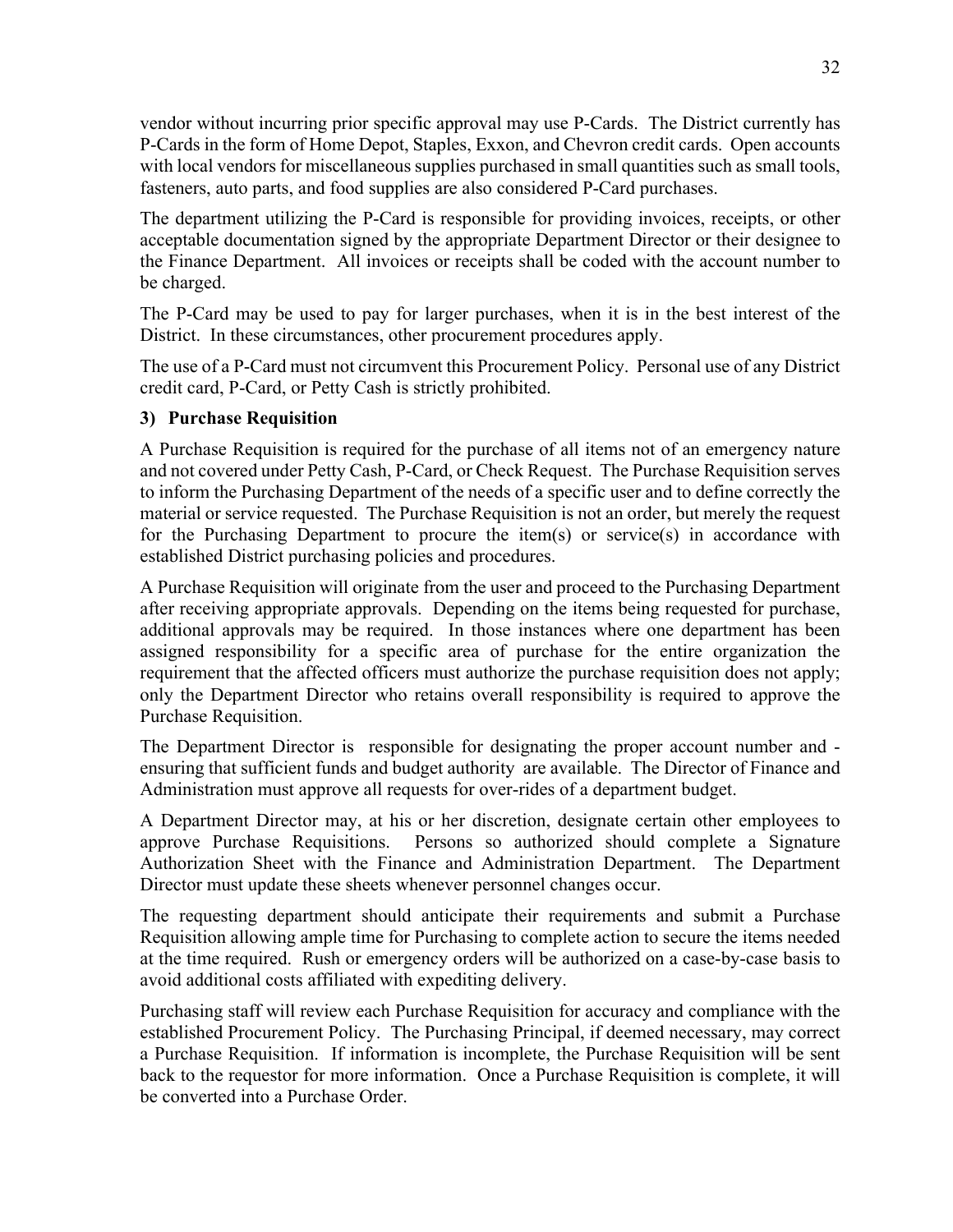Other items to remember when submitting a Purchase Requisition:

- a) Freight costs must be included in the quotation. The standard terms and conditions of the District Purchase Order form includes the requirement that shipments are "Free on Board (F.O.B.) destination," meaning the seller bears all risk until the goods are delivered to the District's specified destination. During discussions with vendors, the cost of any required freight must be obtained so that it can be included in the price. It is the District's goal not to pay freight charges if possible. If the vendor will not include freight as a component of the item cost, then the initiating department must include freight as a separate line item on the Purchase Requisition.
- b) All Purchase Requisitions requesting a Sole Source or otherwise non-competitive procurement must have written justification submitted to the Purchasing Principal.
- c) New Vendors: All requisitions for a vendor not currently on the District's vendor list must state "New Vendor" on the Purchase Requisition. The tax identification number, name, address, city, state, zip code, phone number, fax number, and e-mail address, as well as a contact name of the "New Vendor" must be included.

## **4) Purchase Order**

A Purchase Order is a legal document authorizing the purchase of and subsequent payment for materials, supplies, equipment, construction, repairs and services, etc. Purchase Orders will be issued by the Purchasing Principal after all required authorizations and requirements within this Procurement Policy have been met. A Purchase Order is prepared from an approved Purchase Requisition or Board authorized expenditure and must be written so that it is concise and clear. This will prevent any unnecessary misunderstandings and correspondence with vendors. Each Purchase Order must contain standard terminology defining requirements for the vendor to follow and contain the approved Purchase Order Terms and Conditions.

#### **a) Open Purchase Order**

An Open Purchase Order may be issued when appropriate for standard recurring expenditures such as maintenance items or repetitive purchases from the same vendor. An Open Purchase Order does not encumber funds and is not necessarily tied to a specific account number. Open Purchase Orders must be covered by an approved Contract, state bid or GSA schedule unless annual expected expenditures of a single purchase transaction are less than \$5,000. Such items may be covered by an Open Purchase Order for the current fiscal year, provided the Contract is in effect for the same period. For any Contract or bid that carries over into the next fiscal year, the Open Purchase Order should initially be issued for goods/services through September 30 of that year. At the start of the next fiscal year, a new Open Purchase Order should be issued for the remaining time on the Contract. Planned purchases of tools, supplies, repair items, etc. should be purchased by a regular purchase order. All Open Purchase Orders require Executive Director Approval and an Open Purchase Order that exceeds \$50,000 requires approval from the Governing Board. The issuance of an Open Purchase Order subsequent to an approved or awarded Contract does not require additional approval; however, the terms must be in accordance with the terms of the pre-approved or pre-awarded Contract.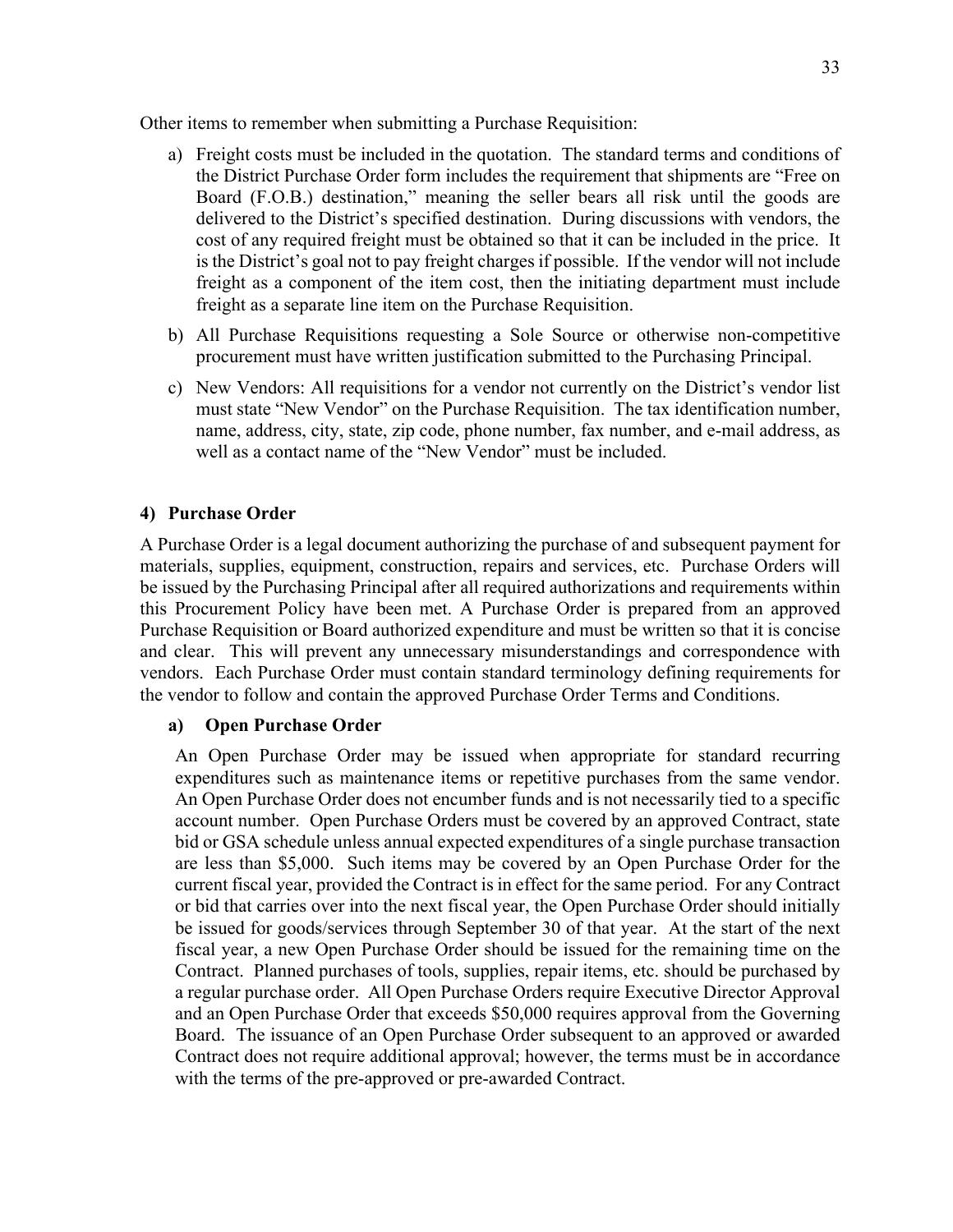The Purchasing Principal will keep a list of all current Open Purchases Orders. If it is determined there is a need for a new Open Purchase Order, an approved Purchase Requisition must be delivered to the Purchasing Principal. Open Purchase Order requests should contain the following information:

- i. Description of the items to be purchased.
- ii. Period of time the Open Purchase Order will remain valid.
- iii. A list of persons/departments authorized to make purchases against the Open Purchase Order.
- iv. Maximum amount, which cannot be exceeded, of the Open Purchase Order.
- v. Reference of state bid, GSA schedule, or competitively bid contract number as well as the governmental entity that generated the Contract, when applicable.

The department utilizing the Open Purchase Order is responsible for providing invoices, receipts, or other acceptable documentation signed by the appropriate Department Director or their designee to the Finance Department. All invoices or receipts shall be coded with the Open Purchase Order number and account number to be charged.

#### **b) Purchase Order Changes**

Purchase Orders may be revised to correct errors, omissions, or discrepancies; cover acceptable overruns and freight costs; and incorporate requirements to expend or reduce the scope of goods or services ordered. If a Department desires to change or cancel a Purchase Order after it has been encumbered, the Department must notify the Purchasing Principal in writing with a brief explanation of the change. Freight, shipping, & handling charges and back-order related changes do not require an explanation.

Revisions that decrease the Purchase Order total do not require approval. Department Director approval is required if the amount of the change requested is greater than \$100. Executive Director approval is required if the original Purchase Order was for more than \$1,000 or if the change will make the total Purchase Order greater than \$1,000. See Section 7.00.01 if the original Purchase Order was awarded by Board action. Also, see Section 7.00.01 if the proposed changes to a Purchase Order will cause the total value to exceed \$50,000.00.

## **5) Check Requests/Direct Purchases**

Most District purchases originate with a Purchase Requisition and are authorized by a Purchase Order. However, there are certain circumstances where this process is unnecessarily cumbersome. In these situations, District purchases may be authorized for Direct Payment using a Check Request Form. A Check Request Form will be issued and original invoices reflecting signed approval by the Department Director, where required, will be attached and submitted to the Director of Finance and Administration or his/her designee. The issuance of a Check Request Form subsequent to an approved or awarded Contract does not require additional approval from the Board; however, the terms must be in accordance with the terms of the pre-approved or pre-awarded Contract.

A list of approved Direct Purchases is below: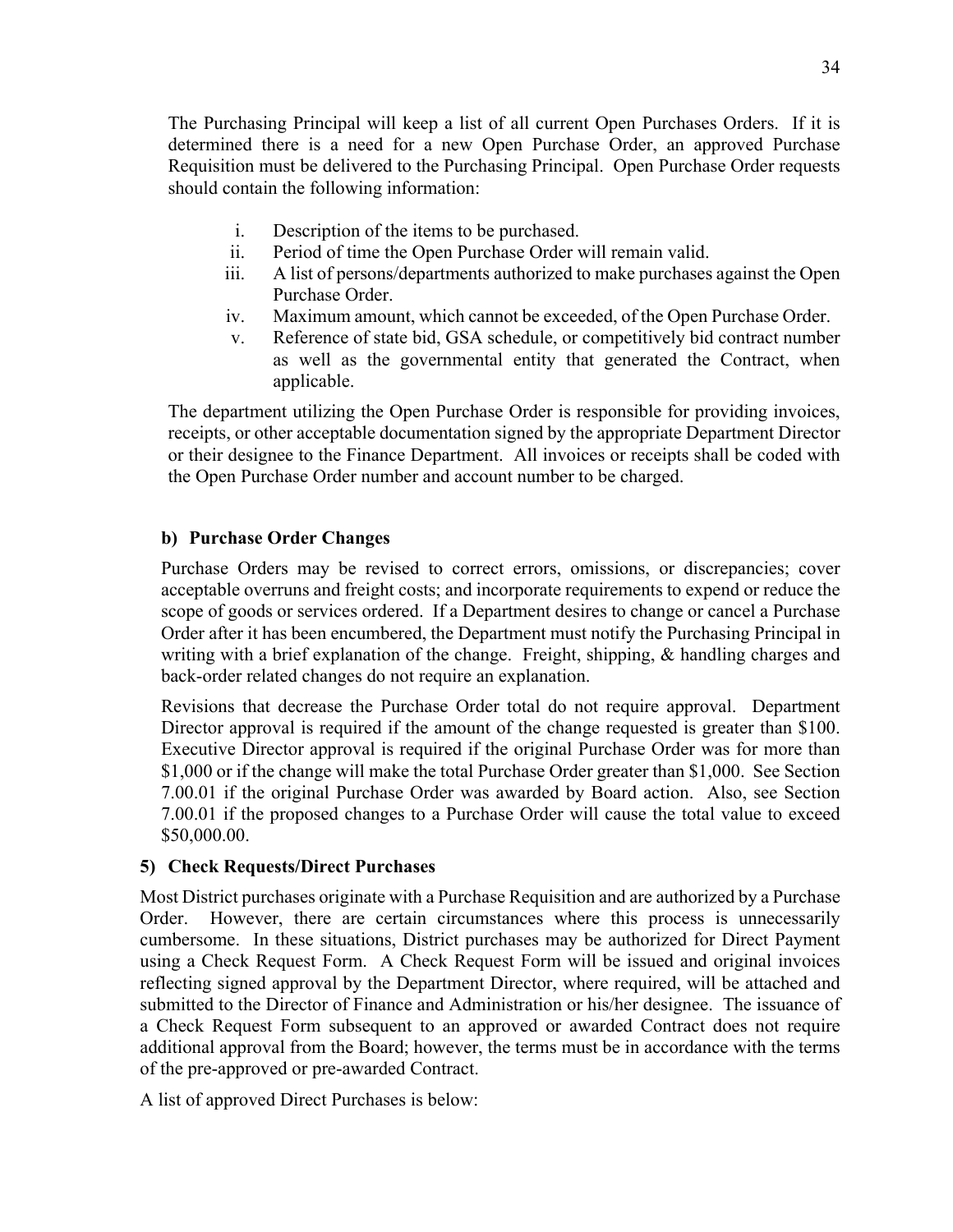- a) Utilities (electric, water, gas, telecommunications, waste disposal, etc.)
- b) Legal Services, including Court Reporters
- c) General Liability, Property, Workers' Compensation and Flood Insurance Premiums
- d) Life, Health, Dental, and Vision Insurance
- e) Employee Benefits and Contracts with Third Parties for Payroll Deduction
- f) Goods, Services, or Donations provided with Non-District Funds (Developer Deposits, Repayment of Maintenance Bonds, Scholarships, Pass-through Donation, etc.)
- g) Customer Refunds
- h) Debt Service Payments
- i) Retirement Contribution Payments in accordance with the District's Retirement Plan
- j) Unemployment Compensation
- k) Tax Withholding Payments
- l) Employee Garnishments
- m) Sales Tax Payments
- n) Land Purchases
- o) Memberships, Subscriptions, and Publications
- p) Professional Dues and Licenses
- q) Seminar and Travel Expenses
- r) Per Diem and Mileage Reimbursement
- s) Employee Tuition Reimbursement
- t) Petty Cash Reimbursement
- u) Workers Compensation Claims
- v) Investments
- w) Postage
- x) Recording Fees
- y) Automobile License Plates
- z) Advertisements
- aa) Licenses and Permits
- bb) Credit Card Merchant Service Fees and Bank Fees
- cc) Credit Card Remittances
- dd) Other items as approved by the Director of Finance and Administration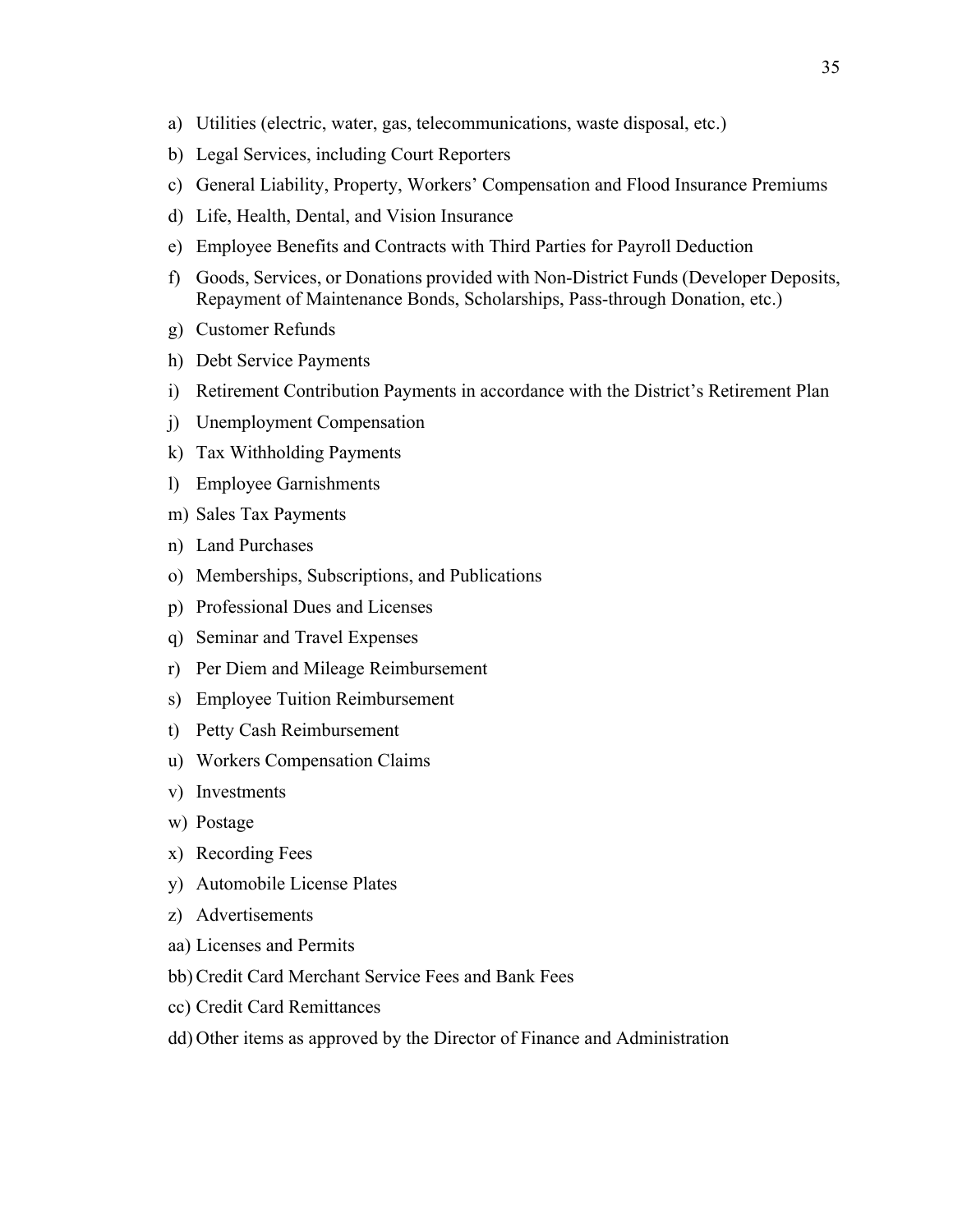### **7.02 SALES TAX EXEMPTION**

The District is exempt from paying Florida State Sales Tax. All employees who purchase goods or services on behalf of the District shall supply each vendor with a copy of the District's sales tax exemption certificate or number to avoid being assessed state sales taxes. Employees will not be reimbursed for the payment of state sales tax, except for travel outside the State of Florida and meals while traveling under Class "C" travel, where per diem is not issued.

The Sales Tax Exemption privilege is for the purchase of goods exclusively for use of the District. District employees are expressly prohibited from purchasing goods or supplies for personal use using the District's tax exemption certificate or number.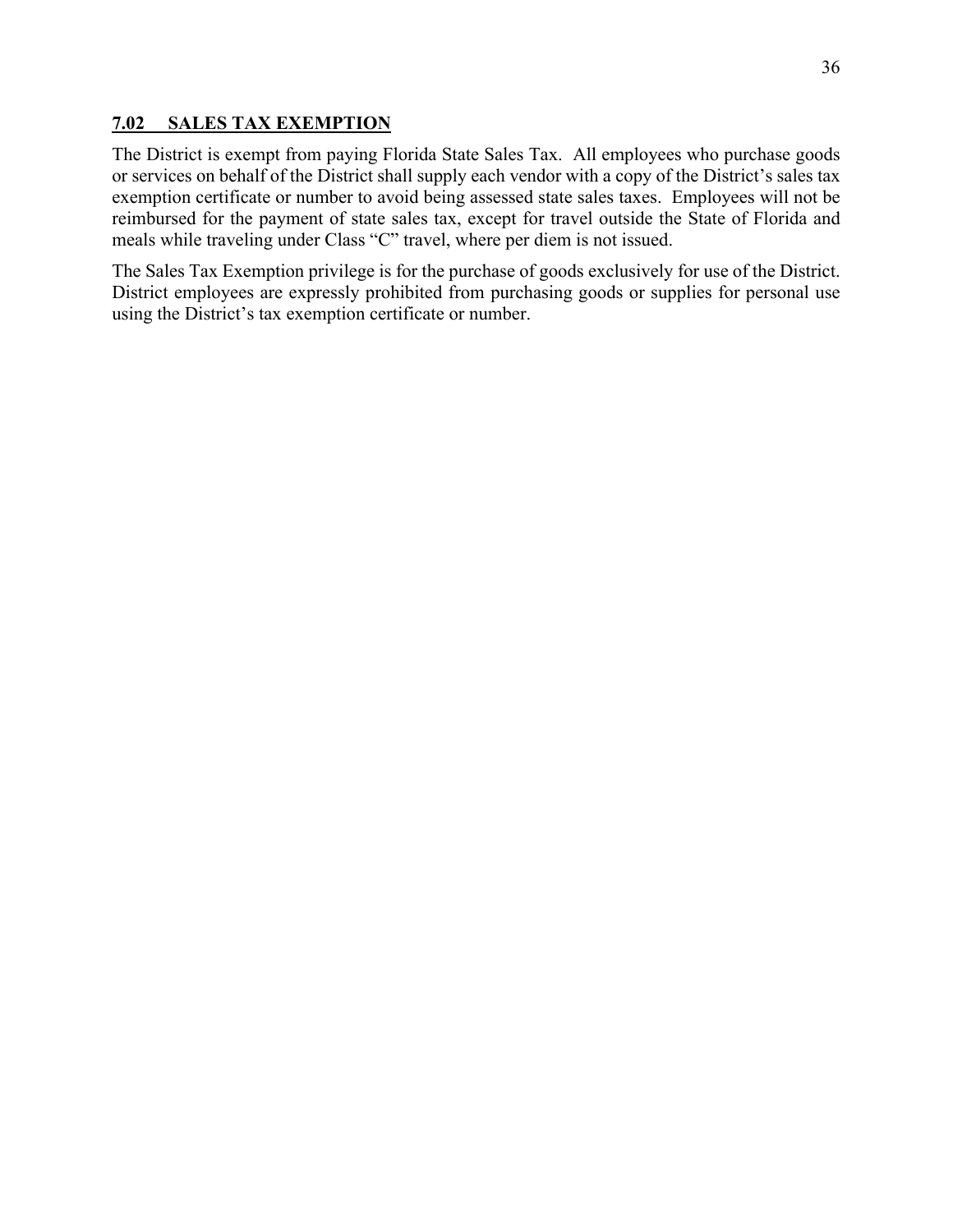#### **8.0 LEGAL CITATIONS**

#### Section 1.01

Art. VII, §1, Fla. Constitution limits the expenditure of tax revenue to public purpose. *Brown v. Winston*, 197 So. 543 (Fla. 1940); 1958 Op. Att'y Gen. Fla. 085-305 (Nov. 10, 1958). Fair and equitable process. *Similar to* §287.001, Fla. Stat. (2018)

#### Section 1.02

"Best" Similar to §287.012 (4), Fla. Stat. (2018)

"Competitive Selection" Similar to §287.012 (6), Fla. Stat. (2018)

"Design-Build Firm" §287.055(2)(h), Fla. Stat. (2018)

"Design-Build Contract" §287.055(2)(i), Fla. Stat. (2018)

"Design Criteria Package" §287.055(2)(j), Fla. Stat. (2018)

"Design Criteria Professional" §287.055(2)(k), Fla. Stat. (2018)

"Electronic posting or electronic post" Similar to §287.012 (10), Fla. Stat. (2018)

"Invitation to Bid" Similar to  $$287.012(16)$ , Fla. Stat. (2018)

"Invitation to Negotiate" Similar to §287.012 (17), Fla. Stat. (2018)

"Request for Information" Similar to §287.012 (22), Fla. Stat. (2018)

"Request for Proposal" §287.012 (23), Fla. Stat. (2018)

"Request for Quote" Similar to §287.012 (24), Fla. Stat. (2018)

"Responsible vendor or bidder" Similar to §287.012 (25), Fla. Stat. (2018)

"Responsive bid" Similar to §287.012 (26), Fla. Stat. (2018)

"Responsive vendor or bidder" Similar to §287.012 (27), Fla. Stat. (2018)

"Sole source" *Accela, Inc. v. Sarasota County*, 993 So. 2d 1035, 1041 (Fla. 2d DCA 2008) (Similar provisions in Sarasota County code were reviewed in this case).

#### Section 2.0

Auditor Selection §218.391, Fla. Stat. (2018) Public Construction/Works §255.20, Fla. Stat. (2018) Consultants' Competitive Negotiation Act §287.055, Fla. Stat. (2018) Local Government Investment Policies §218.415, Fla. Stat. (2018)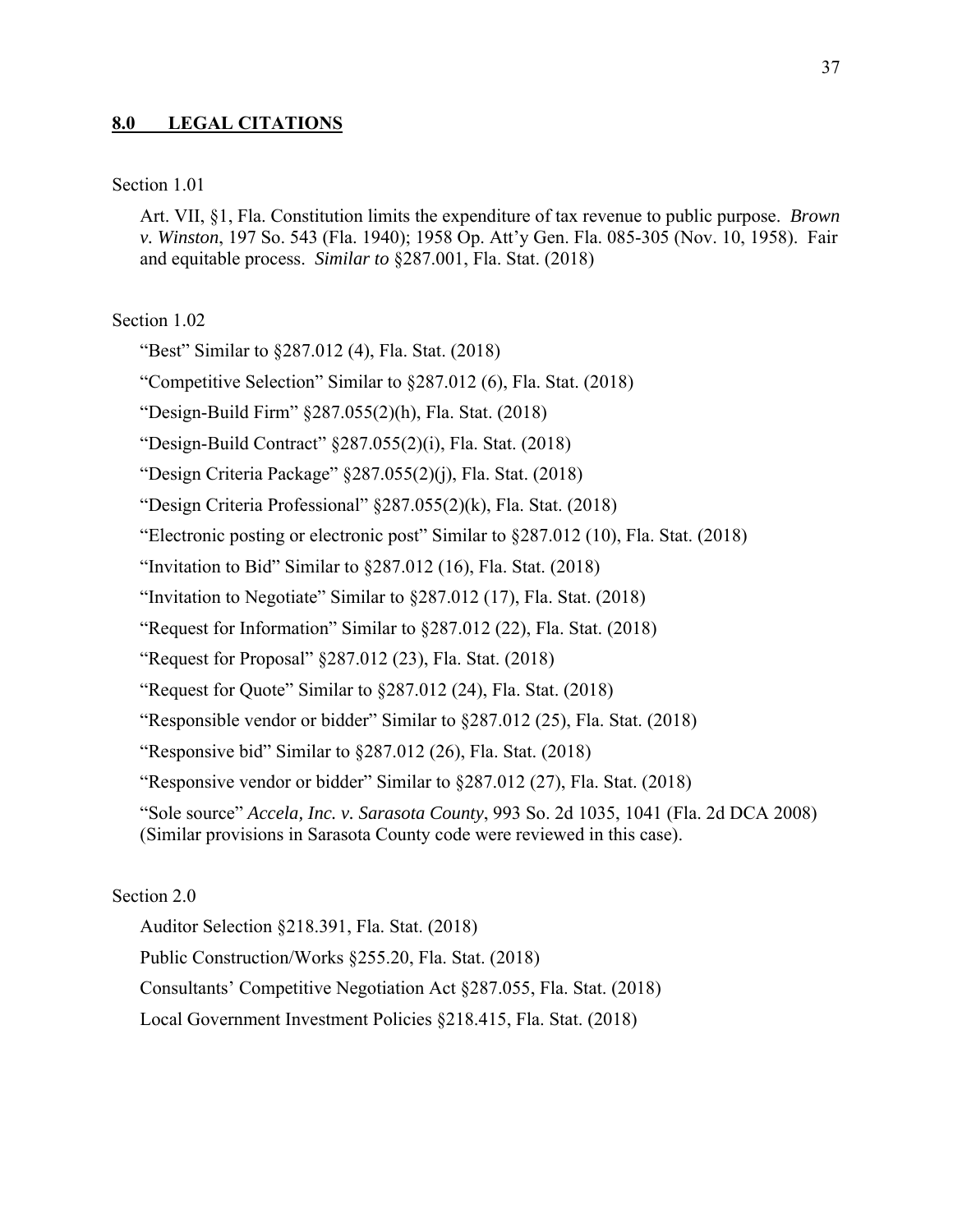Section 2.03

Performance and Payment Bond - §255.05, Fla. Stat. (2018); §287.0935, Fla. Stat. (2018);

Public Records Exemption - §119.071) (1)(b)(2), Fla. Stat. (2018), provides that sealed bids/proposals are not subject to the public records production until such time as the District provides notice of a decision or intended decision or until 30 days after opening the bids, proposals or final replies. The 30-day period does not include the date of the notice or opening.

Reject all bids - *Webster v. Belote*, 138 So. 721 (Fla. 1931); *Department of Transportation v. Grove-Watkins Constructors*, 530 So. 2d 912 (Fla. 1988) (FDOT is empowered to reject any and all bids in the absence of fraud, collusion, bad faith or arbitrary action); *Couch Construction Co. v. Department of Transportation*, 361 So. 2d 172 (Fla. 1st DCA 1978)(FDOT has wide discretion to reject all bids and to call for new bids for public contracts, but in making such a determination, FDOT cannot act arbitrarily). "Even if the public entity makes an erroneous decision about which reasonable people may disagree, the discretion of the public entity to solicit, accept and or reject contract bids should not be interfered with by the courts, absent a showing of dishonesty, illegality, fraud, oppression or misconduct." *Paul Jacquin & Sons, Inc. v. City of Port St. Lucie*, 69 So. 3d 306, 308 (Fla. 4th DCA 2011), reh'g denied (Oct. 6, 2011); *City of Cape Coral v. Water Services of Am., Inc.,* 567 So. 2d 510, 512 (Fla. 2d DCA 1990 (i.e., because Bidder relied on the representations of the City, namely that a bid would not be rejected because the contractor was not licensed, the court ruled the bidder gets its preparation costs.) *Gulf Real Properties, Inc. v. Dep't of Health & Rehabilitative Services,* 687 So. 2d 1336, 1337 (Fla. 1st DCA 1997) (after a protest is filed, an entity may reject all bids).

Incomplete packages or minor abnormalities - Whether material or immaterial turns on whether providing the bidder the waiver would give that Bidder a substantial advantage over other bidders. *Tropabest Foods, Inc. v. State Department of General Services*, 493 So. 2d 50 (Fla. 1st DCA 1986).

Drug Free Workplace - §287.087, Fla. Stat. (2018)

Tax Saving Program – Chapter 212, Fla. Stat. (2018); §212.08 (6), Fla. Stat. (2018) *Similar to*: Protest §120.057(3), Fla. Stat. (2018); §287.042(2)(c), Fla. Stat. (2018);

#### Section 2.04

Factors to consider - §287.055, Fla. Stat. (2018) *Similar to*: §287.057(1)(c), Fla. Stat. (2018)

Section 2.05

§287.055(9), Fla. Stat. (2018)